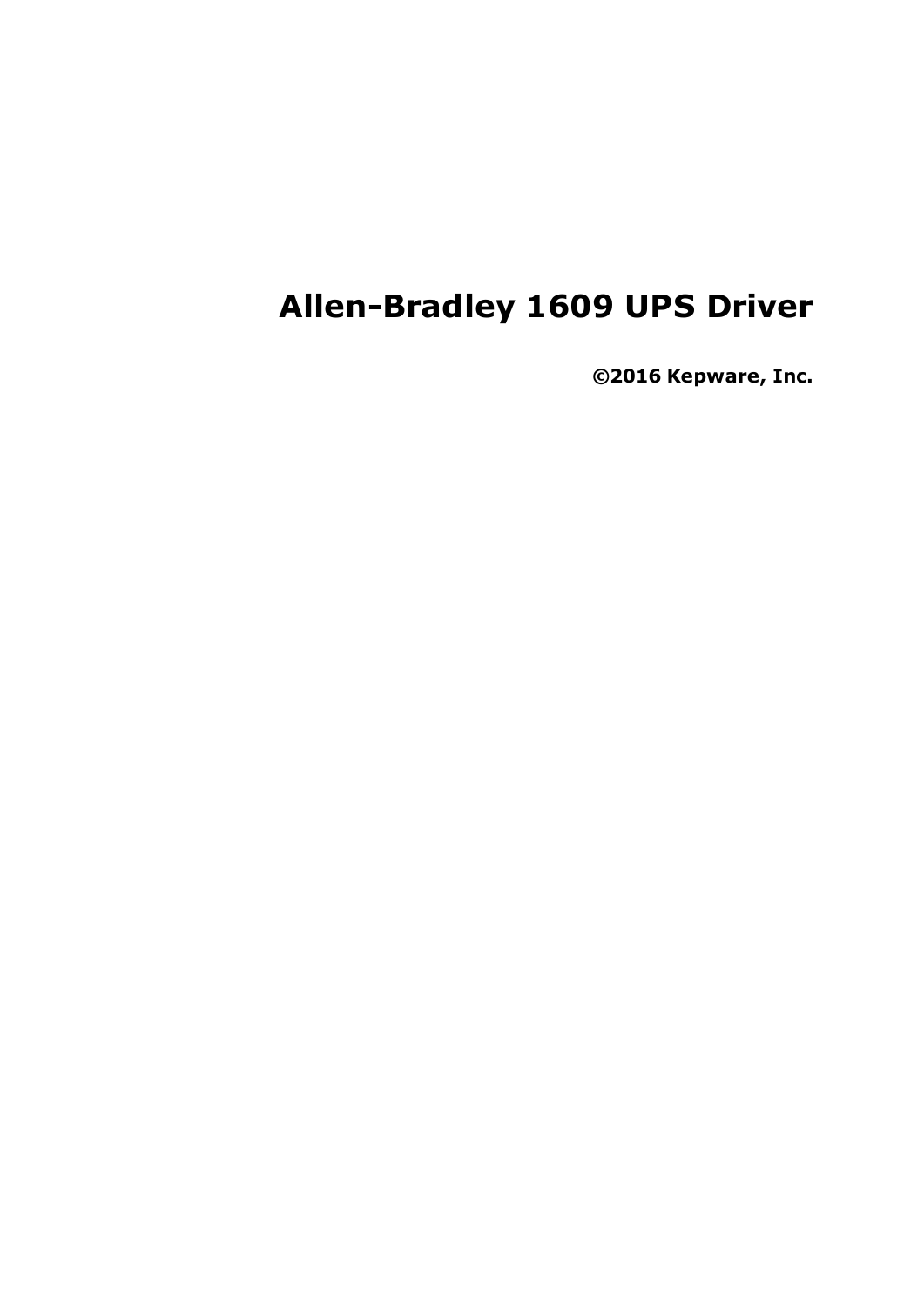# <span id="page-1-0"></span>**Table of Contents**

| The address <address> is configured as Read Only in device <device>. 35</device></address>                             |  |
|------------------------------------------------------------------------------------------------------------------------|--|
| The request size or the returned value for Object ID <id> in device <device> is too large. Try</device></id>           |  |
| The returned/ write value for block ID <id> in device <device> is too large. Maximum block size</device></id>          |  |
| The value written is not allowed at address <address> in device <device>. 35</device></address>                        |  |
|                                                                                                                        |  |
| The UPS returned 'no such name' error on block tag <tag> in device <device>. Deactivating block tag</device></tag>     |  |
| The UPS returned 'no such name' error on tag <tag> in device <device>. Deactivating tag <tag>. 36</tag></device></tag> |  |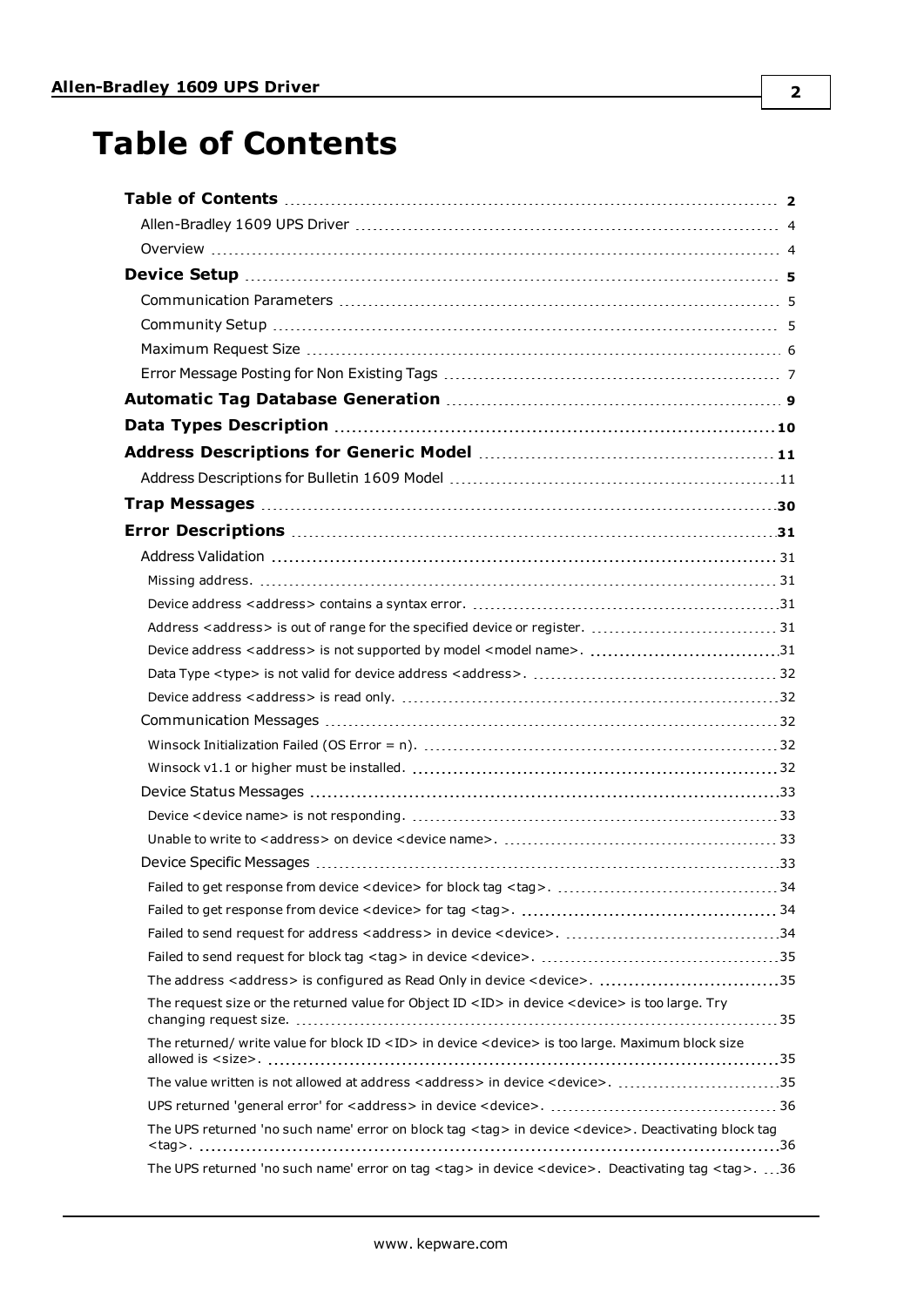| UPS returned unknown error for <address> in device <device>. Error number = <number>. 36</number></device></address> |  |
|----------------------------------------------------------------------------------------------------------------------|--|
|                                                                                                                      |  |
| The UPS returned unknown error for block tag <tag> in device <device>. Error number =</device></tag>                 |  |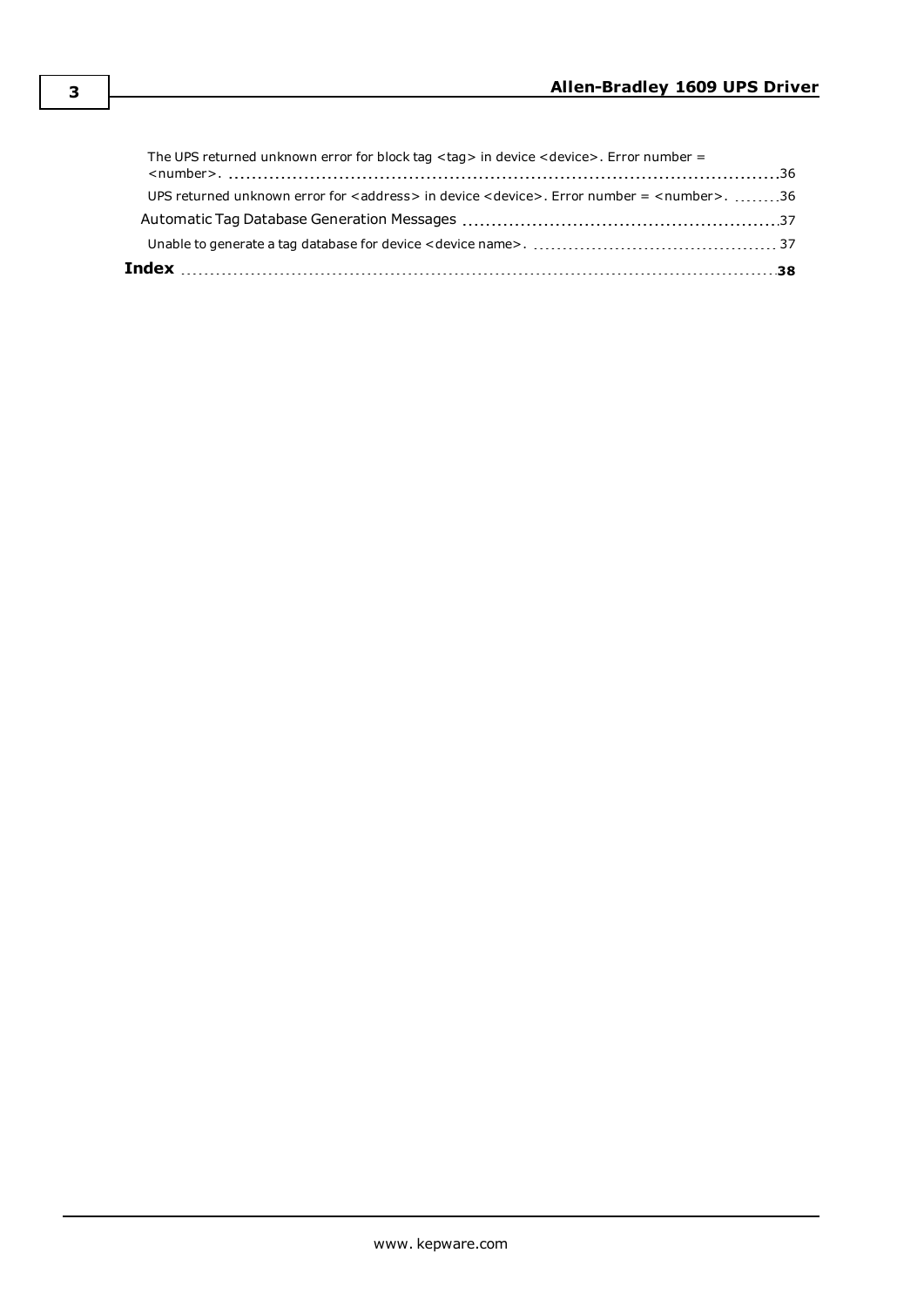## <span id="page-3-0"></span>**Allen-Bradley 1609 UPS Driver**

Help version 1.022

#### **CONTENTS**

**[Overview](#page-3-1)** What is the Allen-Bradley 1609 UPS Driver?

**[Device](#page-4-0) Setup** How do I configure a device for use with this driver?

**Automatic Tag Database [Generation](#page-8-0)** How can I easily configure tags for this driver?

**Data Types [Description](#page-9-0)** What data types does this driver support?

#### **Address [Descriptions](#page-10-0)**

How do I address a data location on an Allen-Bradley Bulletin 1609 device?

**Error [Descriptions](#page-30-0)**

<span id="page-3-1"></span>What error messages does the Allen-Bradley 1609 UPS Driver produce?

#### **Overview**

The Allen-Bradley 1609 UPS Driver provides a reliable way to connect Allen-Bradley Bulletin 1609 UPS devices to OPC Client applications, including HMI, SCADA, Historian, MES, ERP, and countless custom applications. It is intended for use with any device that supports the Simple Network Management Protocol (SNMP) including the Allen-Bradley Bulletin 1609 -U500N Ser A UPS.

**4**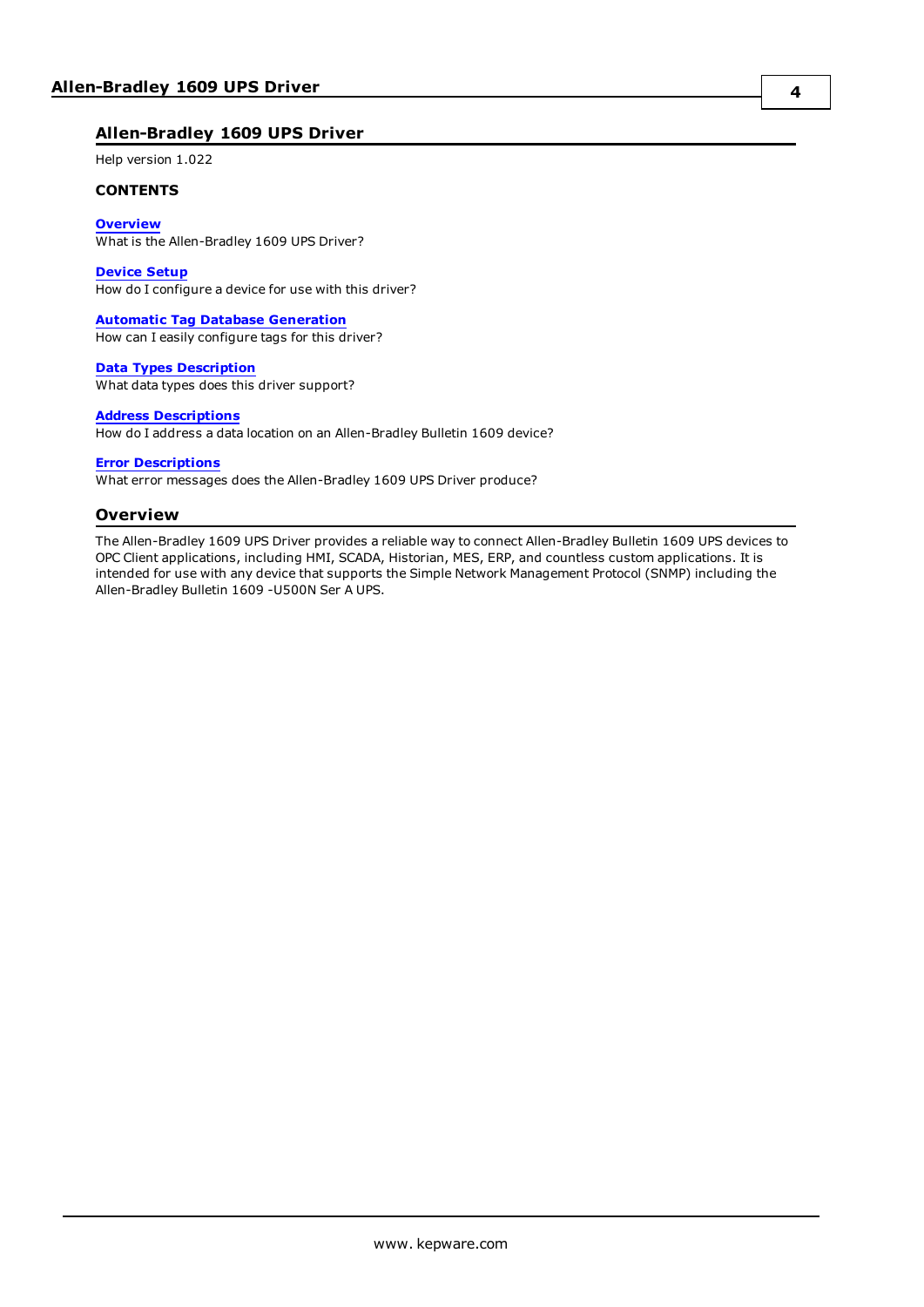## <span id="page-4-0"></span>**Device Setup**

#### **Supported Devices**

Bulletin 1609 UPS (including 1609-U500N Ser A). Generic (other SNMP protocol supporting devices).

#### <span id="page-4-3"></span>**Communication Protocol**

Simple Network Management Protocol (SNMP)

#### **Timeout Parameters**

Connect timeout: 1 to 60 seconds Request timeout: 100 to 30000 milliseconds Attempts: 1 to 10

## <span id="page-4-1"></span>**Communication Parameters**

| <b>New Device - Communication Parameters</b>                                                                                                                                                                                                                                                                                                    | $\boldsymbol{\mathsf{x}}$ |
|-------------------------------------------------------------------------------------------------------------------------------------------------------------------------------------------------------------------------------------------------------------------------------------------------------------------------------------------------|---------------------------|
| Set the UDP or TCP/IP port number the device.<br>is configured to use. The default port is 161,<br>which is the port used for SNMP communication.<br>(except traps).<br>Select the ethernet protocol used. The default is<br>set to UDP, which is used for SNMP<br>communication.<br>$-0$<br>161<br>Port Number:<br> UDP<br><b>IP Protocol:</b> |                           |
| Cancel<br>$N$ ext ><br>< <u>B</u> ack<br>Help                                                                                                                                                                                                                                                                                                   |                           |

Descriptions of the parameters are as follows:

- <sup>l</sup> **Port Number:** This parameter specifies the port number that the remote device is configured to use. The default port number is 161, which is the standard SNMP port.
- <sup>l</sup> **IP Protocol:** The Allen-Bradley 1609 UPS Driver connects to supported devices using User Datagram Protocol (UDP). Winsock V1.1 or higher is required.

## <span id="page-4-2"></span>**Community Setup**

Community specifies the name of the SNMP community, which is a group of devices (SNMP agents) and management stations (SNMP managers). There are two types of communities: Private and Public. The default setting is private. Users can enter a different name using the Community field.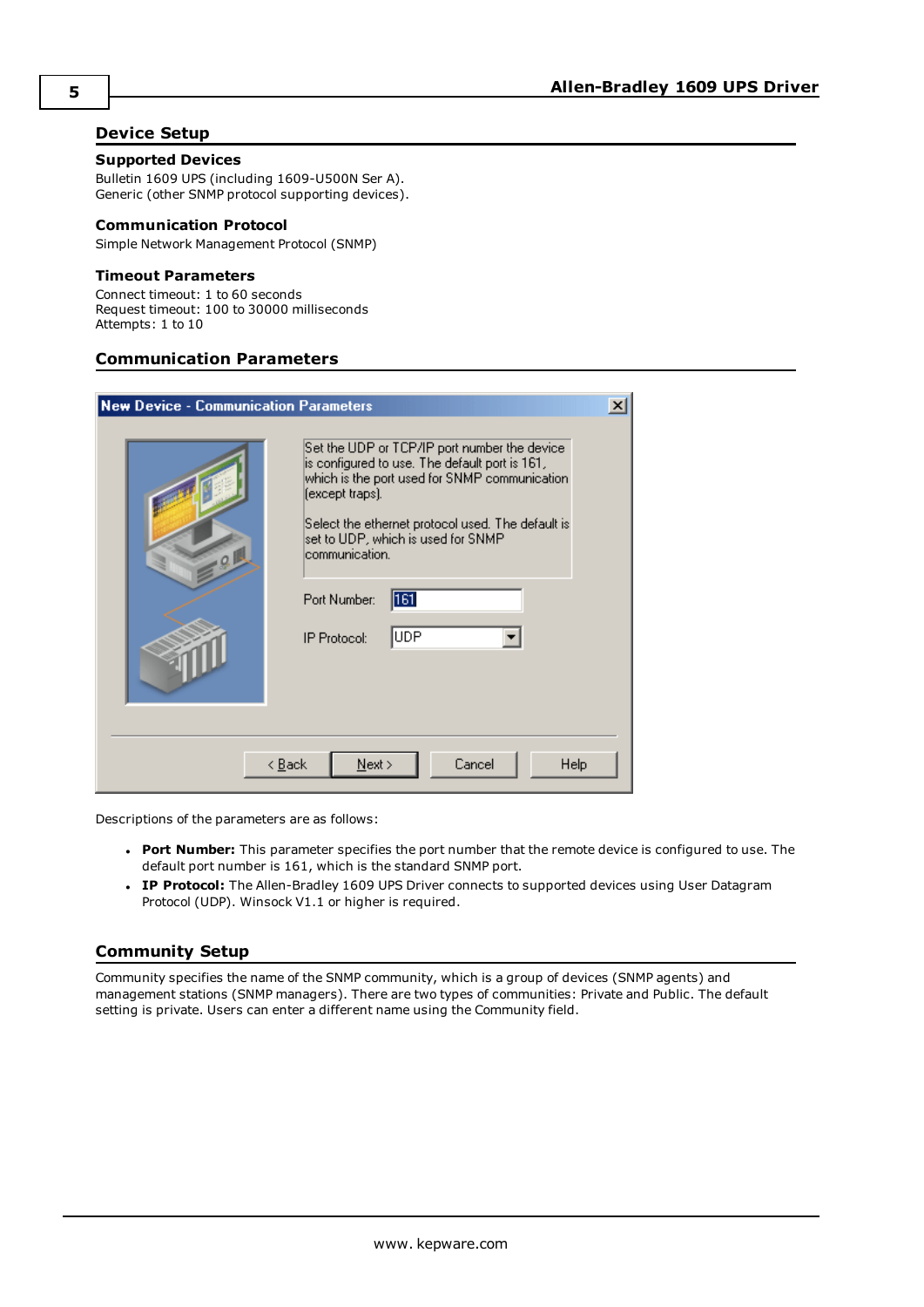| <b>New Device - Community Setup</b>                                                                                                                                                               | $\overline{\mathbf{x}}$ |
|---------------------------------------------------------------------------------------------------------------------------------------------------------------------------------------------------|-------------------------|
| Select the community for the tags that are not<br>pre-configured in the driver. The default is set to<br>private. See help documentation for more<br>linformation.<br>99<br>Community:<br>PRIVATE |                         |
| Cancel<br>$N$ ext ><br>$\leq$ $\underline{\mathsf{B}}$ ack                                                                                                                                        | Help                    |

#### **SNMP Communities**

A device can be configured to belong to multiple communities. In the Allen-Bradley 1609 UPS Driver, the community name functions as a password to authenticate messages sent between a management station and a device. The device will not respond to requests from management stations that do not belong to one of the communities configured for that device. The default SNMP communities are as follows:

Write = Private Read = Public

When a device (SNMP agent) receives a request, it checks the community name.

- <sup>l</sup> The device will respond to SNMP Get and Get-next requests if the community name matches a Read Only community to which the device belongs.
- <sup>l</sup> The device will respond to SNMP Get, Get-next, and Set requests if the community name matches a Read/Write community to which the device belongs.

### <span id="page-5-0"></span>**Maximum Request Size**

**6**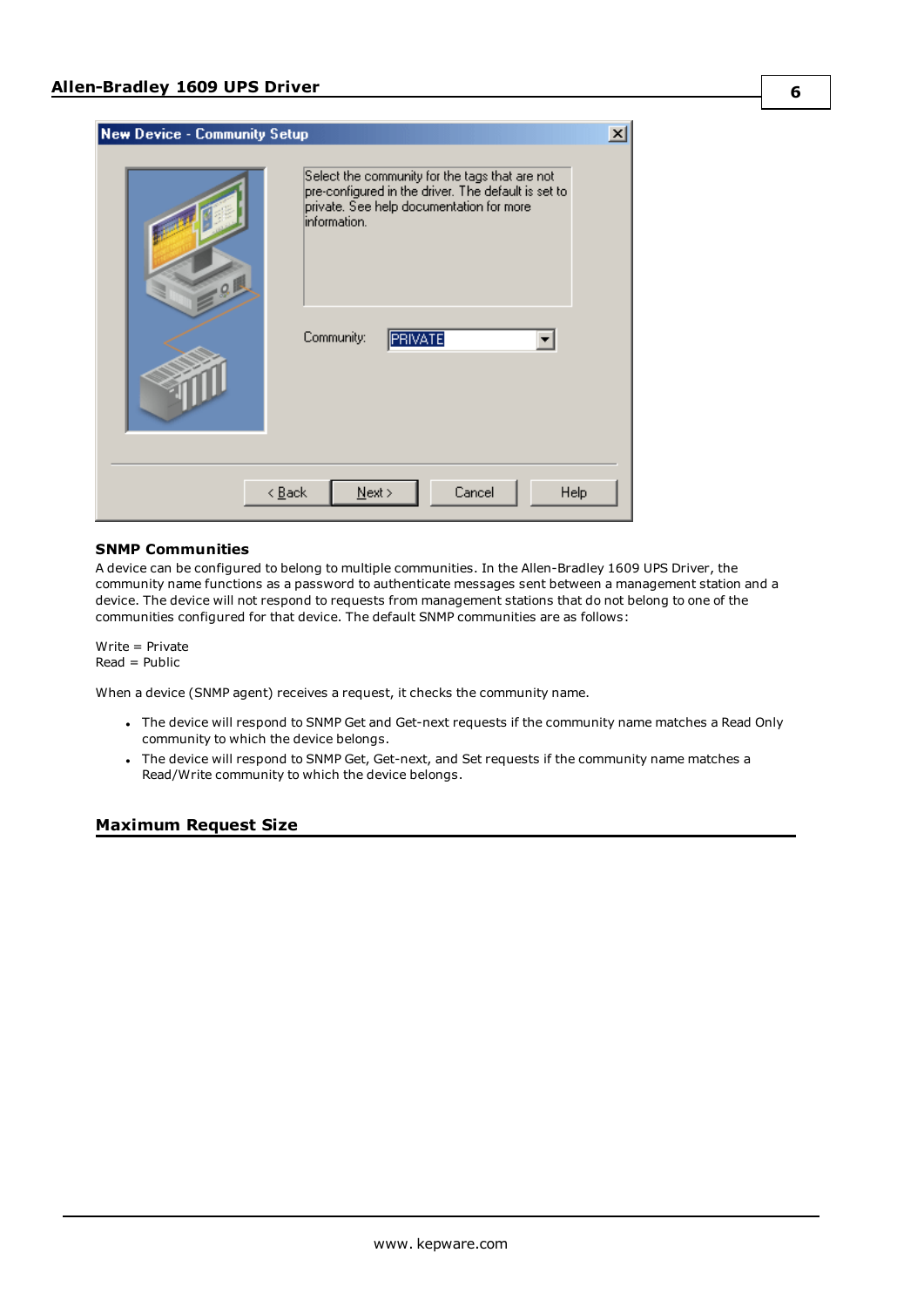| New Device - Maximum Request Size                                                                                                               | $\vert x \vert$ |  |  |
|-------------------------------------------------------------------------------------------------------------------------------------------------|-----------------|--|--|
| Determine the maximum number of items to be<br>requested per SNMP request. The default is set<br>lto 25.<br>Q<br>25<br>Number of Items/Message: |                 |  |  |
| Cancel<br>Help<br>$\leq$ $\underline{\mathsf{B}}$ ack<br>$N$ ext >                                                                              |                 |  |  |

Description of the parameter is as follows:

<sup>l</sup> **Number of Items/Message:** Allen-Bradley 1609 UPS Driverutilizes multiple-items request in the SNMP protocol. This parameter specifies how many items to fetch per request. The default setting is 25.

## <span id="page-6-0"></span>**Error Message Posting for Non Existing Tags**

The Allen-Bradley 1609 UPS Driver automatically generates tags when the Bulletin 1609 model is selected. The auto-generation process uses a fixed database and may generate tags that do not exist in the device. As a result, the SNMP agent running in the device will return "NO SUCH NAME" errors that will be written in the server log.

|                                               | New Device - Error message posting for non existing tags                                                                                                                                                                       | × |  |
|-----------------------------------------------|--------------------------------------------------------------------------------------------------------------------------------------------------------------------------------------------------------------------------------|---|--|
| 9 <sub>0</sub>                                | Determine whether the driver should post error<br>messages for auto-generated tags that do not<br>exist in the device. By default, the driver will not<br>post any error messages for tags that do not<br>exist in the device. |   |  |
|                                               | Post error messages for non-existing tags.                                                                                                                                                                                     |   |  |
| Cancel<br>$N$ ext ><br>Help<br>< <u>B</u> ack |                                                                                                                                                                                                                                |   |  |

Description of the parameter is as follows: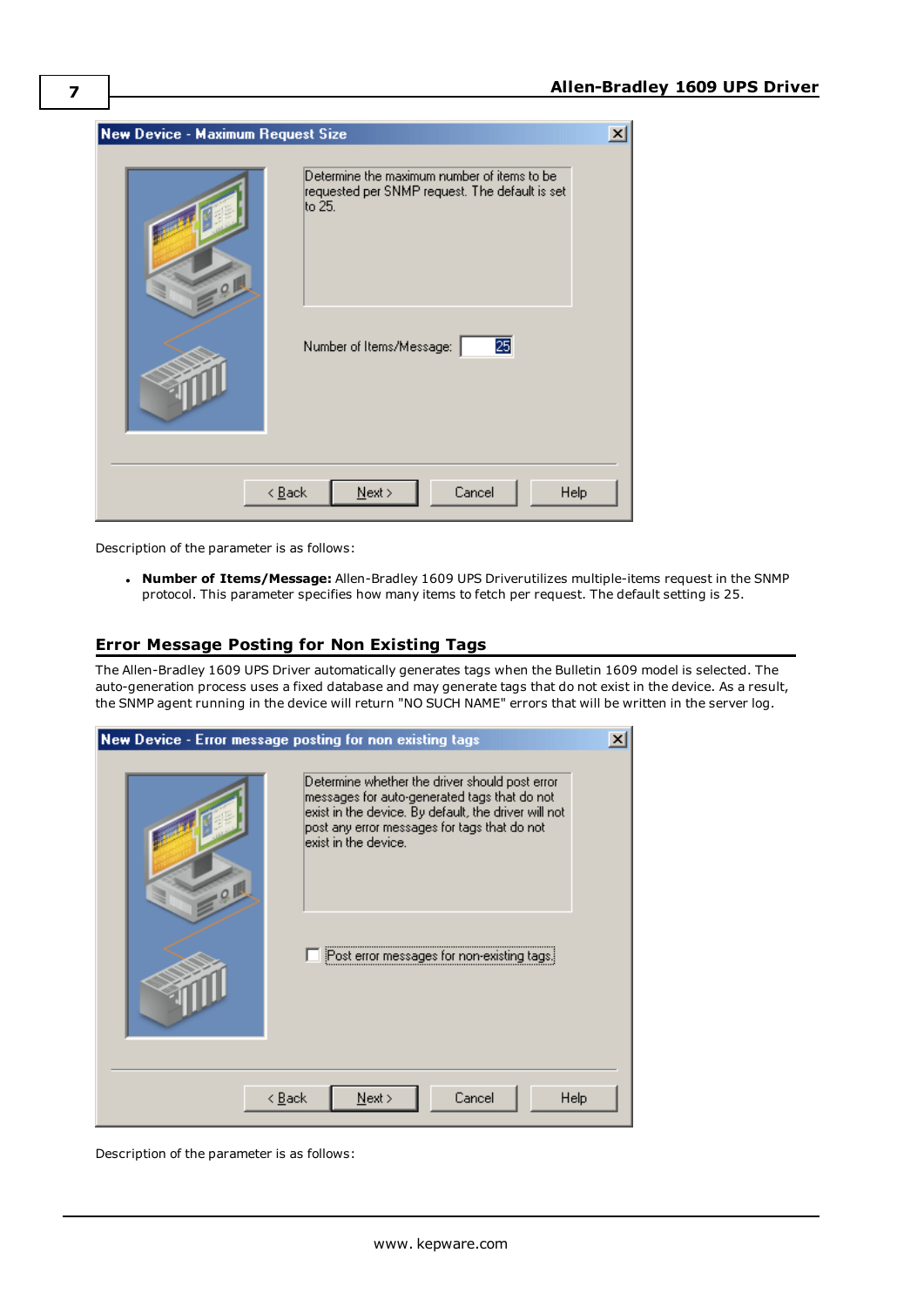<sup>l</sup> **Post Error Messages for Non-Existing Tags:** When unchecked, the server error log will be kept clear of numerous "NO SUCH NAME" errors. When checked, all "NO SUCH NAME" errors that are returned during automatic tag generation will be written to the server error log. The default setting is unchecked.

**Note:** Tags will not be generated when the Generic Model is selected.

**See Also: Automatic Tag Database [Generation](#page-8-0)**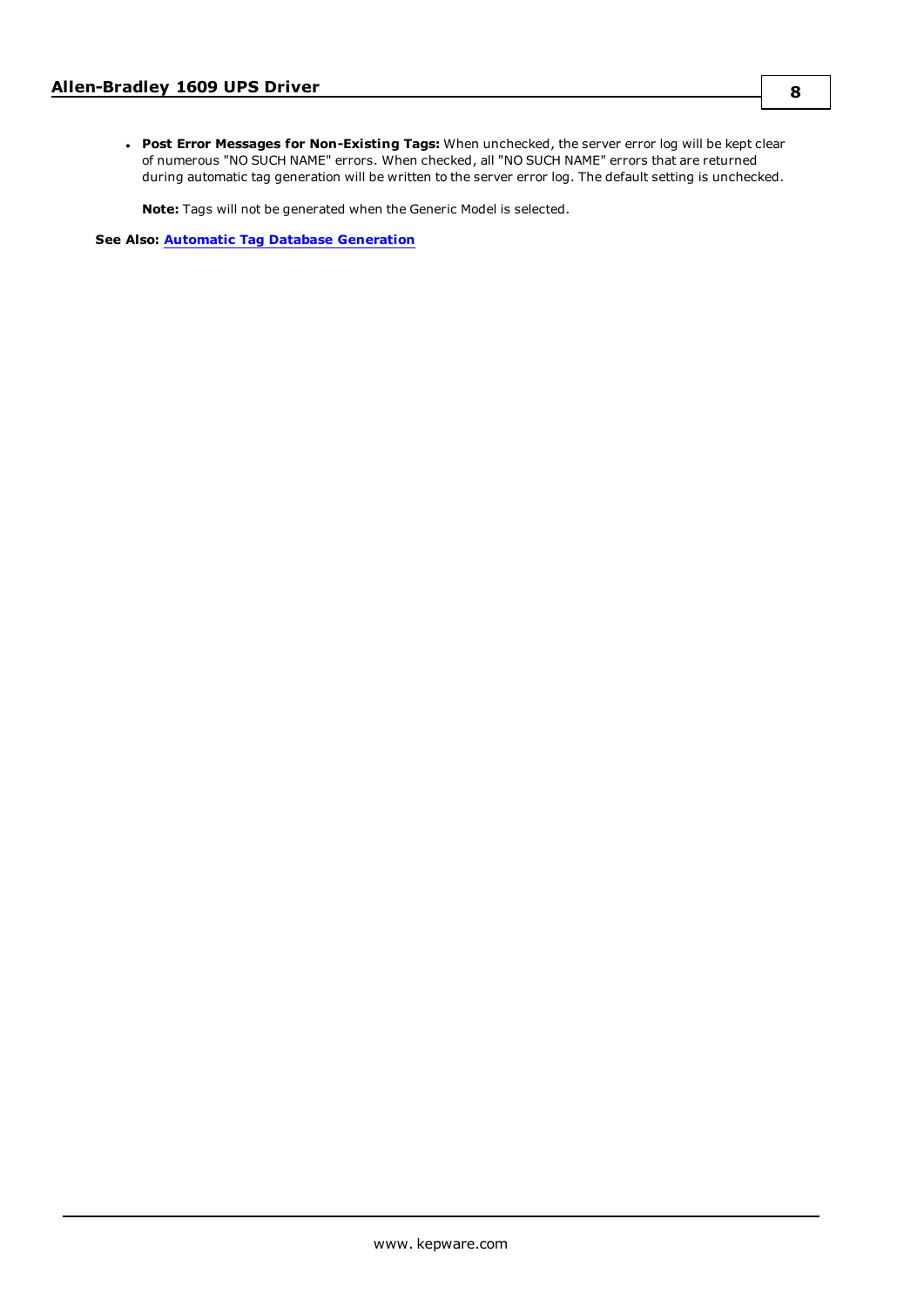## <span id="page-8-0"></span>**Automatic Tag Database Generation**

The Allen-Bradley 1609 UPS Driver utilizes the OPC server's automatic tag database generation feature, which enables drivers to automatically create tags using a fixed database. Automatic tag database generation only occurs when the Bulletin 1609 UPS model is selected. It will not occur if the Generic Model is selected.

#### **Group and Tag Naming**

A tag group is created for each of the groups listed in **Address [Descriptions](#page-10-0)**.

The following figure illustrates the results of automatic tag database creation.

| <b>Runtime</b>                                          |                                                  | $ \Box$ $\times$      |
|---------------------------------------------------------|--------------------------------------------------|-----------------------|
| Edit<br>View<br>Tools<br><b>Runtime</b><br>Help<br>File |                                                  |                       |
|                                                         | $\overline{\text{cc}}$<br>$A \times X$<br>и<br>ж |                       |
| Channel1<br>a                                           | <b>Tag Name</b>                                  | Address               |
| Device1                                                 | sysDescr<br>é.                                   | 1.3.6.1.2.1.1.1.0:0   |
| System<br>p.<br>$\sqrt{2}$                              | sysObjectID<br>é.                                | 1.3.6.1.2.1.1.2.0:0   |
| SystemMgmt                                              | sysUpTime<br>6.                                  | 1.3.6.1.2.1.1.3.0:0   |
| SystemTraps                                             | sysContact<br>b.                                 | 1.3.6.1.2.1.1.4.0:0   |
| <b>UPS</b><br>FI-5                                      | sysName<br>b.                                    | 1.3.6.1.2.1.1.5.0:0   |
| MasterSwitch<br><b>UPSATS</b>                           | 60<br>sysLocation                                | 1.3.6.1.2.1.1.6.0:0   |
| Fŀ<br><b>UPSBattery</b>                                 | sysServices<br>é.                                | 1.3.6.1.2.1.1.7.0:0   |
| <b>UPSCnfg</b><br>F                                     | snmpInPkts<br>é.                                 | 1.3.6.1.2.1.11.1.0:0  |
| <b>UPSControl</b>                                       | snmpInBadValues<br>é.                            | 1.3.6.1.2.1.11.10.0:0 |
| UPSDCMIM2<br>Ĥ                                          | snmpInReadOnlys<br>6                             | 1.3.6.1.2.1.11.11.0:0 |
| UPSDiagnostic                                           | snmpInGenErrs<br>6                               | 1.3.6.1.2.1.11.12.0:0 |
| UPSDM3Ident<br>F                                        | snmpInTotalRegVars<br>þ.                         | 1.3.6.1.2.1.11.13.0:0 |
| UPSEnvironment                                          | snmpInTotalSetVars<br>é.                         | 1.3.6.1.2.1.11.14.0:0 |
| UPSEnvironMgmtSystem                                    | snmpInGetRequests<br>é.                          | 1.3.6.1.2.1.11.15.0:0 |
| UPSExtEnvironment<br>$F - F$                            | snmpInGetNexts<br>é.                             | 1.3.6.1.2.1.11.16.0:0 |
|                                                         | snmpInSetRequests<br>6                           | 1.3.6.1.2.1.11.17.0:0 |
|                                                         | snmpInGetResponses                               | 1.3.6.1.2.1.11.18.0:0 |
|                                                         |                                                  |                       |
| Devices<br>Alarms & Event:<br>$\blacksquare$<br>Ы       | $\overline{\phantom{0}}$                         | ٠                     |

**See Also: [Nonexistent](#page-6-0) Tag Error Posting**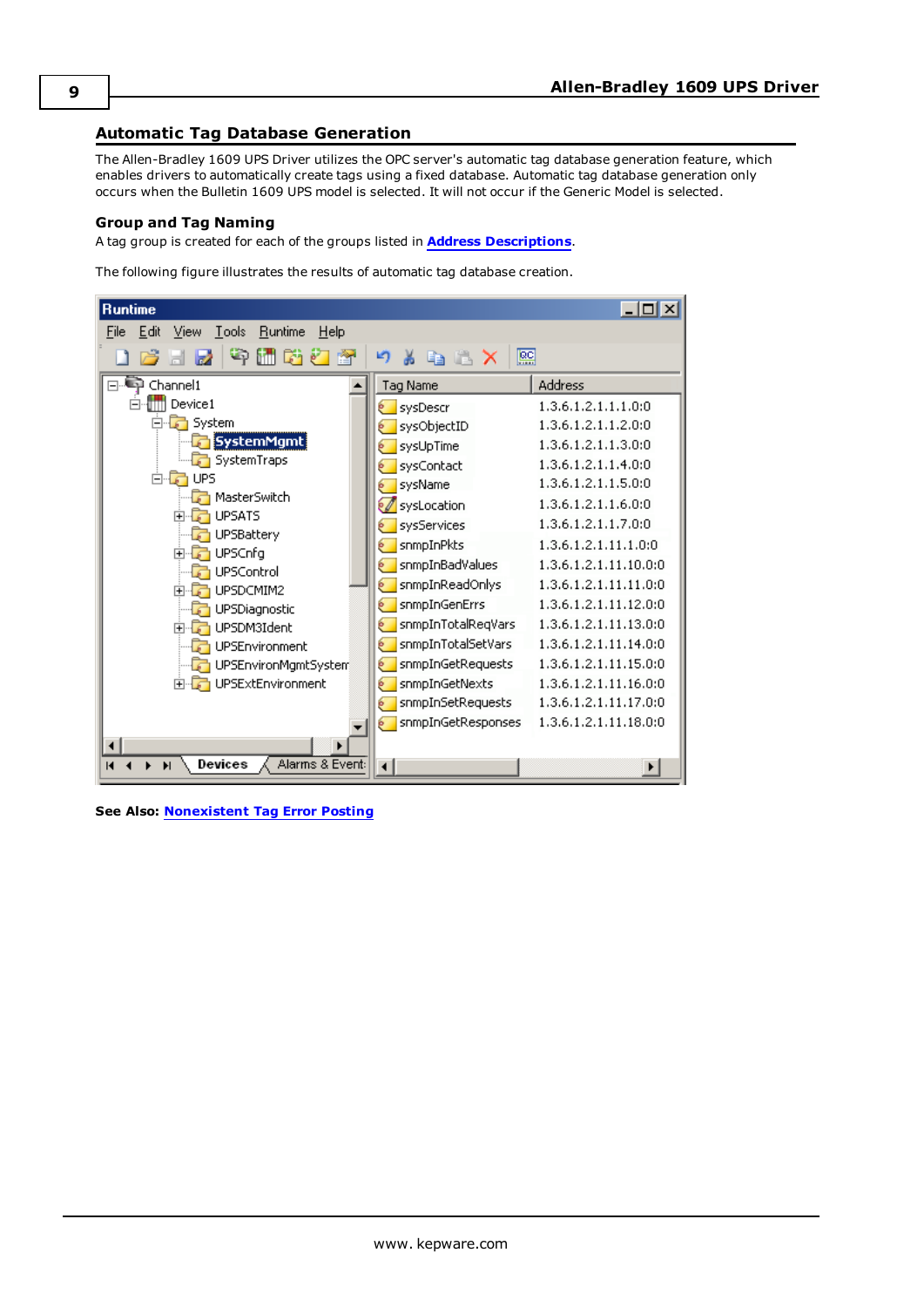## <span id="page-9-0"></span>**Data Types Description**

The SNMP protocol supports numerous data types. While the Allen-Bradley 1609 UPS Driver does not support all SNMP data types, some have been mapped to the closest primitive data types. The 1609 model currently supports the following SNMP data types:

- IPADDRESS (mapped as STRING)
- NSAPADDRESS (mapped as STRING)
- OBJECTIDENTIFIER (mapped as STRING)
- <span id="page-9-1"></span>• OCTETSTRING (mapped as STRING)
- TIMETICKS (mapped as DWORD)
- COUNTER32 (mapped as DWORD)
- <span id="page-9-2"></span>• GAUGE (mapped as DWORD)
- INTEGER (mapped as LONG)

| Data Type    | <b>Description</b>                            |
|--------------|-----------------------------------------------|
| Word         | Read: Unsigned 16 bit value read from device. |
|              | Write: Value passed directly on to device.    |
| <b>DWord</b> | Read: Unsigned 32 bit value read from device. |
|              | Write: Value passed directly on to device.    |
| Long         | Read: Signed 32 bit value read from device.   |
|              | Write: Value passed directly on to device.    |
| Short        | Read: Signed 16 bit value read from device.   |
|              | Write: Value passed directly on to device.    |
| String       | Read: Reads maximum of 255 characters.        |
|              | Write: Value passed directly on to device.    |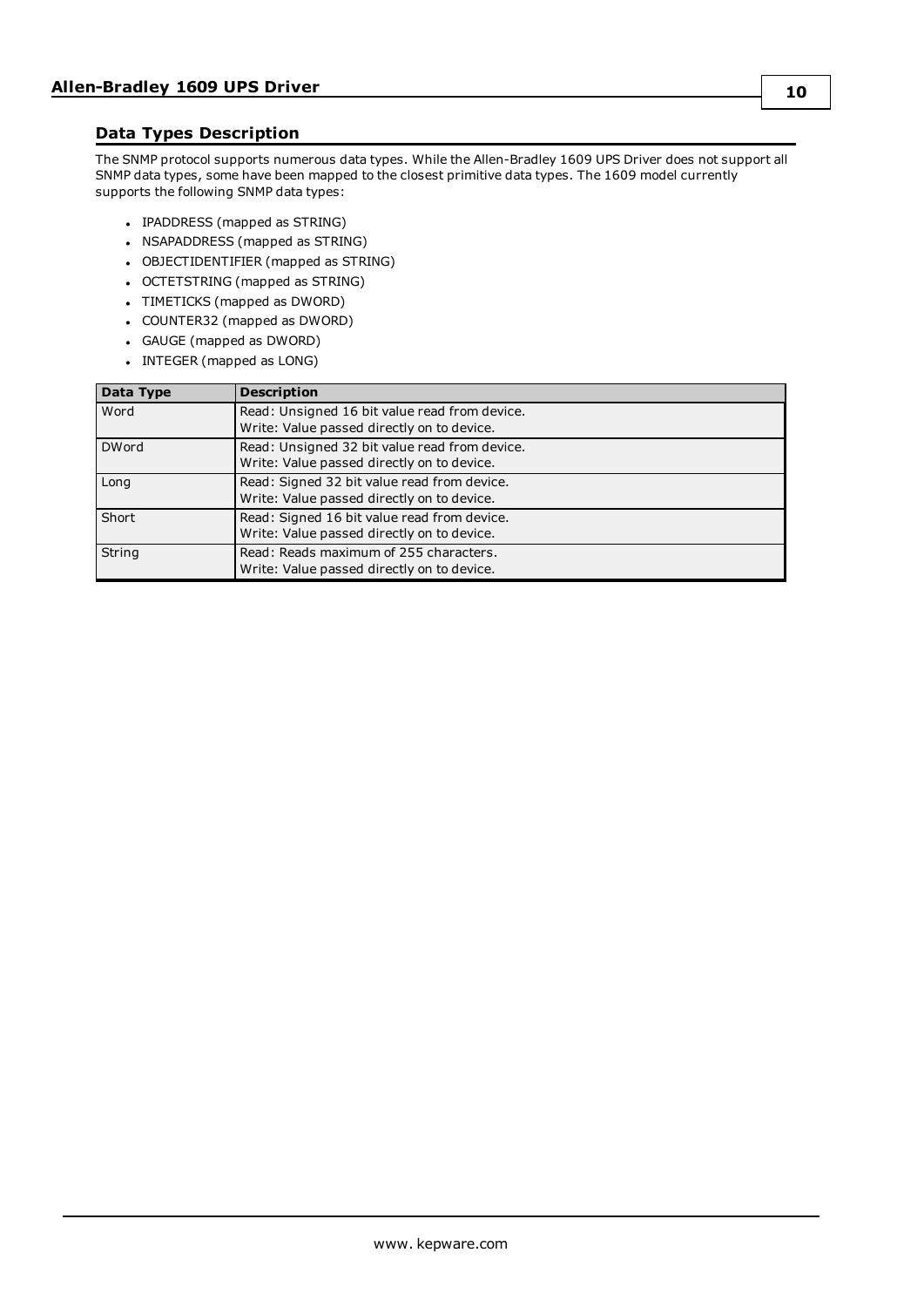## <span id="page-10-0"></span>**Address Descriptions for Generic Model**

The Allen-Bradley 1609 UPS Driver supports devices that fall under the iso:identified-organization namespace. Therefore, all addresses (or Object IDs) for accessing object data in this driver must start with the 1.3 prefix that denotes the iso:identified-organization namespace. The addresses syntax is as follows:

#### *1.3.[X.Y.Z.....]:nOffset*

where X, Y and Z mean any number in the range of 0 to 65535 and "..." means the sequence can go on forever (provided that the length of the whole address does not exceed 64 characters). The offset range is 0 to 25.

#### **Primitive Single-Instance Leaf Objects and Columnar Leaf Objects**

There are two types of objects in SNMP: Primitive Single-Instance Leaf Objects and Columnar Leaf Objects. Primitive single-instance objects can be accessed by their Object ID, whereas columnar leaf objects require a table index that is determined by the address's nOffset. When accessing a primitive single-instance leaf object, the nOffset must be zero. When accessing a columnar leaf object, the nOffset must be the index in its tree.

#### **Primitive Single-Instance Leaf Object ID Example**

1.3.6.1.4.1.318.2.1.6.2.0:0

where 1.3.6.1.4.1.318.2.1.6.2.0 is the Object ID and 0 is the offset.

#### **Columnar Leaf Object ID Example**

1.3.6.1.4.1.318.2.1.2.1.2:1

where 1.3.6.1.4.1.318.2.1.2.1.2 is the Object ID and 1 is the offset.

**Note:** The Generic Model objects' data type is set to DWord by default. It may be changed to Word or String at users' discretion. For information on the correct data types, refer to the device's user manual.

### <span id="page-10-1"></span>**Address Descriptions for Bulletin 1609 Model**

In the Allen-Bradley 1609 UPS Driver, object data in SNMP devices can be accessed using the syntax described in **Generic Model [Addressing](#page-10-0)**. Tags for the Bulletin 1609 model are auto-generated and categorized under groups. The groups are shown in alphabetical order.

#### **Group: None**

| Tag Name        | <b>Object ID</b>                  | Data Type | <b>Access</b> |
|-----------------|-----------------------------------|-----------|---------------|
| nomeIdentName   | 1.3.6.1.4.1.318.1.1.13.1.1.0:0    | String    | Read Only     |
| serialPort2Mode | 1.3.6.1.4.1.318.1.1.3.1.2.1.1.0:0 | Long      | l Read/Write  |
| setPulseOnTXD   | 1.3.6.1.4.1.318.1.1.3.1.2.2.1.0:0 | Long      | l Read/Write  |
| upsCommStatus   | 1.3.6.1.4.1.318.1.1.1.8.1.0:0     | Long      | Read Only     |

#### **Group: System**

| <b>Tag Name</b>          | <b>Object ID</b>       | Data Type    | <b>Access</b> |
|--------------------------|------------------------|--------------|---------------|
| egpAs                    | 1.3.6.1.2.1.8.6.0:0    | Long         | Read Only     |
| egpInErrors              | 1.3.6.1.2.1.8.2.0:0    | <b>DWord</b> | Read Only     |
| egpInMsgs                | 1.3.6.1.2.1.8.1.0:0    | <b>DWord</b> | Read Only     |
| egpNeighAddr 01          | 1.3.6.1.2.1.8.5.1.2:1  | <b>DWord</b> | Read Only     |
| egpNeighAs 01            | 1.3.6.1.2.1.8.5.1.3:1  | Long         | Read Only     |
| egpNeighEventTrigger 01  | 1.3.6.1.2.1.8.5.1.15:1 | Long         | Read/Write    |
| egpNeighInErrMsgs 01     | 1.3.6.1.2.1.8.5.1.8:1  | <b>DWord</b> | Read Only     |
| egpNeighInErrs_01        | 1.3.6.1.2.1.8.5.1.5:1  | <b>DWord</b> | Read Only     |
| egpNeighInMsgs_01        | 1.3.6.1.2.1.8.5.1.4:1  | <b>DWord</b> | Read Only     |
| egpNeighIntervalHello_01 | 1.3.6.1.2.1.8.5.1.12:1 | Long         | Read Only     |
| egpNeighIntervalPoll_01  | 1.3.6.1.2.1.8.5.1.13:1 | Long         | Read Only     |
| egpNeighMode_01          | 1.3.6.1.2.1.8.5.1.14:1 | Long         | Read Only     |
| egpNeighOutErrMsgs 01    | 1.3.6.1.2.1.8.5.1.9:1  | <b>DWord</b> | Read Only     |
| egpNeighOutErrs_01       | 1.3.6.1.2.1.8.5.1.7:1  | <b>DWord</b> | Read Only     |
| egpNeighOutMsgs 01       | 1.3.6.1.2.1.8.5.1.6:1  | <b>DWord</b> | Read Only     |
| egpNeighState 01         | 1.3.6.1.2.1.8.5.1.1:1  | Long         | Read Only     |
| egpNeighStateDowns_01    | 1.3.6.1.2.1.8.5.1.11:1 | <b>DWord</b> | Read Only     |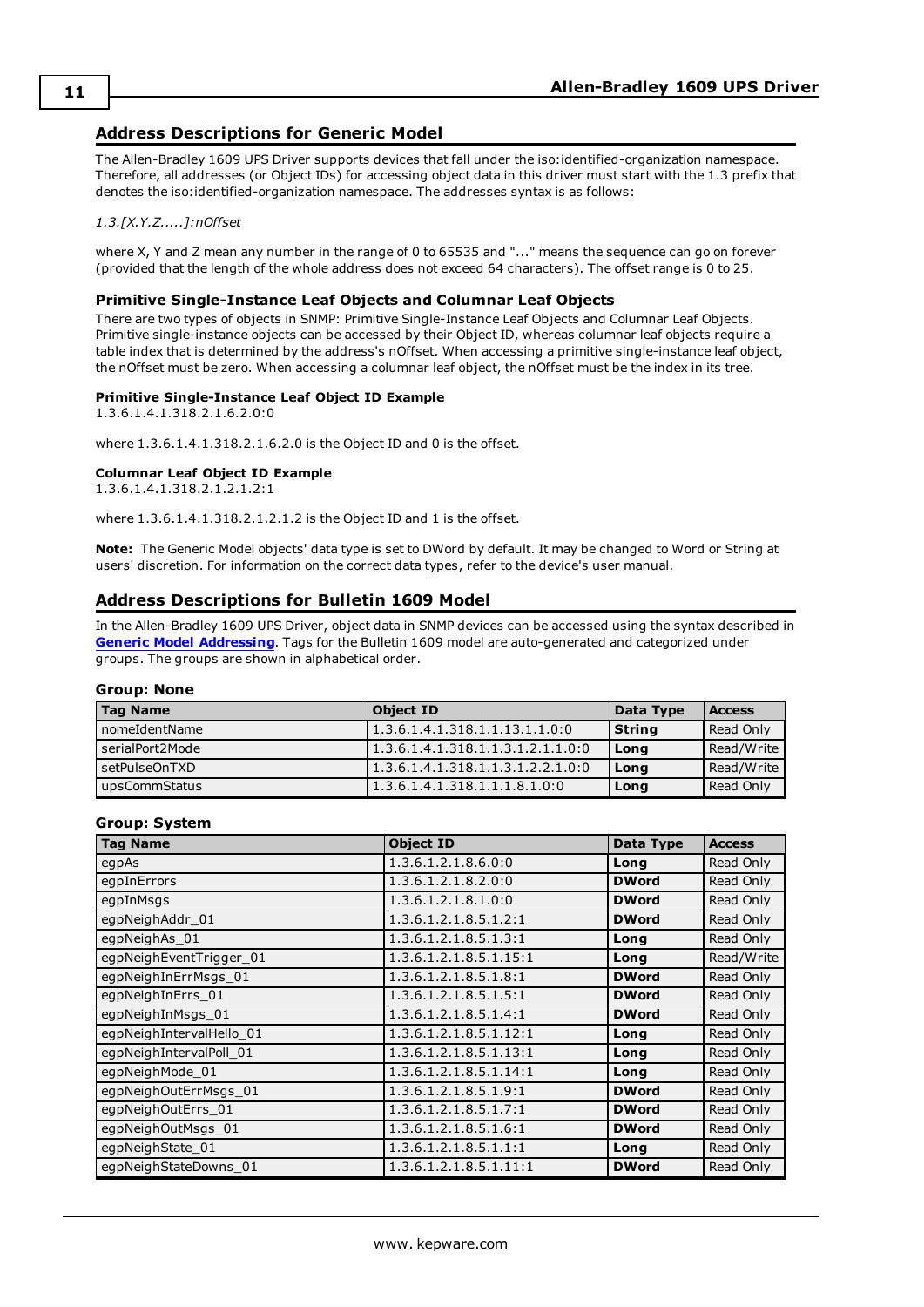## **Allen-Bradley 1609 UPS Driver**

| <b>Tag Name</b>        | <b>Object ID</b>                 | Data Type     | <b>Access</b> |
|------------------------|----------------------------------|---------------|---------------|
| egpNeighStateUps_01    | 1.3.6.1.2.1.8.5.1.10:1           | <b>DWORD</b>  | Read Only     |
| egpOutErrors           | 1.3.6.1.2.1.8.4.0:0              | <b>DWord</b>  | Read Only     |
| icmpInAddrMaskReps     | 1.3.6.1.2.1.5.13.0:0             | <b>DWord</b>  | Read Only     |
| <i>icmpInAddrMasks</i> | 1.3.6.1.2.1.5.12.0:0             | <b>DWord</b>  | Read Only     |
| icmpInDestUnreachs     | 1.3.6.1.2.1.5.3.0:0              | <b>DWord</b>  | Read Only     |
| icmpInEchoReps         | 1.3.6.1.2.1.5.9.0:0              | <b>DWord</b>  | Read Only     |
| icmpInEchos            | 1.3.6.1.2.1.5.8.0:0              | <b>DWord</b>  | Read Only     |
| <i>icmpInErrors</i>    | 1.3.6.1.2.1.5.2.0:0              | <b>DWord</b>  | Read Only     |
| icmpInMsgs             | 1.3.6.1.2.1.5.1.0:0              | <b>DWord</b>  | Read Only     |
| icmpInParmProbs        | 1.3.6.1.2.1.5.5.0:0              | <b>DWord</b>  | Read Only     |
| icmpInRedirects        | 1.3.6.1.2.1.5.7.0:0              | <b>DWord</b>  | Read Only     |
| icmpInSrcQuenchs       | $1.3.6.1.2.\overline{1.5.6.0.0}$ | <b>DWord</b>  | Read Only     |
| icmpInTimeExcds        | 1.3.6.1.2.1.5.4.0:0              | <b>DWord</b>  | Read Only     |
| icmpInTimestampReps    | 1.3.6.1.2.1.5.11.0:0             | <b>DWord</b>  | Read Only     |
| icmpInTimestamps       | 1.3.6.1.2.1.5.10.0:0             | <b>DWord</b>  | Read Only     |
| icmpOutAddrMaskReps    | 1.3.6.1.2.1.5.26.0:0             | <b>DWord</b>  | Read Only     |
| icmpOutAddrMasks       | 1.3.6.1.2.1.5.25.0:0             | <b>DWord</b>  | Read Only     |
| icmpOutDestUnreachs    | 1.3.6.1.2.1.5.16.0:0             | <b>DWord</b>  | Read Only     |
| icmpOutEchoReps        | 1.3.6.1.2.1.5.22.0:0             | <b>DWord</b>  | Read Only     |
| <i>icmpOutEchos</i>    | 1.3.6.1.2.1.5.21.0:0             | <b>DWord</b>  | Read Only     |
| icmpOutErrors          | 1.3.6.1.2.1.5.15.0:0             | <b>DWord</b>  | Read Only     |
| icmpOutMsgs            | 1.3.6.1.2.1.5.14.0:0             | <b>DWord</b>  | Read Only     |
| icmpOutParmProbs       | 1.3.6.1.2.1.5.18.0:0             | <b>DWord</b>  | Read Only     |
| icmpOutRedirects       | 1.3.6.1.2.1.5.20.0:0             | <b>DWord</b>  | Read Only     |
| icmpOutSrcQuenchs      | 1.3.6.1.2.1.5.19.0:0             | <b>DWord</b>  | Read Only     |
| icmpOutTimeExcds       | 1.3.6.1.2.1.5.17.0:0             | <b>DWord</b>  | Read Only     |
| icmpOutTimestampReps   | 1.3.6.1.2.1.5.24.0:0             | <b>DWord</b>  | Read Only     |
| icmpOutTimestamps      | 1.3.6.1.2.1.5.23.0:0             | <b>DWord</b>  | Read Only     |
| ifAdminStatus 01       | 1.3.6.1.2.1.2.2.1.7.1:0          | Long          | Read/Write    |
| ifDescr_01             | 1.3.6.1.2.1.2.2.1.2.1:0          | <b>String</b> | Read Only     |
| ifIndex 01             | 1.3.6.1.2.1.2.2.1.1.1:0          | Long          | Read Only     |
| ifInDiscards 01        | 1.3.6.1.2.1.2.2.1.13.1:0         | <b>DWord</b>  | Read Only     |
| ifInErrors 01          | 1.3.6.1.2.1.2.2.1.14.1:0         | <b>DWord</b>  | Read Only     |
| ifInNUcastPkts 01      | 1.3.6.1.2.1.2.2.1.12.1:0         | <b>DWord</b>  | Read Only     |
| ifInOctets_01          | 1.3.6.1.2.1.2.2.1.10.1:0         | <b>DWord</b>  | Read Only     |
| ifInUcastPkts_01       | 1.3.6.1.2.1.2.2.1.11.1:0         | <b>DWord</b>  | Read Only     |
| ifInUnknownProtos 01   | 1.3.6.1.2.1.2.2.1.15.1:0         | DWord         | Read Only     |
| ifLastChange_01        | 1.3.6.1.2.1.2.2.1.9.1:0          | <b>DWord</b>  | Read Only     |
| ifMtu_01               | 1.3.6.1.2.1.2.2.1.4.1:0          | Long          | Read Only     |
| ifNumber               | 1.3.6.1.2.1.2.1.0:0              | Long          | Read Only     |
| ifOperStatus_01        | 1.3.6.1.2.1.2.2.1.8.1:0          | Long          | Read Only     |
| ifOutDiscards 01       | 1.3.6.1.2.1.2.2.1.19.1:0         | <b>DWord</b>  | Read Only     |
| ifOutErrors 01         | 1.3.6.1.2.1.2.2.1.20.1:0         | DWord         | Read Only     |
| ifOutNUcastPkts_01     | 1.3.6.1.2.1.2.2.1.18.1:0         | DWord         | Read Only     |
| ifOutOctets_01         | 1.3.6.1.2.1.2.2.1.16.1:0         | <b>DWord</b>  | Read Only     |
| ifOutQLen_01           | 1.3.6.1.2.1.2.2.1.21.1:0         | <b>DWord</b>  | Read Only     |
| ifOutUcastPkts_01      | 1.3.6.1.2.1.2.2.1.17.1:0         | <b>DWord</b>  | Read Only     |
| ifPhysAddress_01       | 1.3.6.1.2.1.2.2.1.6.1:0          | <b>String</b> | Read Only     |
| ifSpecific_01          | 1.3.6.1.2.1.2.2.1.22.1:0         | <b>String</b> | Read Only     |
| ifSpeed_01             | 1.3.6.1.2.1.2.2.1.5.1:0          | <b>DWord</b>  | Read Only     |
| ifType_01              | 1.3.6.1.2.1.2.2.1.3.1:0          | Long          | Read Only     |
| ipAdEntAddr_01         | 1.3.6.1.2.1.4.20.1.1:1           | <b>String</b> | Read Only     |
| ipAdEntBcastAddr_01    | 1.3.6.1.2.1.4.20.1.4:1           | Long          | Read Only     |
| ipAdEntIfIndex_01      | 1.3.6.1.2.1.4.20.1.2:1           | Long          | Read Only     |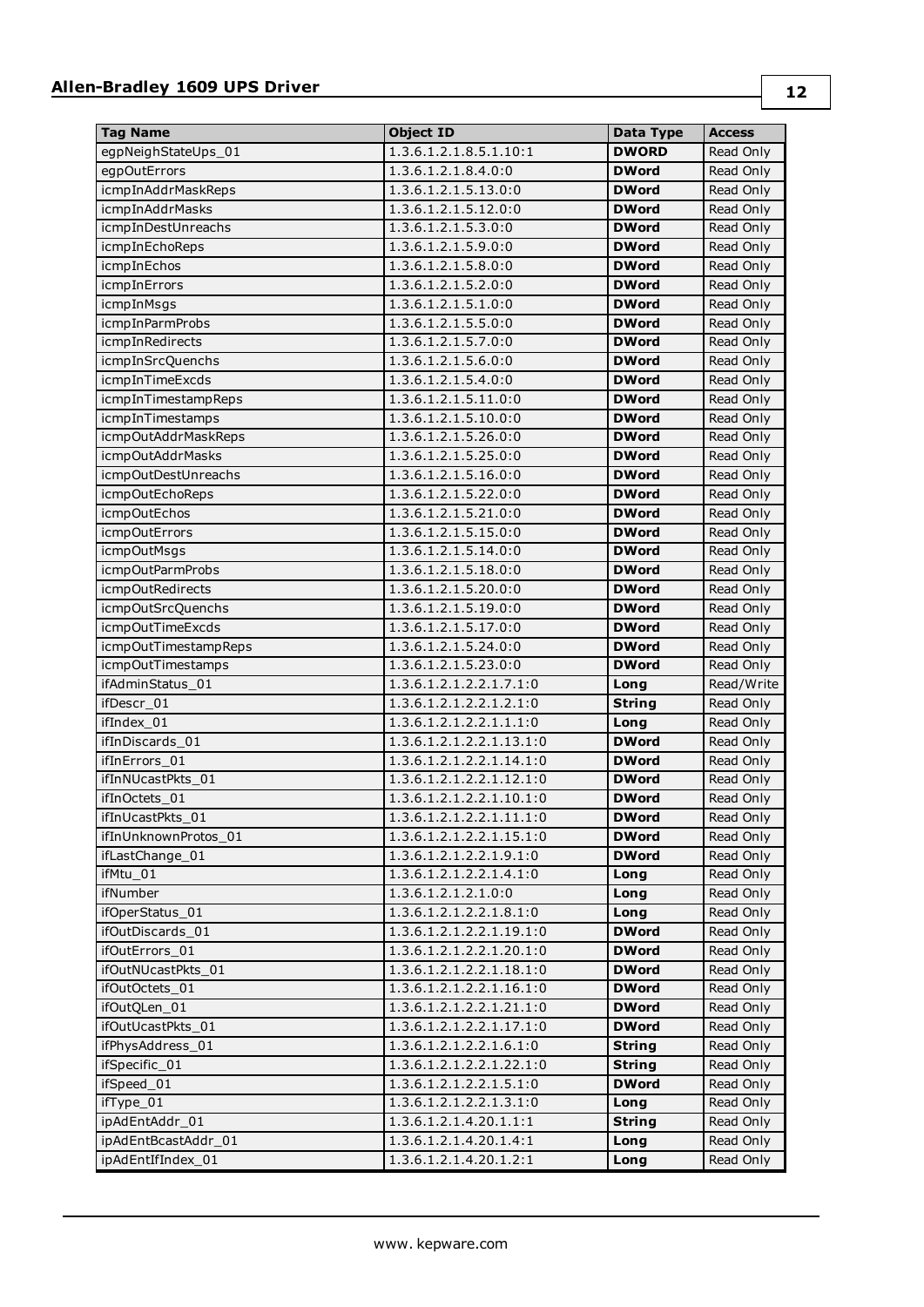| <b>Tag Name</b>            | <b>Object ID</b>                    | Data Type     | <b>Access</b> |
|----------------------------|-------------------------------------|---------------|---------------|
| ipAdEntNetMask 01          | 1.3.6.1.2.1.4.20.1.3:1              | <b>String</b> | Read Only     |
| ipAdEntReasmMaxSize 01     | 1.3.6.1.2.1.4.20.1.5:1              | Long          | Read Only     |
| ipDefaultTTL               | 1.3.6.1.2.1.4.2.0:0                 | Long          | Read/Write    |
| ipForwarding               | 1.3.6.1.2.1.4.1.0:0                 | Long          | Read/Write    |
| ipForwDatagrams            | 1.3.6.1.2.1.4.6.0:0                 | <b>DWord</b>  | Read Only     |
| ipFragCreates              | 1.3.6.1.2.1.4.19.0:0                | <b>DWord</b>  | Read Only     |
| <i>ipFragFails</i>         | 1.3.6.1.2.1.4.18.0:0                | <b>DWord</b>  | Read Only     |
| ipFragOKs                  | 1.3.6.1.2.1.4.17.0:0                | <b>DWord</b>  | Read Only     |
| ipInAddrErrors             | 1.3.6.1.2.1.4.5.0:0                 | <b>DWord</b>  | Read Only     |
| ipInDelivers               | 1.3.6.1.2.1.4.9.0:0                 | <b>DWord</b>  | Read Only     |
| ipInDiscards               | 1.3.6.1.2.1.4.8.0:0                 | <b>DWord</b>  | Read Only     |
| ipInHdrErrors              | 1.3.6.1.2.1.4.4.0:0                 | <b>DWord</b>  | Read Only     |
| ipInReceives               | 1.3.6.1.2.1.4.3.0:0                 | <b>DWord</b>  | Read Only     |
| ipInUnknownProtos          | 1.3.6.1.2.1.4.7.0:0                 | <b>DWord</b>  | Read Only     |
| ipNetToMediaIfIndex_01     | $1.3.6.1.2.1.4.22.1.\overline{1:1}$ | Long          | Read/Write    |
| ipNetToMediaNetAddress 01  | 1.3.6.1.2.1.4.22.1.3:1              | <b>String</b> | Read/Write    |
| ipNetToMediaPhysAddress_01 | 1.3.6.1.2.1.4.22.1.2:1              | <b>String</b> | Read/Write    |
| ipNetToMediaType_01        | 1.3.6.1.2.1.4.22.1.4:1              | Long          | Read/Write    |
| <i>i</i> pOutDiscards      | 1.3.6.1.2.1.4.11.0:0                | <b>DWord</b>  | Read Only     |
|                            | 1.3.6.1.2.1.4.12.0:0                |               | Read Only     |
| ipOutNoRoutes              |                                     | <b>DWord</b>  |               |
| <i>ipOutRequests</i>       | 1.3.6.1.2.1.4.10.0:0                | <b>DWord</b>  | Read Only     |
| <i>ipReasmFails</i>        | 1.3.6.1.2.1.4.16.0:0                | <b>DWord</b>  | Read Only     |
| ipReasmOKs                 | 1.3.6.1.2.1.4.15.0:0                | <b>DWord</b>  | Read Only     |
| ipReasmReqds               | 1.3.6.1.2.1.4.14.0:0                | <b>DWord</b>  | Read Only     |
| ipReasmTimeout             | 1.3.6.1.2.1.4.13.0:0                | Long          | Read Only     |
| ipRouteAge_01              | 1.3.6.1.2.1.4.21.1.10:1             | Long          | Read/Write    |
| ipRouteDest 01             | 1.3.6.1.2.1.4.21.1.1:1              | <b>String</b> | Read/Write    |
| ipRouteIfIndex 01          | 1.3.6.1.2.1.4.21.1.2:1              | Long          | Read/Write    |
| ipRouteInfo 01             | 1.3.6.1.2.1.4.21.1.13:1             | <b>String</b> | Read Only     |
| ipRouteMask 01             | 1.3.6.1.2.1.4.21.1.11:1             | <b>String</b> | Read/Write    |
| ipRouteMetric1 01          | 1.3.6.1.2.1.4.21.1.3:1              | Long          | Read/Write    |
| ipRouteMetric2 01          | 1.3.6.1.2.1.4.21.1.4:1              | Long          | Read/Write    |
| ipRouteMetric3 01          | 1.3.6.1.2.1.4.21.1.5:1              | Long          | Read/Write    |
| ipRouteMetric4 01          | 1.3.6.1.2.1.4.21.1.6:1              | Long          | Read/Write    |
| ipRouteMetric5 01          | 1.3.6.1.2.1.4.21.1.12:1             | Long          | Read/Write    |
| ipRouteNextHop_01          | 1.3.6.1.2.1.4.21.1.7:1              | <b>String</b> | Read/Write    |
| ipRouteProto 01            | 1.3.6.1.2.1.4.21.1.9:1              | Long          | Read Only     |
| ipRouteType_01             | 1.3.6.1.2.1.4.21.1.8:1              | Long          | Read/Write    |
| ipRoutingDiscards          | 1.3.6.1.2.1.4.23.0:0                | <b>DWord</b>  | Read Only     |
| snmpEnableAuthenTraps      | 1.3.6.1.2.1.11.30.0:0               | Long          | Read/Write    |
| snmpInASNParseErrs         | 1.3.6.1.2.1.11.6.0:0                | <b>DWord</b>  | Read Only     |
| snmpInBadCommunityNames    | 1.3.6.1.2.1.11.4.0:0                | <b>DWord</b>  | Read Only     |
| snmpInBadCommunityUses     | 1.3.6.1.2.1.11.5.0:0                | <b>DWord</b>  | Read Only     |
| snmpInBadValues            | 1.3.6.1.2.1.11.10.0:0               | <b>DWord</b>  | Read Only     |
| snmpInBadVersions          | 1.3.6.1.2.1.11.3.0:0                | <b>DWord</b>  | Read Only     |
| snmpInGenErrs              | 1.3.6.1.2.1.11.12.0:0               | <b>DWord</b>  | Read Only     |
| snmpInGetNexts             | 1.3.6.1.2.1.11.16.0:0               | <b>DWord</b>  | Read Only     |
| snmpInGetRequests          | 1.3.6.1.2.1.11.15.0:0               | <b>DWord</b>  | Read Only     |
| snmpInGetResponses         | 1.3.6.1.2.1.11.18.0:0               | <b>DWord</b>  | Read Only     |
| snmpInNoSuchNames          | 1.3.6.1.2.1.11.9.0:0                | <b>DWord</b>  | Read Only     |
| snmpInPkts                 | 1.3.6.1.2.1.11.1.0:0                | <b>DWord</b>  | Read Only     |
| snmpInReadOnlys            | 1.3.6.1.2.1.11.11.0:0               | <b>DWord</b>  | Read Only     |
| snmpInSetRequests          | 1.3.6.1.2.1.11.17.0:0               | <b>DWord</b>  | Read Only     |
| snmpInTooBigs              | 1.3.6.1.2.1.11.8.0:0                | <b>DWord</b>  | Read Only     |
|                            |                                     |               |               |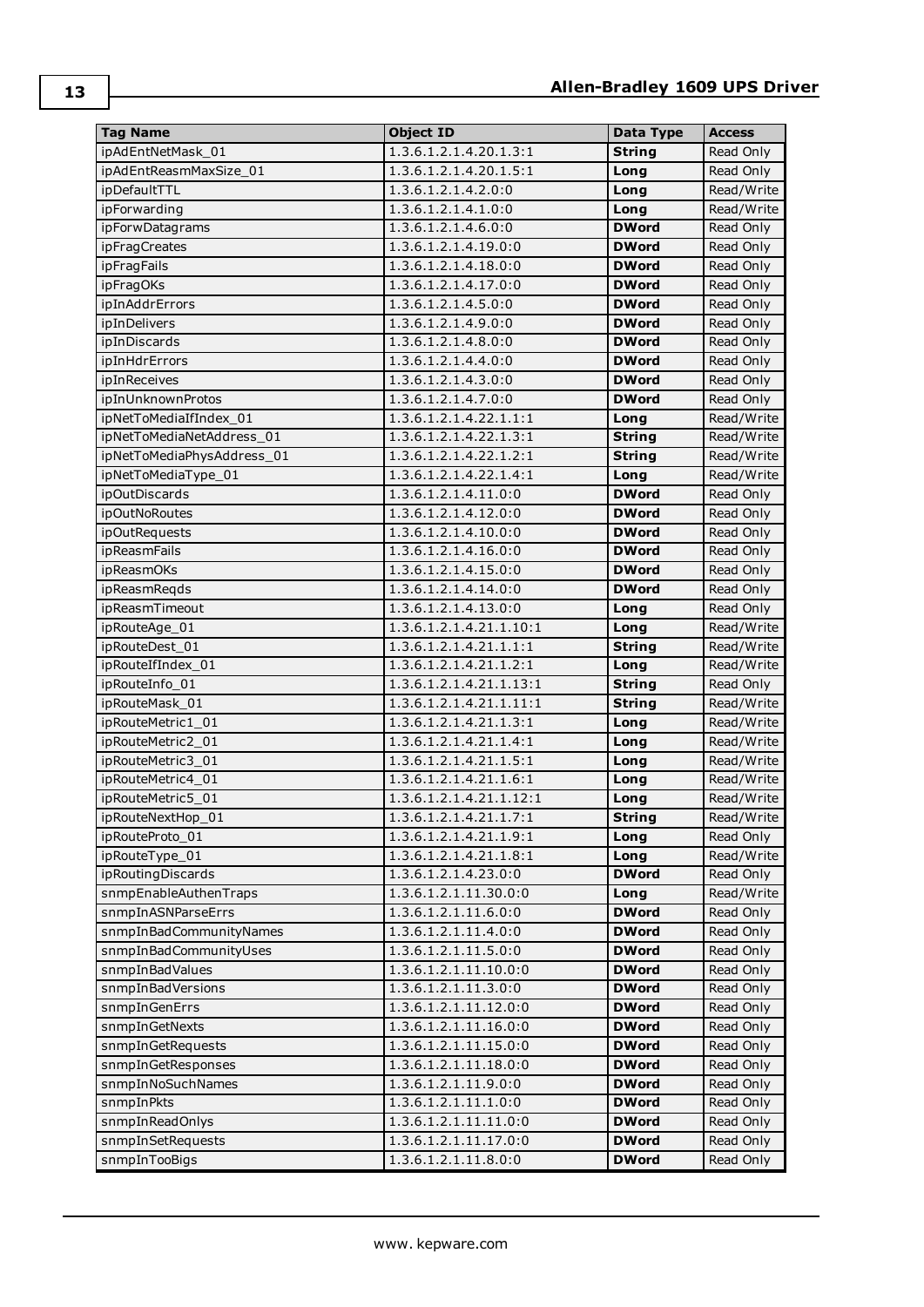## **Allen-Bradley 1609 UPS Driver**

| <b>Tag Name</b>        | <b>Object ID</b>       | Data Type     | <b>Access</b> |
|------------------------|------------------------|---------------|---------------|
| snmpInTotalReqVars     | 1.3.6.1.2.1.11.13.0:0  | <b>DWord</b>  | Read Only     |
| snmpInTotalSetVars     | 1.3.6.1.2.1.11.14.0:0  | <b>DWord</b>  | Read Only     |
| snmpInTraps            | 1.3.6.1.2.1.11.19.0:0  | <b>DWord</b>  | Read Only     |
| snmpOutBadValues       | 1.3.6.1.2.1.11.22.0:0  | <b>DWord</b>  | Read Only     |
| snmpOutGenErrs         | 1.3.6.1.2.1.11.24.0:0  | <b>DWord</b>  | Read Only     |
| snmpOutGetNexts        | 1.3.6.1.2.1.11.26.0:0  | <b>DWord</b>  | Read Only     |
| snmpOutGetRequests     | 1.3.6.1.2.1.11.25.0:0  | <b>DWord</b>  | Read Only     |
| snmpOutGetResponses    | 1.3.6.1.2.1.11.28.0:0  | <b>DWord</b>  | Read Only     |
| snmpOutNoSuchNames     | 1.3.6.1.2.1.11.21.0:0  | <b>DWord</b>  | Read Only     |
| snmpOutPkts            | 1.3.6.1.2.1.11.2.0:0   | <b>DWord</b>  | Read Only     |
| snmpOutSetRequests     | 1.3.6.1.2.1.11.27.0:0  | <b>DWord</b>  | Read Only     |
| snmpOutTooBigs         | 1.3.6.1.2.1.11.20.0:0  | <b>DWord</b>  | Read Only     |
| snmpOutTraps           | 1.3.6.1.2.1.11.29.0:0  | <b>DWord</b>  | Read Only     |
| sysContact             | 1.3.6.1.2.1.1.4.0:0    | <b>String</b> | Read/Write    |
| sysDescr               | 1.3.6.1.2.1.1.1.0:0    | <b>String</b> | Read Only     |
| sysLocation            | 1.3.6.1.2.1.1.6.0:0    | <b>String</b> | Read/Write    |
| sysName                | 1.3.6.1.2.1.1.5.0:0    | <b>String</b> | Read/Write    |
| sysObjectID            | 1.3.6.1.2.1.1.2.0:0    | <b>String</b> | Read Only     |
| sysServices            | 1.3.6.1.2.1.1.7.0:0    | Long          | Read Only     |
| sysUpTime              | 1.3.6.1.2.1.1.3.0:0    | <b>DWord</b>  | Read Only     |
| tcpActiveOpens         | 1.3.6.1.2.1.6.5.0:0    | <b>DWord</b>  | Read Only     |
| tcpAttemptFails        | 1.3.6.1.2.1.6.7.0:0    | <b>DWord</b>  | Read Only     |
| tcpConnLocalAddress_01 | 1.3.6.1.2.1.6.13.1.2:1 | <b>String</b> | Read Only     |
| tcpConnLocalPort 01    | 1.3.6.1.2.1.6.13.1.3:1 | Long          | Read Only     |
| tcpConnRemAddress 01   | 1.3.6.1.2.1.6.13.1.4:1 | <b>String</b> | Read Only     |
| tcpConnRemPort 01      | 1.3.6.1.2.1.6.13.1.5:1 | Long          | Read Only     |
| tcpConnState_01        | 1.3.6.1.2.1.6.13.1.1:1 | Long          | Read/Write    |
| tcpCurrEstab           | 1.3.6.1.2.1.6.9.0:0    | <b>DWord</b>  | Read Only     |
| tcpEstabResets         | 1.3.6.1.2.1.6.8.0:0    | <b>DWord</b>  | Read Only     |
| tcpInErrs              | 1.3.6.1.2.1.6.14.0:0   | <b>DWord</b>  | Read Only     |
| tcpInSegs              | 1.3.6.1.2.1.6.10.0:0   | <b>DWord</b>  | Read Only     |
| tcpMaxConn             | 1.3.6.1.2.1.6.4.0:0    | Long          | Read Only     |
| tcpOutRsts             | 1.3.6.1.2.1.6.15.0:0   | <b>DWord</b>  | Read Only     |
| tcpOutSegs             | 1.3.6.1.2.1.6.11.0:0   | <b>DWord</b>  | Read Only     |
| tcpPassiveOpens        | 1.3.6.1.2.1.6.6.0:0    | <b>DWord</b>  | Read Only     |
| tcpRetransSegs         | 1.3.6.1.2.1.6.12.0:0   | DWord         | Read Only     |
| tcpRtoAlgorithm        | 1.3.6.1.2.1.6.1.0:0    | Long          | Read Only     |
| tcpRtoMax              | 1.3.6.1.2.1.6.3.0:0    | Long          | Read Only     |
| tcpRtoMin              | 1.3.6.1.2.1.6.2.0:0    | Long          | Read Only     |
| udpInDatagrams         | 1.3.6.1.2.1.7.1.0:0    | <b>DWord</b>  | Read Only     |
| udpInErrors            | 1.3.6.1.2.1.7.3.0:0    | <b>DWord</b>  | Read Only     |
| udpLocalAddress_01     | 1.3.6.1.2.1.7.5.1.1:1  | <b>String</b> | Read Only     |
| udpLocalPort_01        | 1.3.6.1.2.1.7.5.1.2:1  | Long          | Read Only     |
| udpNoPorts             | 1.3.6.1.2.1.7.2.0:0    | <b>DWord</b>  | Read Only     |
| udpOutDatagrams        | 1.3.6.1.2.1.7.4.0:0    | <b>DWord</b>  | Read Only     |
| egpOutMsgs             | 1.3.6.1.2.1.8.3.0:0    | <b>DWord</b>  | Read Only     |
| sysTrap                | 1.3.6.1.2.1.11:TV      | Long          | Read Only     |

## **Group: UPSATSCALIB**

| <b>Tag Name</b>                           | <b>Object ID</b>                | Data Type | <b>Access</b> |
|-------------------------------------------|---------------------------------|-----------|---------------|
| Calibration.atsCalibrationNumInputPhases  | 1.3.6.1.4.1.318.1.1.8.2.1.2.0:0 | Long      | Read          |
|                                           |                                 |           | Only          |
| Calibration.atsCalibrationNumInputs       | 1.3.6.1.4.1.318.1.1.8.2.1.1.0:0 | Long      | Read          |
|                                           |                                 |           | Only          |
| Calibration.atsCalibrationNumOutputPhases | 1.3.6.1.4.1.318.1.1.8.2.3.2.0:0 | Long      | Read          |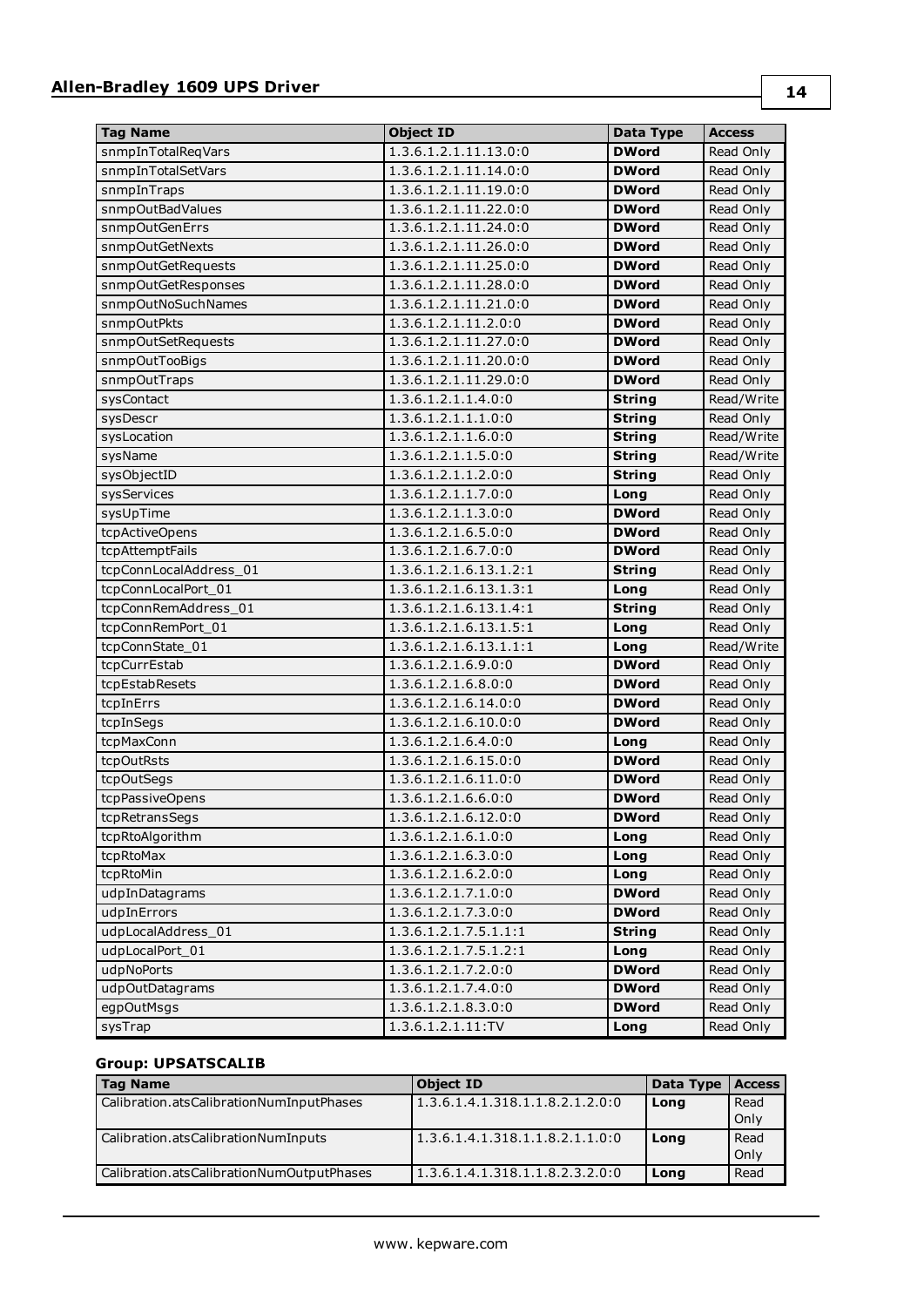| <b>Tag Name</b>                               | <b>Object ID</b>                | Data Type | <b>Access</b> |
|-----------------------------------------------|---------------------------------|-----------|---------------|
|                                               |                                 |           | Only          |
| Calibration.atsCalibrationNumOutputs          | 1.3.6.1.4.1.318.1.1.8.2.3.1.0:0 | Long      | Read<br>Only  |
| Calibration.atsCalibrationPowerSupplyVoltages | 1.3.6.1.4.1.318.1.1.8.2.2.1.0:0 | Long      | Read<br>Only  |

## **Group: UPSATSCNFG**

| <b>Tag Name</b>                      | <b>Object ID</b>              | Data Type     | <b>Access</b> |
|--------------------------------------|-------------------------------|---------------|---------------|
| Config.atsConfigCurrentLimit         | 1.3.6.1.4.1.318.1.1.8.4.6.0:0 | Long          | Read/Write    |
| Config.atsConfigFrontPanelLockout    | 1.3.6.1.4.1.318.1.1.8.4.3.0:0 | Long          | Read/Write    |
| Config.atsConfigPreferredSource      | 1.3.6.1.4.1.318.1.1.8.4.2.0:0 | Long          | Read/Write    |
| Config.atsConfigProductName          | 1.3.6.1.4.1.318.1.1.8.4.1.0:0 | <b>String</b> | Read/Write    |
| Config.atsConfigResetValues          | 1.3.6.1.4.1.318.1.1.8.4.7.0:0 | Long          | Read/Write    |
| Config.atsConfigTransferVoltageRange | 1.3.6.1.4.1.318.1.1.8.4.5.0:0 | Long          | Read/Write    |
| Config.atsConfigVoltageSensitivity   | 1.3.6.1.4.1.318.1.1.8.4.4.0:0 | Long          | Read/Write    |

### **Group: UPSATSCNTRL**

| <b>Tag Name</b>                    | <b>Object ID</b>              | Data Type | <b>Access</b> |
|------------------------------------|-------------------------------|-----------|---------------|
| l Control.atsControlClearAllAlarms | 1.3.6.1.4.1.318.1.1.8.3.2.0:0 | Long      | Read/Write    |
| Control.atsControlResetATS         |                               | Long      | Read/Write    |

## **Group: UPSATSSTATUS**

| <b>Tag Name</b>                   | <b>Object ID</b>                | Data Type | <b>Access</b> |
|-----------------------------------|---------------------------------|-----------|---------------|
| Status.atsStatus24VPowerSupply    | 1.3.6.1.4.1.318.1.1.8.5.1.6.0:0 | Long      | Read Only     |
| Status.atsStatus5VPowerSupply     | 1.3.6.1.4.1.318.1.1.8.5.1.5.0:0 | Long      | Read Only     |
| Status.atsStatusCommStatus        | 1.3.6.1.4.1.318.1.1.8.5.1.1.0:0 | Long      | Read Only     |
| Status.atsStatusOverCurrentState  | 1.3.6.1.4.1.318.1.1.8.5.1.4.0:0 | Long      | Read Only     |
| Status.atsStatusRedundancyState   | 1.3.6.1.4.1.318.1.1.8.5.1.3.0:0 | Long      | Read Only     |
| Status.atsStatusResetMaxMinValues | 1.3.6.1.4.1.318.1.1.8.5.2.1.0:0 | Long      | Read/Write    |
| Status.atsStatusSelectedSource    | 1.3.6.1.4.1.318.1.1.8.5.1.2.0:0 | Long      | Read Only     |

### **Group: UPSBATTERY**

| <b>Tag Name</b>                | <b>Object ID</b>                | Data Type     | <b>Access</b> |
|--------------------------------|---------------------------------|---------------|---------------|
| upsAdvBatteryCapacity          | 1.3.6.1.4.1.318.1.1.1.2.2.1.0:0 | <b>DWord</b>  | Read Only     |
| upsAdvBatteryNumOfBadBattPacks | 1.3.6.1.4.1.318.1.1.1.2.2.6.0:0 | Long          | Read Only     |
| upsAdvBatteryNumOfBattPacks    | 1.3.6.1.4.1.318.1.1.1.2.2.5.0:0 | Long          | Read Only     |
| upsAdvBatteryReplaceIndicator  | 1.3.6.1.4.1.318.1.1.1.2.2.4.0:0 | Long          | Read Only     |
| upsAdvBatteryRunTimeRemaining  | 1.3.6.1.4.1.318.1.1.1.2.2.3.0:0 | <b>DWord</b>  | Read Only     |
| upsAdvBatteryTemperature       | 1.3.6.1.4.1.318.1.1.1.2.2.2.0:0 | <b>DWord</b>  | Read Only     |
| upsBasicBatteryLastReplaceDATE | 1.3.6.1.4.1.318.1.1.1.2.1.3.0:0 | <b>String</b> | Read/Write    |
| upsBasicBatteryStatus          | 1.3.6.1.4.1.318.1.1.1.2.1.1.0:0 | Long          | Read Only     |
| upsBasicBatteryTimeOnBattery   | 1.3.6.1.4.1.318.1.1.1.2.1.2.0:0 | <b>DWord</b>  | Read Only     |

### **Group: UPSCNFGADV**

| <b>Tag Name</b>                    | <b>Object ID</b>                   | Data<br><b>Type</b> | <b>Access</b> |
|------------------------------------|------------------------------------|---------------------|---------------|
| Advanced.apcUpsConfigFieldIndex_01 | 1.3.6.1.4.1.318.1.1.1.5.2.16.1.1:1 | Long                | Read Only     |
| Advanced.apcUpsConfigFieldIndex_02 | 1.3.6.1.4.1.318.1.1.1.5.2.16.1.1:2 | Long                | Read Only     |
| Advanced.apcUpsConfigFieldIndex_03 | 1.3.6.1.4.1.318.1.1.1.5.2.16.1.1:3 | Long                | Read Only     |
| Advanced.apcUpsConfigFieldIndex_04 | 1.3.6.1.4.1.318.1.1.1.5.2.16.1.1:4 | Long                | Read Only     |
| Advanced.apcUpsConfigFieldIndex_05 | 1.3.6.1.4.1.318.1.1.1.5.2.16.1.1:5 | Long                | Read Only     |
| Advanced.apcUpsConfigFieldIndex_06 | 1.3.6.1.4.1.318.1.1.1.5.2.16.1.1:6 | Long                | Read Only     |
| Advanced.apcUpsConfigFieldIndex_07 | 1.3.6.1.4.1.318.1.1.1.5.2.16.1.1:7 | Long                | Read Only     |
| Advanced.apcUpsConfigFieldIndex_08 | 1.3.6.1.4.1.318.1.1.1.5.2.16.1.1:8 | Long                | Read Only     |
| Advanced.apcUpsConfigFieldIndex_09 | 1.3.6.1.4.1.318.1.1.1.5.2.16.1.1:9 | Long                | Read Only     |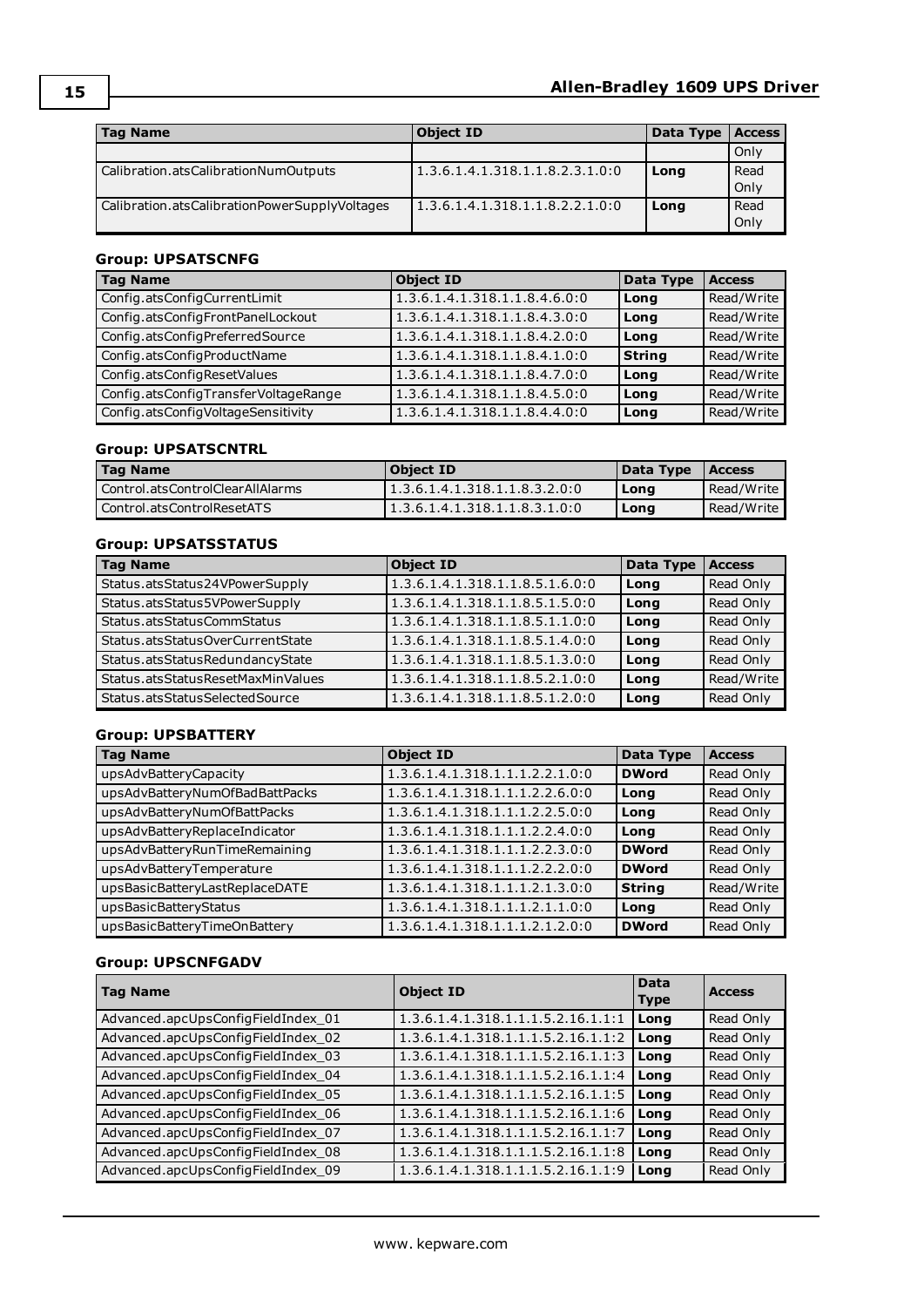## **Allen-Bradley 1609 UPS Driver**

| <b>Tag Name</b>                         | Object ID                          | Data          | <b>Access</b> |
|-----------------------------------------|------------------------------------|---------------|---------------|
|                                         |                                    | <b>Type</b>   |               |
| Advanced.apcUpsConfigFieldOID 01        | 1.3.6.1.4.1.318.1.1.1.5.2.16.1.2:1 | <b>String</b> | Read Only     |
| Advanced.apcUpsConfigFieldOID_02        | 1.3.6.1.4.1.318.1.1.1.5.2.16.1.2:2 | <b>String</b> | Read Only     |
| Advanced.apcUpsConfigFieldOID_03        | 1.3.6.1.4.1.318.1.1.1.5.2.16.1.2:3 | <b>String</b> | Read Only     |
| Advanced.apcUpsConfigFieldOID 04        | 1.3.6.1.4.1.318.1.1.1.5.2.16.1.2:4 | <b>String</b> | Read Only     |
| Advanced.apcUpsConfigFieldOID_05        | 1.3.6.1.4.1.318.1.1.1.5.2.16.1.2:5 | <b>String</b> | Read Only     |
| Advanced.apcUpsConfigFieldOID 06        | 1.3.6.1.4.1.318.1.1.1.5.2.16.1.2:6 | <b>String</b> | Read Only     |
| Advanced.apcUpsConfigFieldOID 07        | 1.3.6.1.4.1.318.1.1.1.5.2.16.1.2:7 | <b>String</b> | Read Only     |
| Advanced.apcUpsConfigFieldOID 08        | 1.3.6.1.4.1.318.1.1.1.5.2.16.1.2:8 | <b>String</b> | Read Only     |
| Advanced.apcUpsConfigFieldOID 09        | 1.3.6.1.4.1.318.1.1.1.5.2.16.1.2:9 | <b>String</b> | Read Only     |
| Advanced.apcUpsConfigFieldValueRange 01 | 1.3.6.1.4.1.318.1.1.1.5.2.16.1.3:1 | String        | Read Only     |
| Advanced.apcUpsConfigFieldValueRange_02 | 1.3.6.1.4.1.318.1.1.1.5.2.16.1.3:2 | <b>String</b> | Read Only     |
| Advanced.apcUpsConfigFieldValueRange_03 | 1.3.6.1.4.1.318.1.1.1.5.2.16.1.3:3 | <b>String</b> | Read Only     |
| Advanced.apcUpsConfigFieldValueRange_04 | 1.3.6.1.4.1.318.1.1.1.5.2.16.1.3:4 | <b>String</b> | Read Only     |
| Advanced.apcUpsConfigFieldValueRange_05 | 1.3.6.1.4.1.318.1.1.1.5.2.16.1.3:5 | <b>String</b> | Read Only     |
| Advanced.apcUpsConfigFieldValueRange_06 | 1.3.6.1.4.1.318.1.1.1.5.2.16.1.3:6 | <b>String</b> | Read Only     |
| Advanced.apcUpsConfigFieldValueRange_07 | 1.3.6.1.4.1.318.1.1.1.5.2.16.1.3:7 | String        | Read Only     |
| Advanced.apcUpsConfigFieldValueRange 08 | 1.3.6.1.4.1.318.1.1.1.5.2.16.1.3:8 | String        | Read Only     |
| Advanced.apcUpsConfigFieldValueRange_09 | 1.3.6.1.4.1.318.1.1.1.5.2.16.1.3:9 | String        | Read Only     |
| Advanced.dipSwitchIndex 01              | 1.3.6.1.4.1.318.1.1.1.5.2.13.1.1:1 | Long          | Read Only     |
| Advanced.dipSwitchStatus 01             | 1.3.6.1.4.1.318.1.1.1.5.2.13.1.2:1 | Long          | Read Only     |
| Advanced.upsAdvConfigAlarm              | 1.3.6.1.4.1.318.1.1.1.5.2.4.0:0    | Long          | Read/Write    |
| Advanced.upsAdvConfigAlarmLoadOver      | 1.3.6.1.4.1.318.1.1.1.5.2.22.0:0   | Long          | Read/Write    |
| Advanced.upsAdvConfigAlarmRedundancy    | 1.3.6.1.4.1.318.1.1.1.5.2.21.0:0   | Long          | Read/Write    |
| Advanced.upsAdvConfigAlarmRuntimeUnder  | 1.3.6.1.4.1.318.1.1.1.5.2.23.0:0   | Long          | Read/Write    |
| Advanced.upsAdvConfigAlarmTimer         | 1.3.6.1.4.1.318.1.1.1.5.2.5.0:0    | <b>DWord</b>  | Read/Write    |
| Advanced.upsAdvConfigBattCabAmpHour     | 1.3.6.1.4.1.318.1.1.1.5.2.17.0:0   | Long          | Read/Write    |
| Advanced.upsAdvConfigBattExhaustThresh  | 1.3.6.1.4.1.318.1.1.1.5.2.14.0:0   | <b>DWord</b>  | Read/Write    |
| Advanced.upsAdvConfigHighTransferVolt   | 1.3.6.1.4.1.318.1.1.1.5.2.2.0:0    | Long          | Read/Write    |
| Advanced.upsAdvConfigLowBatteryRunTime  | 1.3.6.1.4.1.318.1.1.1.5.2.8.0:0    | <b>DWord</b>  | Read/Write    |
| Advanced.upsAdvConfigLowTransferVolt    | 1.3.6.1.4.1.318.1.1.1.5.2.3.0:0    | Long          | Read/Write    |
| Advanced.upsAdvConfigMinReturnCapacity  | 1.3.6.1.4.1.318.1.1.1.5.2.6.0:0    | Long          | Read/Write    |
| Advanced.upsAdvConfigOutputFreqRange    | 1.3.6.1.4.1.318.1.1.1.5.2.19.0:0   | Long          | Read/Write    |
| Advanced.upsAdvConfigPassword           | 1.3.6.1.4.1.318.1.1.1.5.2.15.0:0   | <b>String</b> | Read/Write    |
| Advanced.upsAdvConfigPositionSelector   | 1.3.6.1.4.1.318.1.1.1.5.2.18.0:0   | Long          | Read/Write    |
| Advanced.upsAdvConfigRatedOutputVoltage | 1.3.6.1.4.1.318.1.1.1.5.2.1.0:0    | Long          | Read/Write    |
| Advanced.upsAdvConfigReturnDelay        | 1.3.6.1.4.1.318.1.1.1.5.2.9.0:0    | <b>DWord</b>  | Read/Write    |
| Advanced.upsAdvConfigSensitivity        | 1.3.6.1.4.1.318.1.1.1.5.2.7.0:0    | Long          | Read/Write    |
| Advanced.upsAdvConfigSetEEPROMDefaults  | 1.3.6.1.4.1.318.1.1.1.5.2.12.0:0   | Long          | Read/Write    |
| Advanced.upsAdvConfigShutoffDelay       | 1.3.6.1.4.1.318.1.1.1.5.2.10.0:0   | <b>DWord</b>  | Read/Write    |
| Advanced.upsAdvConfigUPSFail            | 1.3.6.1.4.1.318.1.1.1.5.2.20.0:0   | Long          | Read/Write    |
| Advanced.upsAdvConfigUpsSleepTime       | 1.3.6.1.4.1.318.1.1.1.5.2.11.0:0   | <b>DWord</b>  | Read/Write    |
| Advanced.upsAdvConfigVoutReporting      | 1.3.6.1.4.1.318.1.1.1.5.2.24.0:0   | Long          | Read/Write    |

## **Group: UPSCNFGBASIC**

| <b>Tag Name</b>           | <b>Object ID</b>                  | Data Type | <b>Access</b> |
|---------------------------|-----------------------------------|-----------|---------------|
| Basic.acceptThisDevice_01 | 1.3.6.1.4.1.318.1.1.1.5.1.2.1.4:1 | Long      | Read/Write    |
| Basic.acceptThisDevice 02 | 1.3.6.1.4.1.318.1.1.1.5.1.2.1.4:2 | Long      | Read/Write    |
| Basic.acceptThisDevice_03 | 1.3.6.1.4.1.318.1.1.1.5.1.2.1.4:3 | Long      | Read/Write    |
| Basic.acceptThisDevice 04 | 1.3.6.1.4.1.318.1.1.1.5.1.2.1.4:4 | Long      | Read/Write    |
| Basic.deviceIndex_01      | 1.3.6.1.4.1.318.1.1.1.5.1.2.1.1:1 | Long      | Read Only     |
| Basic.deviceIndex 02      | 1.3.6.1.4.1.318.1.1.1.5.1.2.1.1:2 | Long      | Read Only     |
| Basic.deviceIndex 03      | 1.3.6.1.4.1.318.1.1.1.5.1.2.1.1:3 | Long      | Read Only     |
| Basic.deviceIndex 04      | 1.3.6.1.4.1.318.1.1.1.5.1.2.1.1:4 | Long      | Read Only     |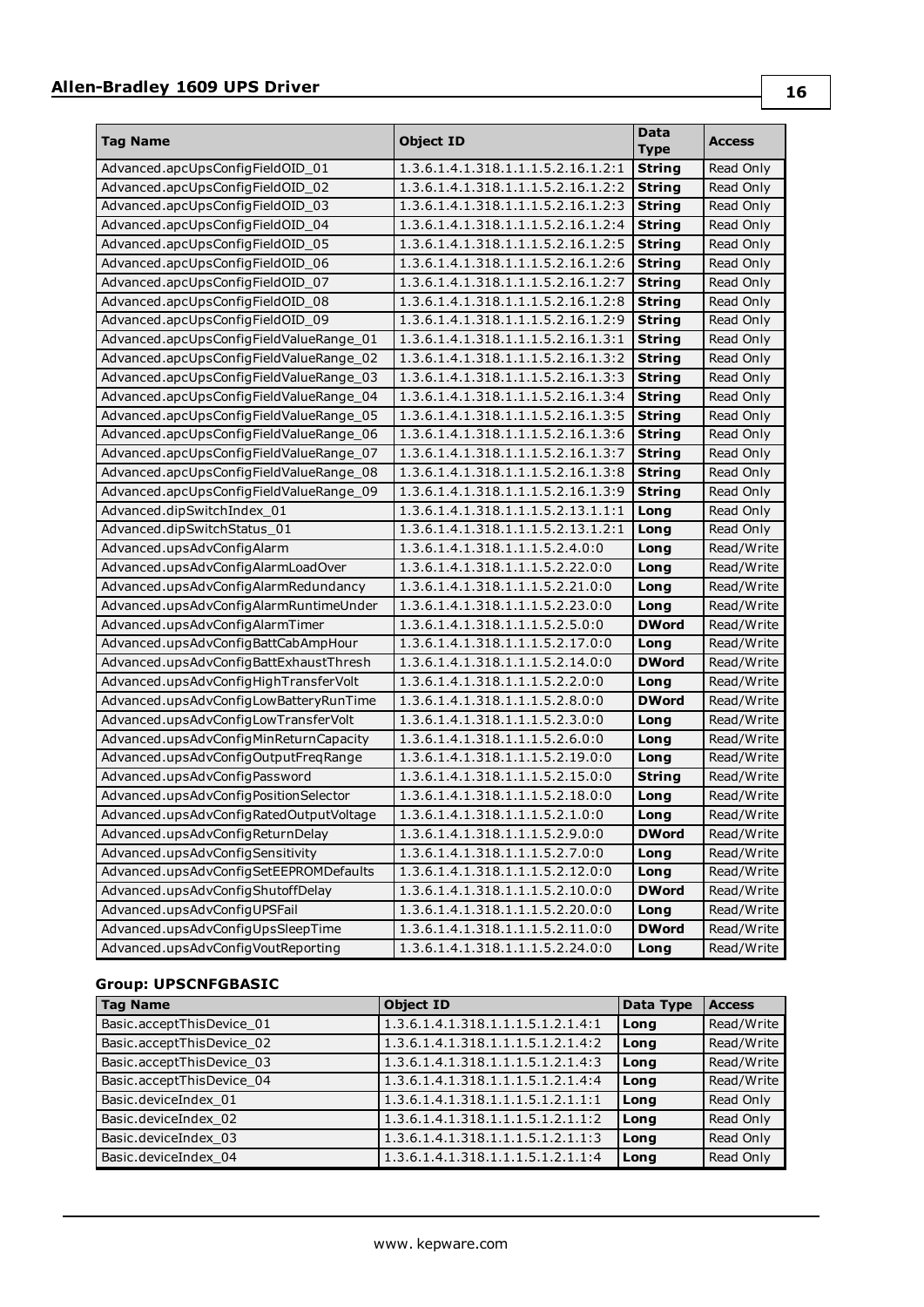| <b>Tag Name</b>                | <b>Object ID</b>                  | Data Type     | <b>Access</b> |
|--------------------------------|-----------------------------------|---------------|---------------|
| Basic.deviceName 01            | 1.3.6.1.4.1.318.1.1.1.5.1.2.1.2:1 | <b>String</b> | Read/Write    |
| Basic.deviceName 02            | 1.3.6.1.4.1.318.1.1.1.5.1.2.1.2:2 | <b>String</b> | Read/Write    |
| Basic.deviceName 03            | 1.3.6.1.4.1.318.1.1.1.5.1.2.1.2:3 | <b>String</b> | Read/Write    |
| Basic.deviceName 04            | 1.3.6.1.4.1.318.1.1.1.5.1.2.1.2:4 | <b>String</b> | Read/Write    |
| Basic.upsBasicConfigNumDevices | 1.3.6.1.4.1.318.1.1.1.5.1.1.0:0   | Long          | Read Only     |
| Basic.vaRating_01              | 1.3.6.1.4.1.318.1.1.1.5.1.2.1.3:1 | Long          | Read/Write    |
| Basic.vaRating_02              | 1.3.6.1.4.1.318.1.1.1.5.1.2.1.3:2 | Long          | Read/Write    |
| Basic.vaRating 03              | 1.3.6.1.4.1.318.1.1.1.5.1.2.1.3:3 | Long          | Read/Write    |
| Basic.vaRating 04              | 1.3.6.1.4.1.318.1.1.1.5.1.2.1.3:4 | Long          | Read/Write    |

### **Group: UPSCONTROL**

| <b>Tag Name</b>                | <b>Object ID</b>                | Data Type | <b>Access</b> |
|--------------------------------|---------------------------------|-----------|---------------|
| upsAdvControlBypassSwitch      | 1.3.6.1.4.1.318.1.1.1.6.2.7.0:0 | Long      | Read/Write    |
| upsAdvControlFlashAndBeep      | 1.3.6.1.4.1.318.1.1.1.6.2.5.0:0 | Long      | Read/Write    |
| upsAdvControlRebootUps         | 1.3.6.1.4.1.318.1.1.1.6.2.2.0:0 | Long      | Read/Write    |
| upsAdvControlSimulatePowerFail | 1.3.6.1.4.1.318.1.1.1.6.2.4.0:0 | Long      | Read/Write    |
| upsAdvControlTurnOnUPS         | 1.3.6.1.4.1.318.1.1.1.6.2.6.0:0 | Long      | Read/Write    |
| upsAdvControlUpsOff            | 1.3.6.1.4.1.318.1.1.1.6.2.1.0:0 | Long      | Read/Write    |
| upsAdvControlUpsSleep          | 1.3.6.1.4.1.318.1.1.1.6.2.3.0:0 | Long      | Read/Write    |
| upsBasicControlConserveBattery | 1.3.6.1.4.1.318.1.1.1.6.1.1.0:0 | Long      | Read/Write    |

## **Group: UPSDCMIM2**

| <b>Tag Name</b>         | Object ID                       | Data Type | <b>Access</b> l |
|-------------------------|---------------------------------|-----------|-----------------|
| dcmim2IdentSysFWVersion | 1.3.6.1.4.1.318.1.1.9.1.1.1.0.0 | Long      | Read            |
|                         |                                 |           | Only            |

## **Group: UPSDCMIM2CNFG**

| <b>Tag Name</b>                              | <b>Object ID</b>                | Data<br><b>Type</b> | <b>Access</b> |
|----------------------------------------------|---------------------------------|---------------------|---------------|
| Config.dcmim2ConfigBattCapacityTestCurrent   | 1.3.6.1.4.1.318.1.1.9.3.2.9.0:0 | Long                | Read/Write    |
| Config.dcmim2ConfigBattCapacityTestEndThresh | 1.3.6.1.4.1.318.1.1.9.3.2.8.0:0 | Long                | Read/Write    |
| Config.dcmim2ConfigBattCapacityTestPercent   | 1.3.6.1.4.1.318.1.1.9.3.2.7.0:0 | Long                | Read/Write    |
| Config.dcmim2ConfigBattFloatVolt             | 1.3.6.1.4.1.318.1.1.9.3.2.1.0:0 | Long                | Read/Write    |
| Config.dcmim2ConfigBattFunctTestDuration     | 1.3.6.1.4.1.318.1.1.9.3.2.5.0:0 | Long                | Read/Write    |
| Config.dcmim2ConfigBattFunctTestThresh       | 1.3.6.1.4.1.318.1.1.9.3.2.6.0:0 | Long                | Read/Write    |
| Config.dcmim2ConfigBattMaxRecharge           | 1.3.6.1.4.1.318.1.1.9.3.2.2.0:0 | Long                | Read/Write    |
| Config.dcmim2ConfigBattMfgCapacity           | 1.3.6.1.4.1.318.1.1.9.3.2.3.0:0 | Long                | Read/Write    |
| Config.dcmim2ConfigBattType                  | 1.3.6.1.4.1.318.1.1.9.3.2.4.0:0 | Long                | Read/Write    |
| Config.dcmim2ConfigLVDTableSize              | 1.3.6.1.4.1.318.1.1.9.3.3.1.0:0 | Long                | Read Only     |
| Config.dcmim2ConfigSysHighTempReset          | 1.3.6.1.4.1.318.1.1.9.3.1.2.0:0 | Long                | Read/Write    |
| Config.dcmim2ConfigSysHighTempTrip           | 1.3.6.1.4.1.318.1.1.9.3.1.1.0:0 | Long                | Read/Write    |
| Config.dcmim2ConfigSysLowTempReset           | 1.3.6.1.4.1.318.1.1.9.3.1.4.0:0 | Long                | Read/Write    |
| Config.dcmim2ConfigSysLowTempTrip            | 1.3.6.1.4.1.318.1.1.9.3.1.3.0:0 | Long                | Read/Write    |

### **Group: UPSDCMIM2CTRL**

| Tag Name                                    | <b>Object ID</b>                | Data<br><b>Type</b> | <b>Access</b> |
|---------------------------------------------|---------------------------------|---------------------|---------------|
| Control.dcmim2ControlRunCapacityBatteryTest | 1.3.6.1.4.1.318.1.1.9.2.1.2.0:0 | Long                | Read/Write I  |
| l Control.dcmim2ControlRunFunctBattervTest  | 1.3.6.1.4.1.318.1.1.9.2.1.1.0:0 | Long                | 'Read/Write   |

#### **Group: UPSDCMIM2STATUS**

| <b>Tag Name</b>                           | Object ID                        | Data Type | <b>Access</b> |
|-------------------------------------------|----------------------------------|-----------|---------------|
| Status.dcmim2StatusAlarmsTableSize        | 1.3.6.1.4.1.318.1.1.9.4.5.1.0:0  | Long      | Read          |
|                                           |                                  |           | Only          |
| Status.dcmim2StatusBattCapacityTestResult | 11.3.6.1.4.1.318.1.1.9.4.3.7.0:0 | Long      | Read          |
|                                           |                                  |           | Only          |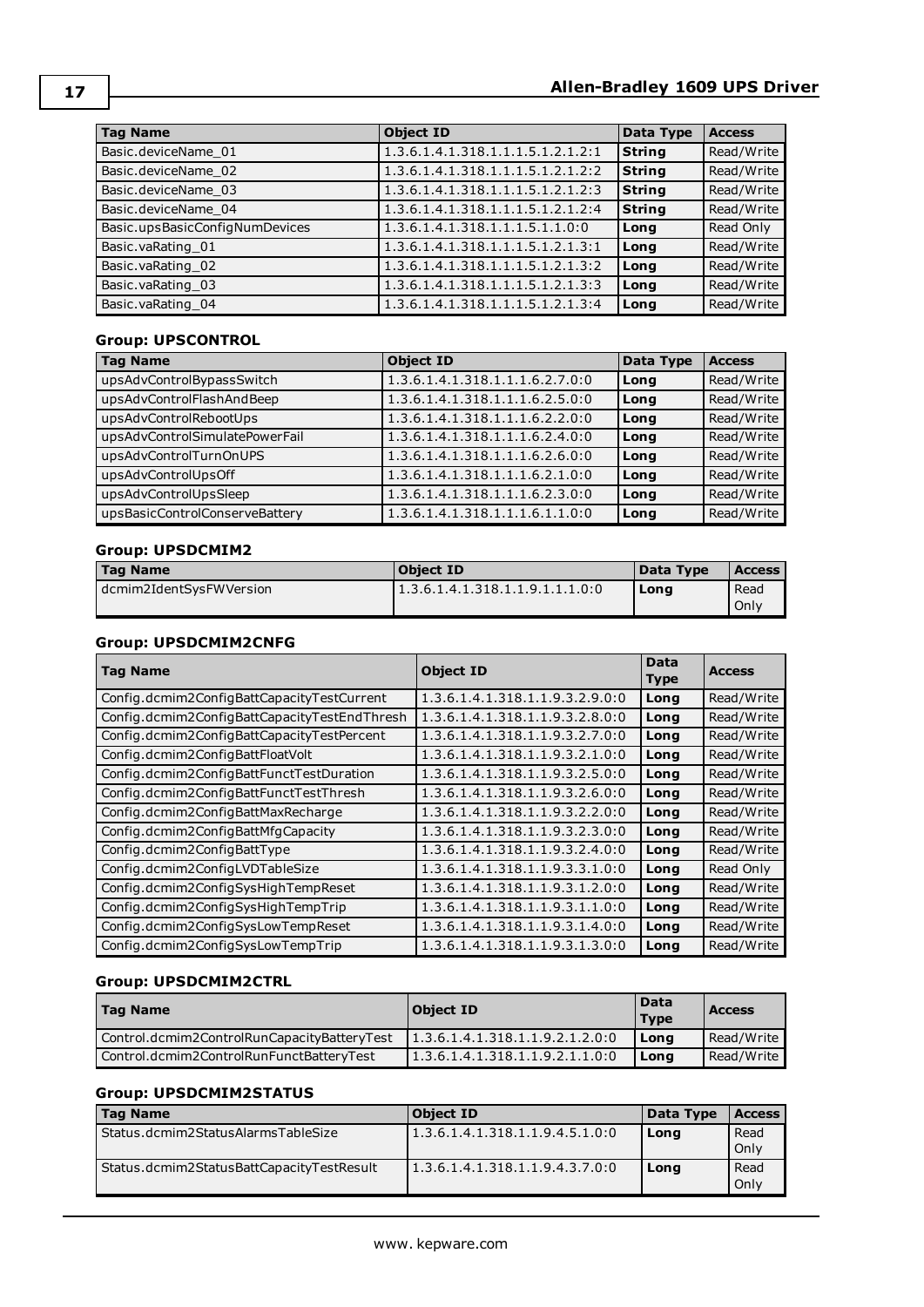| <b>Tag Name</b>                        | <b>Object ID</b>                | Data Type     | <b>Access</b> |
|----------------------------------------|---------------------------------|---------------|---------------|
| Status.dcmim2StatusBattCurrent         | 1.3.6.1.4.1.318.1.1.9.4.3.2.0:0 | Long          | Read<br>Only  |
| Status.dcmim2StatusBattFloatVolt       | 1.3.6.1.4.1.318.1.1.9.4.3.1.0:0 | Long          | Read<br>Only  |
| Status.dcmim2StatusBattFunctTestResult | 1.3.6.1.4.1.318.1.1.9.4.3.6.0:0 | Long          | Read<br>Only  |
| Status.dcmim2StatusBattMfgCapacity     | 1.3.6.1.4.1.318.1.1.9.4.3.4.0:0 | Long          | Read<br>Only  |
| Status.dcmim2StatusBattTemp            | 1.3.6.1.4.1.318.1.1.9.4.3.3.0:0 | Long          | Read<br>Only  |
| Status.dcmim2StatusBattTestCapacity    | 1.3.6.1.4.1.318.1.1.9.4.3.5.0:0 | Long          | Read<br>Only  |
| Status.dcmim2StatusLVDTableSize        | 1.3.6.1.4.1.318.1.1.9.4.4.1.0:0 | Lona          | Read<br>Only  |
| Status.dcmim2StatusRectTableSize       | 1.3.6.1.4.1.318.1.1.9.4.2.1.0:0 | Long          | Read<br>Only  |
| Status.dcmim2StatusSysAmbientTemp      | 1.3.6.1.4.1.318.1.1.9.4.1.4.0:0 | Long          | Read<br>Only  |
| Status.dcmim2StatusSysBusVoltage       | 1.3.6.1.4.1.318.1.1.9.4.1.3.0:0 | Long          | Read<br>Only  |
| Status.dcmim2StatusSysLoadCurrent      | 1.3.6.1.4.1.318.1.1.9.4.1.2.0:0 | Long          | Read<br>Only  |
| Status.dcmim2StatusSysRectCurrent      | 1.3.6.1.4.1.318.1.1.9.4.1.1.0:0 | Long          | Read<br>Only  |
| Status.dcmim2StatusSysTempUnits        | 1.3.6.1.4.1.318.1.1.9.4.1.6.0:0 | Long          | Read<br>Only  |
| Status.dcmim2StatusSysUpTime           | 1.3.6.1.4.1.318.1.1.9.4.1.5.0:0 | <b>String</b> | Read<br>Only  |

## **Group: UPSDIAG**

| <b>Tag Name</b>         | Object ID                        | Data Type | <b>Access</b> |
|-------------------------|----------------------------------|-----------|---------------|
| upsDiagBatteryTableSize | 1.3.6.1.4.1.318.1.1.1.13.3.1.0:0 | Long      | Read          |
|                         |                                  |           | Only          |
| upsDiagIMTableSize      | 1.3.6.1.4.1.318.1.1.1.13.1.1.0:0 | Long      | Read          |
|                         |                                  |           | Only          |
| upsDiagPMTableSize      | 1.3.6.1.4.1.318.1.1.1.13.2.1.0:0 | Long      | Read          |
|                         |                                  |           | Only          |

## **Groups: UPSDIAGCOMM**

| <b>Tag Name</b>                | <b>Object ID</b>                 | Data Type | <b>Access</b> |
|--------------------------------|----------------------------------|-----------|---------------|
| upsDiagComBusExternalMIMStatus | 1.3.6.1.4.1.318.1.1.1.13.6.4.0:0 | Long      | Read          |
|                                |                                  |           | Only          |
| upsDiagComBusExternalRIMStatus | 1.3.6.1.4.1.318.1.1.1.13.6.5.0:0 | Long      | Read          |
|                                |                                  |           | Only          |
| upsDiagComBusInternalMIMStatus | 1.3.6.1.4.1.318.1.1.1.13.6.1.0:0 | Long      | Read          |
|                                |                                  |           | Only          |
| upsDiagComBusInternalRIMStatus | 1.3.6.1.4.1.318.1.1.1.13.6.2.0:0 | Long      | Read          |
|                                |                                  |           | Only          |
| upsDiagComBusMIMtoRIMStatus    | 1.3.6.1.4.1.318.1.1.1.13.6.3.0:0 | Long      | Read          |
|                                |                                  |           | Only          |

## **Groups: UPSDIAGEXT**

| Tag Name                            | <b>Object ID</b>                   | Data Type | <b>Access</b> |
|-------------------------------------|------------------------------------|-----------|---------------|
| upsDiagMCCBBoxStatus                | 1.3.6.1.4.1.318.1.1.1.13.5.2.1.0:0 | l Long    | Read          |
|                                     |                                    |           | Only          |
| upsDiagSwitchGearBypassSwitchStatus | 1.3.6.1.4.1.318.1.1.1.13.5.1.4.0:0 | l Lona    | Read          |
|                                     |                                    |           | Only          |
| upsDiagSwitchGearInputSwitchStatus  | 1.3.6.1.4.1.318.1.1.1.13.5.1.2.0:0 | Long      | Read          |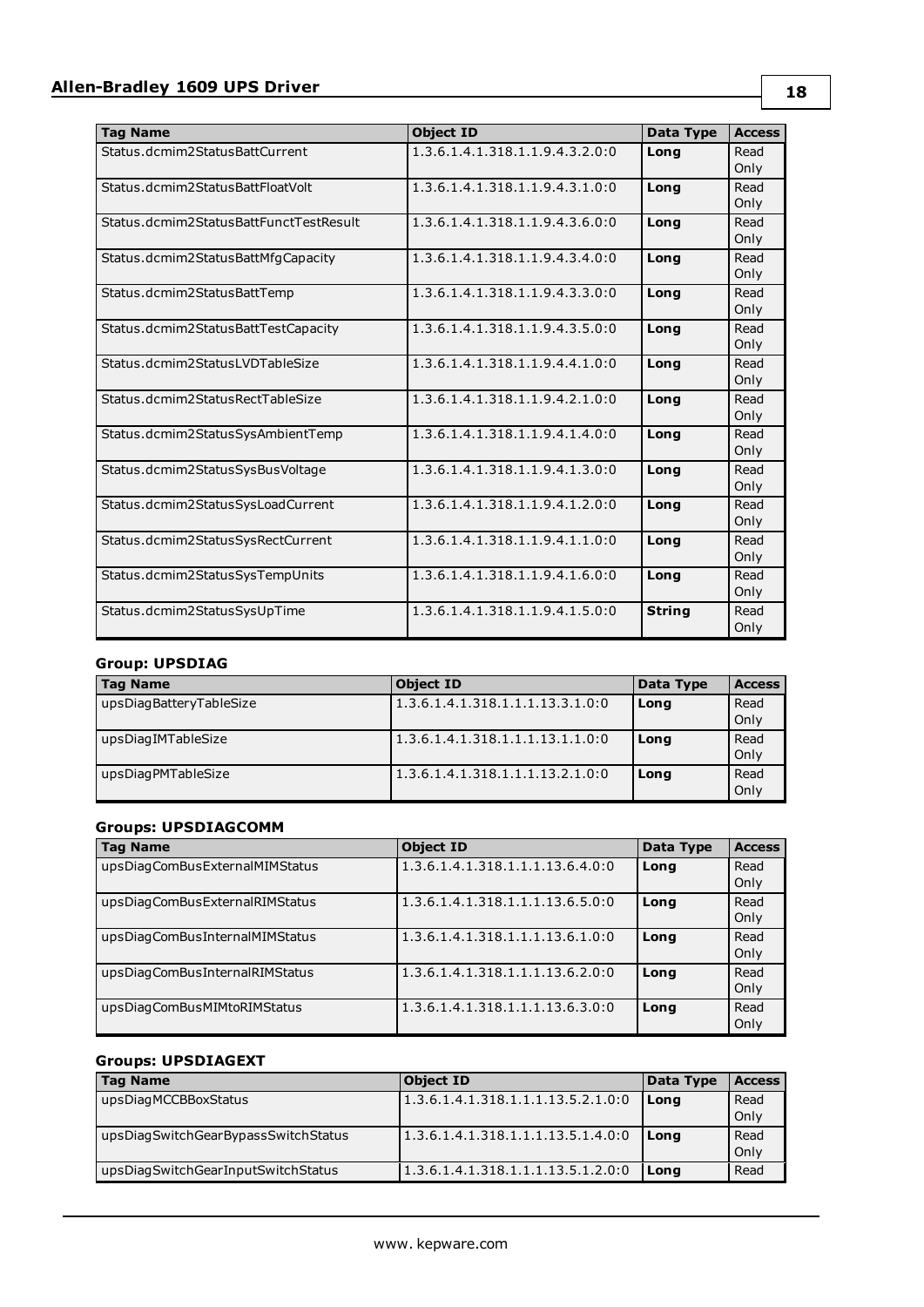| <b>Tag Name</b>                     | <b>Object ID</b>                   | Data Type | <b>Access</b> |
|-------------------------------------|------------------------------------|-----------|---------------|
|                                     |                                    |           | Only          |
| upsDiagSwitchGearOutputSwitchStatus | 1.3.6.1.4.1.318.1.1.1.13.5.1.3.0:0 | Long      | Read<br>Only  |
| upsDiagSwitchGearStatus             | 1.3.6.1.4.1.318.1.1.1.13.5.1.1.0:0 | Long      | Read<br>Only  |
| upsDiagTransformerStatus            | 1.3.6.1.4.1.318.1.1.1.13.5.3.1.0:0 | Long      | Read<br>Only  |

## **Groups: UPSDIAGSUB**

| <b>Tag Name</b>                               | <b>Object ID</b>                  | <b>Data</b><br><b>Type</b> | <b>Access</b> |
|-----------------------------------------------|-----------------------------------|----------------------------|---------------|
| upsDiagSubSysBattMonitorTableSize             | 1.3.6.1.4.1.318.1.1.1.1.3.4.5.0:0 | Long                       | Read<br>Only  |
| upsDiagSubSysChargerTableSize                 | 1.3.6.1.4.1.318.1.1.1.13.4.19.0:0 | Long                       | Read<br>Only  |
| upsDiagSubSysDCCircuitBreakerTableSize        | 1.3.6.1.4.1.318.1.1.1.13.4.11.0:0 | Long                       | Read<br>Only  |
| upsDiagSubSysDisplayInterfaceCardTableSize    | 1.3.6.1.4.1.318.1.1.1.13.4.9.0:0  | Long                       | Read<br>Only  |
| upsDiagSubSysExternalPowerFrameBoardTableSize | 1.3.6.1.4.1.318.1.1.1.13.4.17.0:0 | Long                       | Read<br>Only  |
| upsDiagSubSysExternalSwitchGearTableSize      | 1.3.6.1.4.1.318.1.1.1.13.4.7.0:0  | Long                       | Read<br>Only  |
| upsDiagSubSysFrameTableSize                   | 1.3.6.1.4.1.318.1.1.1.13.4.1.0:0  | Long                       | Read<br>Only  |
| upsDiagSubSysIntBypSwitchTableSize            | 1.3.6.1.4.1.318.1.1.1.13.4.3.0:0  | Long                       | Read<br>Only  |
| upsDiagSubSysSystemPowerSupplyTableSize       | 1.3.6.1.4.1.318.1.1.1.13.4.13.0:0 | Long                       | Read<br>Only  |
| upsDiagSubSysXRCommunicationCardTableSize     | 1.3.6.1.4.1.318.1.1.1.13.4.15.0:0 | Long                       | Read<br>Only  |

## **Groups: UPSDM3CNFG**

| <b>Tag Name</b>                     | <b>Object ID</b>                    | <b>Data</b><br><b>Type</b> | <b>Access</b> |
|-------------------------------------|-------------------------------------|----------------------------|---------------|
| Config.dm3ConfigBattAmpHour         | 1.3.6.1.4.1.318.1.1.7.2.3.13.0:0    | Long                       | Read/Write    |
| Config.dm3ConfigBattDischargeAlarm  | 1.3.6.1.4.1.318.1.1.7.2.3.4.0:0     | Long                       | Read/Write    |
| Config.dm3ConfigBattDischargeThresh | 1.3.6.1.4.1.318.1.1.7.2.3.3.0:0     | Long                       | Read/Write    |
| Config.dm3ConfigBattFloatVolt       | 1.3.6.1.4.1.318.1.1.7.2.3.1.0:0     | Long                       | Read/Write    |
| Config.dm3ConfigBattHighTempAlarm   | 1.3.6.1.4.1.318.1.1.7.2.3.10.0:0    | Long                       | Read/Write    |
| Config.dm3ConfigBattHighTempThresh  | 1.3.6.1.4.1.318.1.1.7.2.3.9.0:0     | Long                       | Read/Write    |
| Config.dm3ConfigBattHighVoltAlarm   | 1.3.6.1.4.1.318.1.1.7.2.3.6.0:0     | Long                       | Read/Write    |
| Config.dm3ConfigBattHighVoltThresh  | 1.3.6.1.4.1.318.1.1.7.2.3.5.0:0     | Long                       | Read/Write    |
| Config.dm3ConfigBattHwCurrentAlarm  | 1.3.6.1.4.1.318.1.1.7.2.3.18.0:0    | Long                       | Read/Write    |
| Config.dm3ConfigBattHwTempAlarm     | 1.3.6.1.4.1.318.1.1.7.2.3.19.0:0    | Long                       | Read/Write    |
| Config.dm3ConfigBattLowTempAlarm    | 1.3.6.1.4.1.318.1.1.7.2.3.12.0:0    | Long                       | Read/Write    |
| Config.dm3ConfigBattLowTempThresh   | 1.3.6.1.4.1.318.1.1.7.2.3.11.0:0    | Long                       | Read/Write    |
| Config.dm3ConfigBattLowVoltAlarm    | 1.3.6.1.4.1.318.1.1.7.2.3.8.0:0     | Long                       | Read/Write    |
| Config.dm3ConfigBattLowVoltThresh   | 1.3.6.1.4.1.318.1.1.7.2.3.7.0:0     | Long                       | Read/Write    |
| Config.dm3ConfigBattMaxRecharge     | 1.3.6.1.4.1.318.1.1.7.2.3.2.0:0     | Long                       | Read/Write    |
| Config.dm3ConfigBreakersTableSize   | 1.3.6.1.4.1.318.1.1.7.2.6.1.1.0:0   | Long                       | Read Only     |
| Config.dm3ConfigCompMethod          | 1.3.6.1.4.1.318.1.1.7.2.3.14.0:0    | Long                       | Read/Write    |
| Config.dm3ConfigCompTempCoeff       | 1.3.6.1.4.1.318.1.1.7.2.3.15.0:0    | Long                       | Read/Write    |
| Config.dm3ConfigConv1ofNAlarm       | 1.3.6.1.4.1.318.1.1.7.2.4.2.2.4.0:0 | Long                       | Read/Write    |
| Config.dm3ConfigConv2ofNAlarm       | 1.3.6.1.4.1.318.1.1.7.2.4.2.2.5.0:0 | Long                       | Read/Write    |
| Config.dm3ConfigConvConfigAlarm     | 1.3.6.1.4.1.318.1.1.7.2.4.2.2.3.0:0 | Long                       | Read/Write    |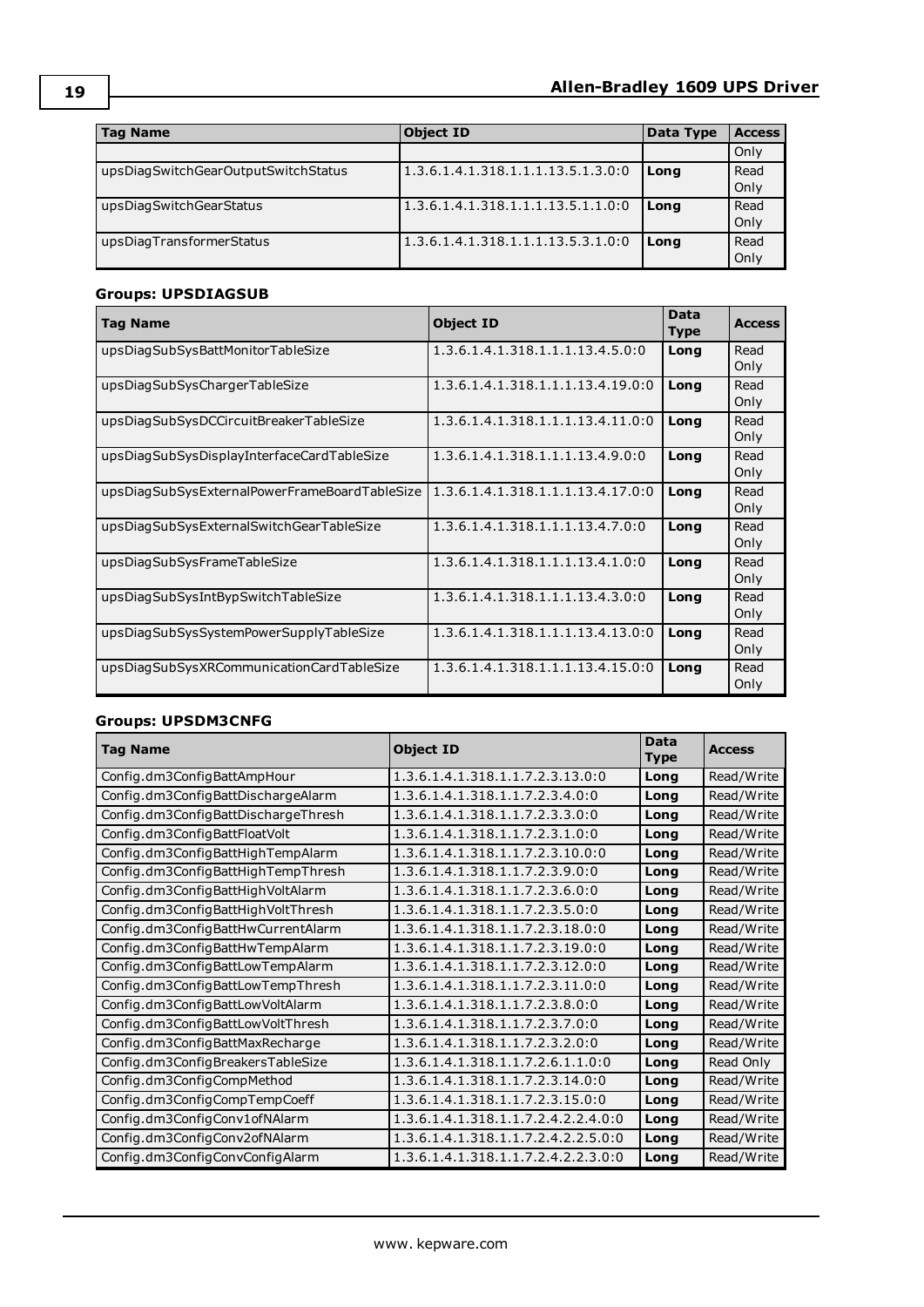| <b>Tag Name</b>                         | <b>Object ID</b>                     | Data<br><b>Type</b> | <b>Access</b> |
|-----------------------------------------|--------------------------------------|---------------------|---------------|
| Config.dm3ConfigConvCurrLimitAlarm      | 1.3.6.1.4.1.318.1.1.7.2.4.2.2.8.0:0  | Long                | Read/Write    |
| Config.dm3ConfigConvDiagAlarm           | 1.3.6.1.4.1.318.1.1.7.2.4.2.2.6.0:0  | Long                | Read/Write    |
| Config.dm3ConfigConvFailAlarm           | 1.3.6.1.4.1.318.1.1.7.2.4.2.2.11.0:0 | Long                | Read/Write    |
| Config.dm3ConfigConvFailComm            | 1.3.6.1.4.1.318.1.1.7.2.4.2.1.7.0:0  | Long                | Read/Write    |
| Config.dm3ConfigConvFailMax             | 1.3.6.1.4.1.318.1.1.7.2.4.2.1.5.0:0  | Long                | Read/Write    |
| Config.dm3ConfigConvFailMin             | 1.3.6.1.4.1.318.1.1.7.2.4.2.1.6.0:0  | Long                | Read/Write    |
| Config.dm3ConfigConvFailSafe            | 1.3.6.1.4.1.318.1.1.7.2.4.2.1.3.0:0  | Long                | Read/Write    |
| Config.dm3ConfigConvFanFailAlarm        | 1.3.6.1.4.1.318.1.1.7.2.4.2.2.10.0:0 | Long                | Read/Write    |
| Config.dm3ConfigConvHighVoltAlarm       | 1.3.6.1.4.1.318.1.1.7.2.4.2.2.1.0:0  | Long                | Read/Write    |
| Config.dm3ConfigConvHighVoltThresh      | 1.3.6.1.4.1.318.1.1.7.2.4.2.1.1.0:0  | Long                | Read/Write    |
| Config.dm3ConfigConvHwVoltAlarm         | 1.3.6.1.4.1.318.1.1.7.2.4.2.2.12.0:0 | Long                | Read/Write    |
| Config.dm3ConfigConvImbalanceAlarm      | 1.3.6.1.4.1.318.1.1.7.2.4.2.2.7.0:0  | Long                | Read/Write    |
| Config.dm3ConfigConvLowVoltAlarm        | 1.3.6.1.4.1.318.1.1.7.2.4.2.2.2.0:0  | Long                | Read/Write    |
| Config.dm3ConfigConvLowVoltThresh       | 1.3.6.1.4.1.318.1.1.7.2.4.2.1.2.0:0  | Long                | Read/Write    |
| Config.dm3ConfigConvSetPoint            | 1.3.6.1.4.1.318.1.1.7.2.4.2.1.4.0:0  | Long                | Read/Write    |
| Config.dm3ConfigConvStandbyAlarm        | 1.3.6.1.4.1.318.1.1.7.2.4.2.2.9.0:0  | Long                | Read/Write    |
| Config.dm3ConfigFusesTableSize          | 1.3.6.1.4.1.318.1.1.7.2.6.2.1.0:0    | Long                | Read Only     |
| Config.dm3ConfigHighKneeTemp            | 1.3.6.1.4.1.318.1.1.7.2.3.16.0:0     | Long                | Read/Write    |
| Config.dm3ConfigInRlyTableSize          | 1.3.6.1.4.1.318.1.1.7.2.5.2.1.0:0    | Long                | Read Only     |
| Config.dm3ConfigLowKneeTemp             | 1.3.6.1.4.1.318.1.1.7.2.3.17.0:0     | Long                | Read/Write    |
| Config.dm3ConfigLVDTableSize            | 1.3.6.1.4.1.318.1.1.7.2.2.1.0:0      | Long                | Read Only     |
| Config.dm3ConfigOutRlyTableSize         | 1.3.6.1.4.1.318.1.1.7.2.5.1.1.0:0    | Long                | Read Only     |
| Config.dm3ConfigRect1ofNAlarm           | 1.3.6.1.4.1.318.1.1.7.2.4.1.2.4.0:0  | Long                | Read/Write    |
| Config.dm3ConfigRect2ofNAlarm           | 1.3.6.1.4.1.318.1.1.7.2.4.1.2.5.0:0  | Long                | Read/Write    |
| Config.dm3ConfigRectConfigAlarm         | 1.3.6.1.4.1.318.1.1.7.2.4.1.2.3.0:0  | Long                | Read/Write    |
| Config.dm3ConfigRectCurrLimitAlarm      | 1.3.6.1.4.1.318.1.1.7.2.4.1.2.8.0:0  | Long                | Read/Write    |
| Config.dm3ConfigRectDiagAlarm           | 1.3.6.1.4.1.318.1.1.7.2.4.1.2.6.0:0  | Long                | Read/Write    |
| Config.dm3ConfigRectFailAlarm           | 1.3.6.1.4.1.318.1.1.7.2.4.1.2.11.0:0 | Long                | Read/Write    |
| Config.dm3ConfigRectFailComm            | 1.3.6.1.4.1.318.1.1.7.2.4.1.1.4.0:0  | Long                | Read/Write    |
| Config.dm3ConfigRectFailSafe            | 1.3.6.1.4.1.318.1.1.7.2.4.1.1.3.0:0  | Long                | Read/Write    |
| Config.dm3ConfigRectFanFailAlarm        | 1.3.6.1.4.1.318.1.1.7.2.4.1.2.10.0:0 | Long                | Read/Write    |
| Config.dm3ConfigRectHighVoltAlarm       | 1.3.6.1.4.1.318.1.1.7.2.4.1.2.1.0:0  | Long                | Read/Write    |
| Config.dm3ConfigRectHighVoltThresh      | 1.3.6.1.4.1.318.1.1.7.2.4.1.1.1.0:0  | Long                | Read/Write    |
| Config.dm3ConfigRectHwVoltAlarm         | 1.3.6.1.4.1.318.1.1.7.2.4.1.2.12.0:0 | Long                | Read/Write    |
| Config.dm3ConfigRectImbalanceAlarm      | 1.3.6.1.4.1.318.1.1.7.2.4.1.2.7.0:0  | Long                | Read/Write    |
| Config.dm3ConfigRectLowVoltAlarm        | 1.3.6.1.4.1.318.1.1.7.2.4.1.2.2.0:0  | Long                | Read/Write    |
| Config.dm3ConfigRectLowVoltThresh       | 1.3.6.1.4.1.318.1.1.7.2.4.1.1.2.0:0  | Long                | Read/Write    |
| Config.dm3ConfigRectStandbyAlarm        | 1.3.6.1.4.1.318.1.1.7.2.4.1.2.9.0:0  | Long                | Read/Write    |
| Config.dm3ConfigSysDescriptionTableSize | 1.3.6.1.4.1.318.1.1.7.2.1.1.0:0      | Long                | Read Only     |
| Config.dm3ConfigSysHardwareTempAlarm    | 1.3.6.1.4.1.318.1.1.7.2.1.7.0:0      | Long                | Read/Write    |
| Config.dm3ConfigSysHighTempAlarm        | 1.3.6.1.4.1.318.1.1.7.2.1.4.0:0      | Long                | Read/Write    |
| Config.dm3ConfigSysHighTempThresh       | 1.3.6.1.4.1.318.1.1.7.2.1.3.0:0      | Long                | Read/Write    |
| Config.dm3ConfigSysLowTempAlarm         | 1.3.6.1.4.1.318.1.1.7.2.1.6.0:0      | Long                | Read/Write    |
| Config.dm3ConfigSysLowTempThresh        | 1.3.6.1.4.1.318.1.1.7.2.1.5.0:0      | Long                | Read/Write    |
| Config.dm3ConfigSysRemoteAccess         | 1.3.6.1.4.1.318.1.1.7.2.1.8.0:0      | Long                | Read/Write    |

## **Group: UPSDM3IDENT**

| <b>Tag Name</b>                 | <b>Object ID</b>                | Data Type | <b>Access</b> |
|---------------------------------|---------------------------------|-----------|---------------|
| dm3IdentSysCntrlRev             | 1.3.6.1.4.1.318.1.1.7.1.1.4.0:0 | Long      | Read          |
|                                 |                                 |           | Only          |
| dm3IdentSysDescriptionTableSize | 1.3.6.1.4.1.318.1.1.7.1.1.1.0:0 | Long      | Read          |
|                                 |                                 |           | Only          |
| dm3IdentSysFWVersion            | 1.3.6.1.4.1.318.1.1.7.1.1.5.0:0 | Long      | Read          |
|                                 |                                 |           | Only          |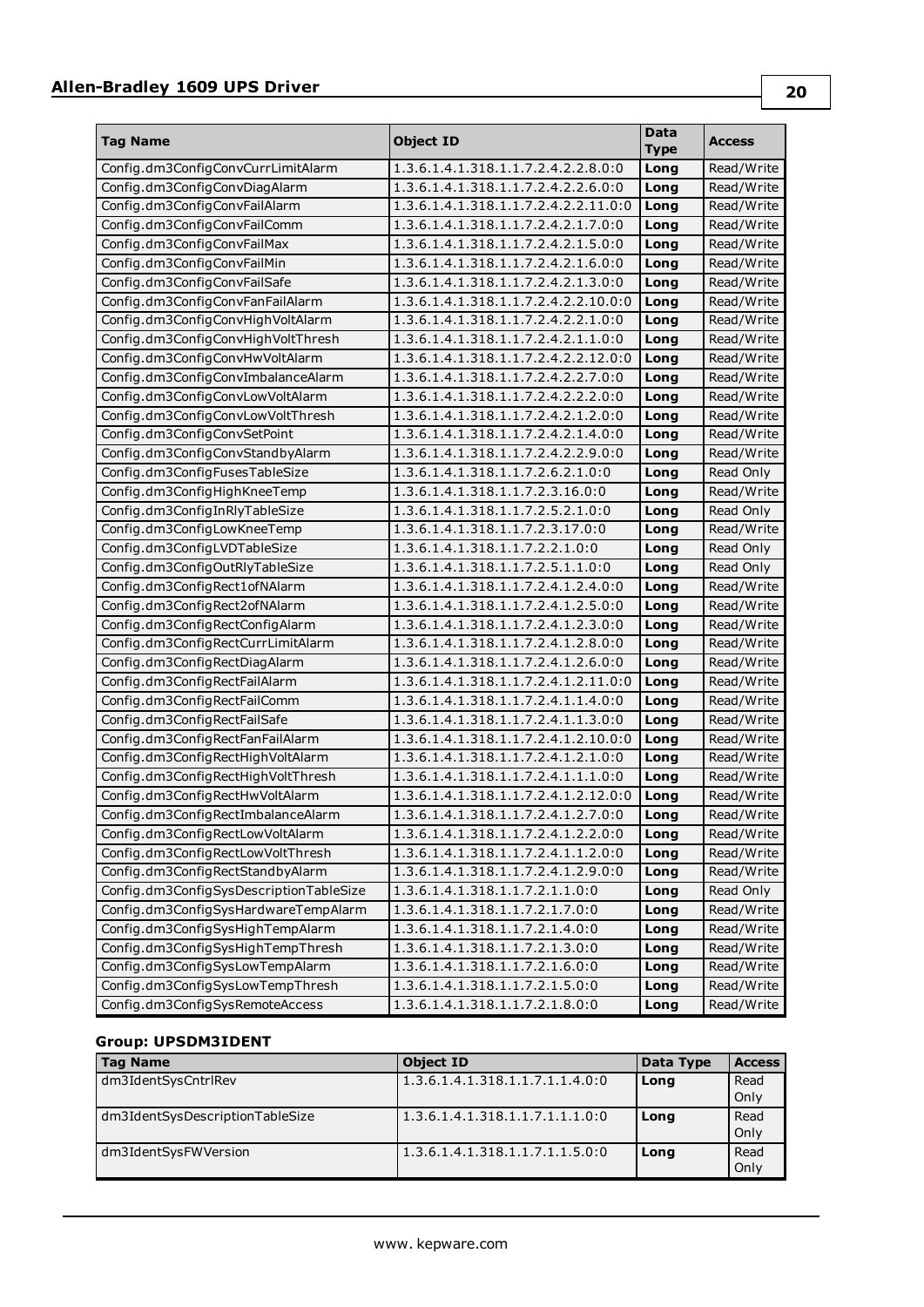| <b>Tag Name</b>  | <b>Object ID</b>                | Data Type | Access |
|------------------|---------------------------------|-----------|--------|
| dm3IdentSvsModel | 1.3.6.1.4.1.318.1.1.7.1.1.3.0:0 | Long      | Read   |
|                  |                                 |           | Only   |

## **Group: UPSDM3STATUS**

| <b>Tag Name</b>                   | <b>Object ID</b>                  | <b>Data Type</b> | <b>Access</b> |
|-----------------------------------|-----------------------------------|------------------|---------------|
| Status.dm3StatusAlarmsTableSize   | 1.3.6.1.4.1.318.1.1.7.3.2.1.0:0   | Long             | Read          |
|                                   |                                   |                  | Only          |
| Status.dm3StatusBattCurrent       | 1.3.6.1.4.1.318.1.1.7.3.3.1.0:0   | Long             | Read          |
|                                   |                                   |                  | Only          |
| Status.dm3StatusBattCurrentSanity | 1.3.6.1.4.1.318.1.1.7.3.3.3.0:0   | Long             | Read          |
|                                   |                                   |                  | Only          |
| Status.dm3StatusBattTemp          | 1.3.6.1.4.1.318.1.1.7.3.3.2.0:0   | Long             | Read          |
|                                   |                                   |                  | Only          |
| Status.dm3StatusBattTempSanity    | 1.3.6.1.4.1.318.1.1.7.3.3.4.0:0   | Long             | Read<br>Only  |
| Status.dm3StatusBreakersTableSize | 1.3.6.1.4.1.318.1.1.7.3.8.1.1.0:0 |                  | Read          |
|                                   |                                   | Long             | Only          |
| Status.dm3StatusConvTableSize     | 1.3.6.1.4.1.318.1.1.7.3.6.2.1.0:0 | Long             | Read          |
|                                   |                                   |                  | Only          |
| Status.dm3StatusFusesTableSize    | 1.3.6.1.4.1.318.1.1.7.3.8.2.1.0:0 | Long             | Read          |
|                                   |                                   |                  | Only          |
| Status.dm3StatusInRlyTableSize    | 1.3.6.1.4.1.318.1.1.7.3.7.2.1.0:0 | Long             | Read          |
|                                   |                                   |                  | Only          |
| Status.dm3StatusLVDTableSize      | 1.3.6.1.4.1.318.1.1.7.3.5.1.0:0   | Long             | Read          |
|                                   |                                   |                  | Only          |
| Status.dm3StatusOEMconvGain       | 1.3.6.1.4.1.318.1.1.7.3.4.4.0:0   | Long             | Read          |
|                                   |                                   |                  | Only          |
| Status.dm3StatusOEMconvOffset     | 1.3.6.1.4.1.318.1.1.7.3.4.3.0:0   | Long             | Read          |
|                                   |                                   |                  | Only          |
| Status.dm3StatusOEMrectGain       | 1.3.6.1.4.1.318.1.1.7.3.4.2.0:0   | Long             | Read          |
|                                   |                                   |                  | Only          |
| Status.dm3StatusOEMrectOffset     | 1.3.6.1.4.1.318.1.1.7.3.4.1.0:0   | Long             | Read          |
|                                   |                                   |                  | Only          |
| Status.dm3StatusOEMshuntGain      | 1.3.6.1.4.1.318.1.1.7.3.4.6.0:0   | Long             | Read          |
|                                   |                                   |                  | Only          |
| Status.dm3StatusOEMshuntOffset    | 1.3.6.1.4.1.318.1.1.7.3.4.5.0:0   | Long             | Read          |
|                                   |                                   |                  | Only          |
| Status.dm3StatusOutRlyTableSize   | 1.3.6.1.4.1.318.1.1.7.3.7.1.1.0:0 | Long             | Read          |
|                                   | 1.3.6.1.4.1.318.1.1.7.3.6.1.1.0:0 |                  | Only          |
| Status.dm3StatusRectTableSize     |                                   | Long             | Read<br>Only  |
| Status.dm3StatusSysAlarmState     | 1.3.6.1.4.1.318.1.1.7.3.1.6.0:0   | Long             | Read          |
|                                   |                                   |                  | Only          |
| Status.dm3StatusSysConvAvailable  | 1.3.6.1.4.1.318.1.1.7.3.6.2.4.0:0 | Long             | Read          |
|                                   |                                   |                  | Only          |
| Status.dm3StatusSysConvCurrent    | 1.3.6.1.4.1.318.1.1.7.3.6.2.7.0:0 | Long             | Read          |
|                                   |                                   |                  | Only          |
| Status.dm3StatusSysConvType       | 1.3.6.1.4.1.318.1.1.7.3.6.2.5.0:0 | Long             | Read          |
|                                   |                                   |                  | Only          |
| Status.dm3StatusSysConvVoltage    | 1.3.6.1.4.1.318.1.1.7.3.6.2.6.0:0 | Long             | Read          |
|                                   |                                   |                  | Only          |
| Status.dm3StatusSysConvVoltSanity | 1.3.6.1.4.1.318.1.1.7.3.6.2.3.0:0 | Long             | Read          |
|                                   |                                   |                  | Only          |
| Status.dm3StatusSysRectAvailable  | 1.3.6.1.4.1.318.1.1.7.3.6.1.4.0:0 | Long             | Read          |
|                                   |                                   |                  | Only          |
| Status.dm3StatusSysRectCurrent    | 1.3.6.1.4.1.318.1.1.7.3.6.1.7.0:0 | Long             | Read          |
|                                   |                                   |                  | Only          |
| Status.dm3StatusSysRectType       | 1.3.6.1.4.1.318.1.1.7.3.6.1.5.0:0 | Long             | Read          |
|                                   |                                   |                  | Only          |

**21**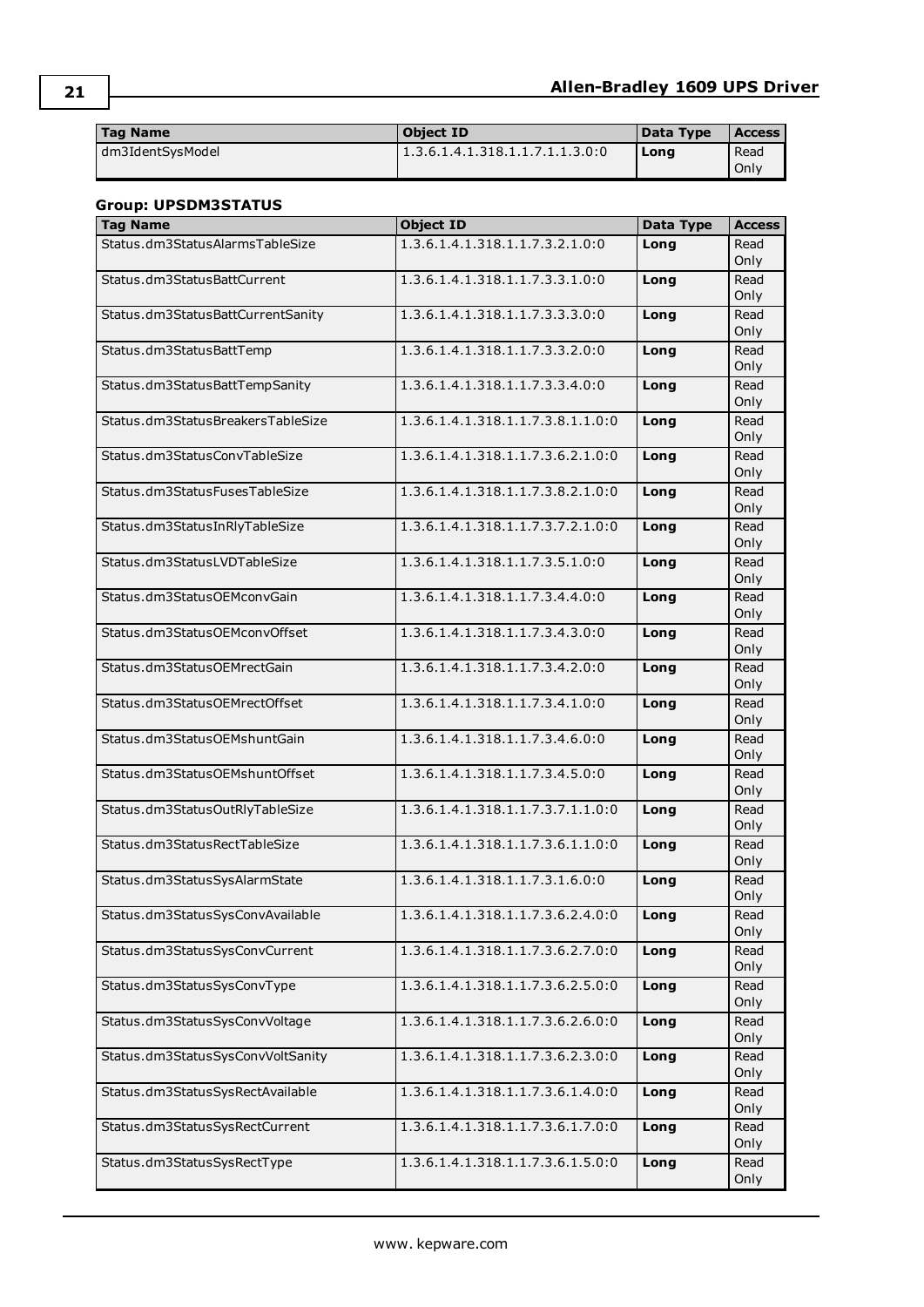| <b>Tag Name</b>                   | <b>Object ID</b>                  | Data Type     | <b>Access</b> |
|-----------------------------------|-----------------------------------|---------------|---------------|
| Status.dm3StatusSysRectVoltage    | 1.3.6.1.4.1.318.1.1.7.3.6.1.6.0:0 | Long          | Read<br>Only  |
| Status.dm3StatusSysRectVoltSanity | 1.3.6.1.4.1.318.1.1.7.3.6.1.3.0:0 | Long          | Read<br>Only  |
| Status.dm3StatusSysRemoteAccess   | 1.3.6.1.4.1.318.1.1.7.3.1.3.0:0   | Lona          | Read<br>Only  |
| Status.dm3StatusSysSecurityLevel  | 1.3.6.1.4.1.318.1.1.7.3.1.4.0:0   | Long          | Read<br>Only  |
| Status.dm3StatusSysTempSanity     | 1.3.6.1.4.1.318.1.1.7.3.1.5.0:0   | Long          | Read<br>Only  |
| Status.dm3StatusSysTempUnits      | 1.3.6.1.4.1.318.1.1.7.3.1.7.0:0   | Long          | Read<br>Only  |
| Status.dm3StatusSystemStart       | 1.3.6.1.4.1.318.1.1.7.3.1.2.0:0   | <b>String</b> | Read<br>Only  |
| Status.dm3StatusSystemTemp        | 1.3.6.1.4.1.318.1.1.7.3.1.1.0:0   | Long          | Read<br>Only  |

## **Group: UPSEMS**

| <b>Tag Name</b>                | <b>Object ID</b>                   | Data Type     | <b>Access</b> |
|--------------------------------|------------------------------------|---------------|---------------|
| emsConfigCheckLogLight         | 1.3.6.1.4.1.318.1.1.10.3.6.2.0:0   | Long          | Read/Write    |
| emsConfigName                  | 1.3.6.1.4.1.318.1.1.10.3.6.1.0:0   | <b>String</b> | Read/Write    |
| emsIdentDATEOfManufacture      | 1.3.6.1.4.1.318.1.1.10.3.1.5.0:0   | <b>String</b> | Read Only     |
| emsIdentEMSName                | 1.3.6.1.4.1.318.1.1.10.3.1.1.0:0   | <b>String</b> | Read Only     |
| emsIdentFirmwareRev            | 1.3.6.1.4.1.318.1.1.10.3.1.3.0:0   | <b>String</b> | Read Only     |
| emsIdentHardwareRev            | 1.3.6.1.4.1.318.1.1.10.3.1.4.0:0   | <b>String</b> | Read Only     |
| emsIdentProductNumber          | 1.3.6.1.4.1.318.1.1.10.3.1.2.0:0   | <b>String</b> | Read Only     |
| emsIdentSerialNumber           | 1.3.6.1.4.1.318.1.1.10.3.1.6.0:0   | <b>String</b> | Read Only     |
| emsStatusAlarmDeviceCount      | 1.3.6.1.4.1.318.1.1.10.3.12.10.0:0 | Long          | Read Only     |
| emsStatusAlinkAruDeviceCount   | 1.3.6.1.4.1.318.1.1.10.3.12.8.0:0  | Long          | Read Only     |
| emsStatusAlinkProbeDeviceCount | 1.3.6.1.4.1.318.1.1.10.3.12.9.0:0  | Long          | Read Only     |
| emsStatusCheckLogLight         | 1.3.6.1.4.1.318.1.1.10.3.12.12.0:0 | Long          | Read Only     |
| emsStatusCommStatus            | 1.3.6.1.4.1.318.1.1.10.3.12.2.0:0  | Long          | Read Only     |
| emsStatusEMSName               | 1.3.6.1.4.1.318.1.1.10.3.12.1.0:0  | <b>String</b> | Read Only     |
| emsStatusInputContactCount     | 1.3.6.1.4.1.318.1.1.10.3.12.4.0:0  | Long          | Read Only     |
| emsStatusOutletCount           | 1.3.6.1.4.1.318.1.1.10.3.12.6.0:0  | Long          | Read Only     |
| emsStatusOutputRelayCount      | 1.3.6.1.4.1.318.1.1.10.3.12.5.0:0  | Long          | Read Only     |
| emsStatusProbeCount            | 1.3.6.1.4.1.318.1.1.10.3.12.3.0:0  | Long          | Read Only     |
| emsStatusSensorCount           | 1.3.6.1.4.1.318.1.1.10.3.12.7.0:0  | Long          | Read Only     |
| emsStatusSysTempUnits          | 1.3.6.1.4.1.318.1.1.10.3.12.11.0:0 | Long          | Read Only     |

## **Group: UPSENV**

| <b>Tag Name</b>                | <b>Object ID</b>              | Data Type    | <b>Access</b> |
|--------------------------------|-------------------------------|--------------|---------------|
| mUpsContactNumContacts         | 1.3.6.1.4.1.318.1.1.2.2.1.0:0 | Long         | Read          |
|                                |                               |              | Only          |
| mUpsEnvironAmbientTemperature  | 1.3.6.1.4.1.318.1.1.2.1.1.0:0 | <b>DWord</b> | Read          |
|                                |                               |              | Only          |
| mUpsEnvironAmbientTemperature2 | 1.3.6.1.4.1.318.1.1.2.1.3.0:0 | <b>DWord</b> | Read          |
|                                |                               |              | Only          |
| mUpsEnvironRelativeHumidity    | 1.3.6.1.4.1.318.1.1.2.1.2.0:0 | <b>DWord</b> | Read          |
|                                |                               |              | Only          |
| mUpsEnvironRelativeHumidity2   | 1.3.6.1.4.1.318.1.1.2.1.4.0:0 | <b>DWord</b> | Read          |
|                                |                               |              | Only          |

### **Group: UPSEXTENV**

| <b>Tag Name</b>           | <b>Object ID</b>                 | Data Type | <b>Access</b> |
|---------------------------|----------------------------------|-----------|---------------|
| i emIdentFirmwareRevision | 1.3.6.1.4.1.318.1.1.10.1.1.1.0:0 | Strina    | Read<br>Only  |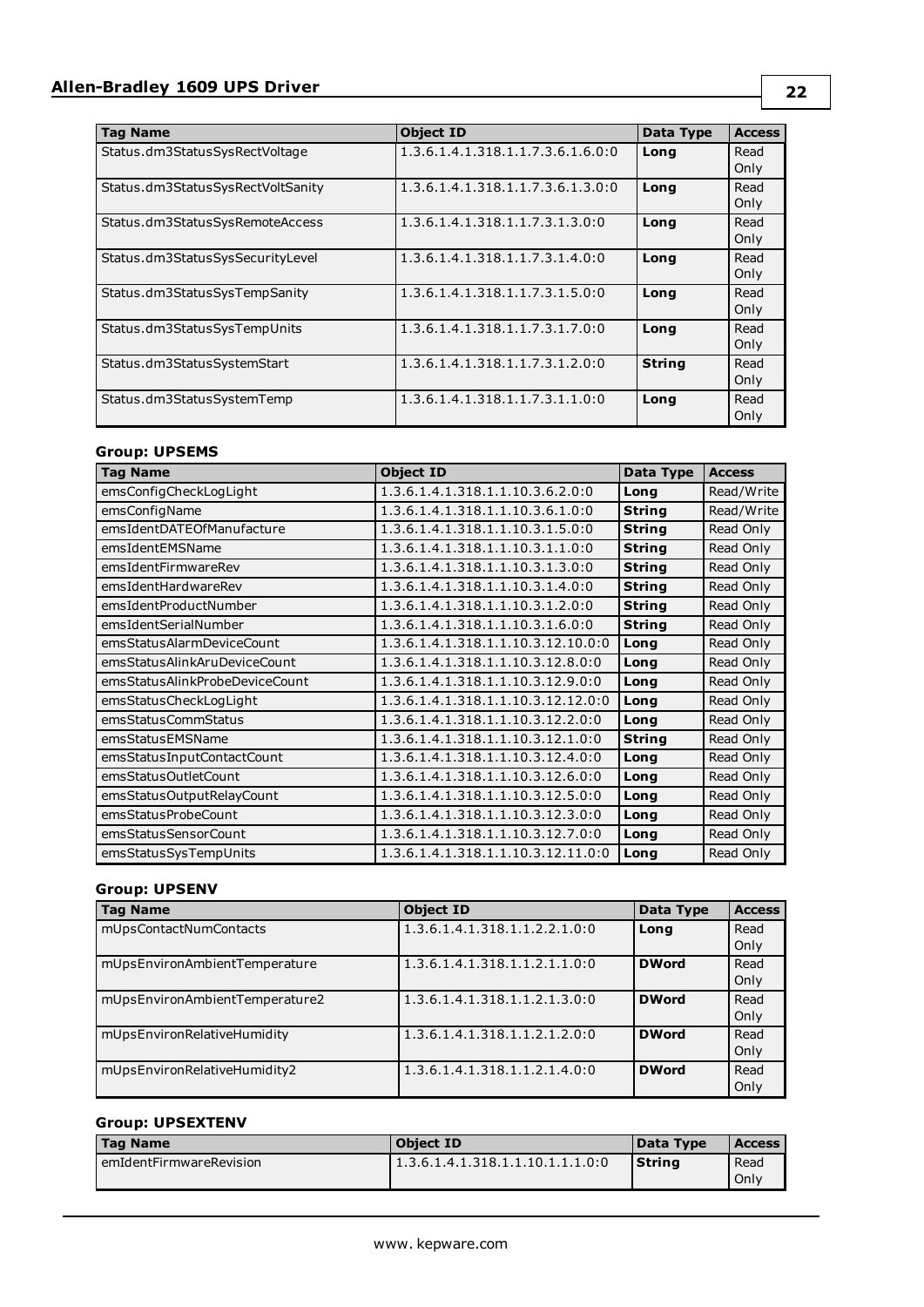## **Group: UPSEXTENVCNFG**

| <b>Tag Name</b>                               | <b>Object ID</b>                    | Data<br><b>Type</b> | <b>Access</b> |
|-----------------------------------------------|-------------------------------------|---------------------|---------------|
| Config.emConfigContactEnable_01               | 1.3.6.1.4.1.318.1.1.10.1.2.4.1.3:1  | Long                | Read/Write    |
| Config.emConfigContactEnable 02               | 1.3.6.1.4.1.318.1.1.10.1.2.4.1.3:2  | Long                | Read/Write    |
| Config.emConfigContactEnable_03               | 1.3.6.1.4.1.318.1.1.10.1.2.4.1.3:3  | Long                | Read/Write    |
| Config.emConfigContactEnable_04               | 1.3.6.1.4.1.318.1.1.10.1.2.4.1.3:4  | Long                | Read/Write    |
| Config.emConfigContactName_01                 | 1.3.6.1.4.1.318.1.1.10.1.2.4.1.2:1  | <b>String</b>       | Read/Write    |
| Config.emConfigContactName_02                 | 1.3.6.1.4.1.318.1.1.10.1.2.4.1.2:2  | String              | Read/Write    |
| Config.emConfigContactName_03                 | 1.3.6.1.4.1.318.1.1.10.1.2.4.1.2:3  | String              | Read/Write    |
| Config.emConfigContactName 04                 | 1.3.6.1.4.1.318.1.1.10.1.2.4.1.2:4  | <b>String</b>       | Read/Write    |
| Config.emConfigContactNumber_01               | 1.3.6.1.4.1.318.1.1.10.1.2.4.1.1:1  | Long                | Read Only     |
| Config.emConfigContactNumber_02               | 1.3.6.1.4.1.318.1.1.10.1.2.4.1.1:2  | Long                | Read Only     |
| Config.emConfigContactNumber_03               | 1.3.6.1.4.1.318.1.1.10.1.2.4.1.1:3  | Long                | Read Only     |
| Config.emConfigContactNumber_04               | 1.3.6.1.4.1.318.1.1.10.1.2.4.1.1:4  | Long                | Read Only     |
| Config.emConfigContactsNumContacts            | 1.3.6.1.4.1.318.1.1.10.1.2.3.0:0    | Long                | Read Only     |
| Config.emConfigProbeHighHumidEnable_01        | 1.3.6.1.4.1.318.1.1.10.1.2.2.1.10:1 | Long                | Read/Write    |
| Config.emConfigProbeHighHumidEnable_02        | 1.3.6.1.4.1.318.1.1.10.1.2.2.1.10:2 | Long                | Read/Write    |
| Config.emConfigProbeHighHumidThreshold_<br>01 | 1.3.6.1.4.1.318.1.1.10.1.2.2.1.6:1  | Long                | Read/Write    |
| Config.emConfigProbeHighHumidThreshold_<br>02 | 1.3.6.1.4.1.318.1.1.10.1.2.2.1.6:2  | Long                | Read/Write    |
| Config.emConfigProbeHighTempEnable_01         | 1.3.6.1.4.1.318.1.1.10.1.2.2.1.8:1  | Long                | Read/Write    |
| Config.emConfigProbeHighTempEnable_02         | 1.3.6.1.4.1.318.1.1.10.1.2.2.1.8:2  | Long                | Read/Write    |
| Config.emConfigProbeHighTempThreshold_<br>01  | 1.3.6.1.4.1.318.1.1.10.1.2.2.1.3:1  | Long                | Read/Write    |
| Config.emConfigProbeHighTempThreshold_<br>02  | 1.3.6.1.4.1.318.1.1.10.1.2.2.1.3:2  | Long                | Read/Write    |
| Config.emConfigProbeLowHumidEnable_01         | 1.3.6.1.4.1.318.1.1.10.1.2.2.1.11:1 | Long                | Read/Write    |
| Config.emConfigProbeLowHumidEnable_02         | 1.3.6.1.4.1.318.1.1.10.1.2.2.1.11:2 | Long                | Read/Write    |
| Config.emConfigProbeLowHumidThreshold_<br>01  | 1.3.6.1.4.1.318.1.1.10.1.2.2.1.7:1  | Long                | Read/Write    |
| Config.emConfigProbeLowHumidThreshold_<br>02  | 1.3.6.1.4.1.318.1.1.10.1.2.2.1.7:2  | Long                | Read/Write    |
| Config.emConfigProbeLowTempEnable_01          | 1.3.6.1.4.1.318.1.1.10.1.2.2.1.9:1  | Long                | Read/Write    |
| Config.emConfigProbeLowTempEnable_02          | 1.3.6.1.4.1.318.1.1.10.1.2.2.1.9:2  | Long                | Read/Write    |
| Config.emConfigProbeLowTempThreshold_01       | 1.3.6.1.4.1.318.1.1.10.1.2.2.1.4:1  | Long                | Read/Write    |
| Config.emConfigProbeLowTempThreshold_02       | 1.3.6.1.4.1.318.1.1.10.1.2.2.1.4:2  | Long                | Read/Write    |
| Config.emConfigProbeName_01                   | 1.3.6.1.4.1.318.1.1.10.1.2.2.1.2:1  | <b>String</b>       | Read/Write    |
| Config.emConfigProbeName_02                   | 1.3.6.1.4.1.318.1.1.10.1.2.2.1.2:2  | <b>String</b>       | Read/Write    |
| Config.emConfigProbeNumber_01                 | 1.3.6.1.4.1.318.1.1.10.1.2.2.1.1:1  | Long                | Read Only     |
| Config.emConfigProbeNumber_02                 | 1.3.6.1.4.1.318.1.1.10.1.2.2.1.1:2  | Long                | Read Only     |
| Config.emConfigProbesNumProbes                | 1.3.6.1.4.1.318.1.1.10.1.2.1.0:0    | Long                | Read Only     |
| Config.emConfigProbeTempUnits_01              | 1.3.6.1.4.1.318.1.1.10.1.2.2.1.5:1  | Long                | Read Only     |
| Config.emConfigProbeTempUnits_02              | 1.3.6.1.4.1.318.1.1.10.1.2.2.1.5:2  | Long                | Read Only     |

## **Group: UPSEXTENVSTAT**

| <b>Tag Name</b>               | <b>Object ID</b>                   | Data Type     | <b>Access</b> |
|-------------------------------|------------------------------------|---------------|---------------|
| Status.emStatusCommStatus     | 1.3.6.1.4.1.318.1.1.10.1.3.1.0:0   | Long          | Read<br>Only  |
| Status.emStatusContactName 01 | 1.3.6.1.4.1.318.1.1.10.1.3.5.1.2:1 | <b>String</b> | Read<br>Only  |
| Status.emStatusContactName 02 | 1.3.6.1.4.1.318.1.1.10.1.3.5.1.2:2 | <b>String</b> | Read<br>Only  |
| Status.emStatusContactName 03 | 1.3.6.1.4.1.318.1.1.10.1.3.5.1.2:3 | <b>String</b> | Read<br>Only  |
| Status.emStatusContactName 04 | 1.3.6.1.4.1.318.1.1.10.1.3.5.1.2:4 | <b>String</b> | Read          |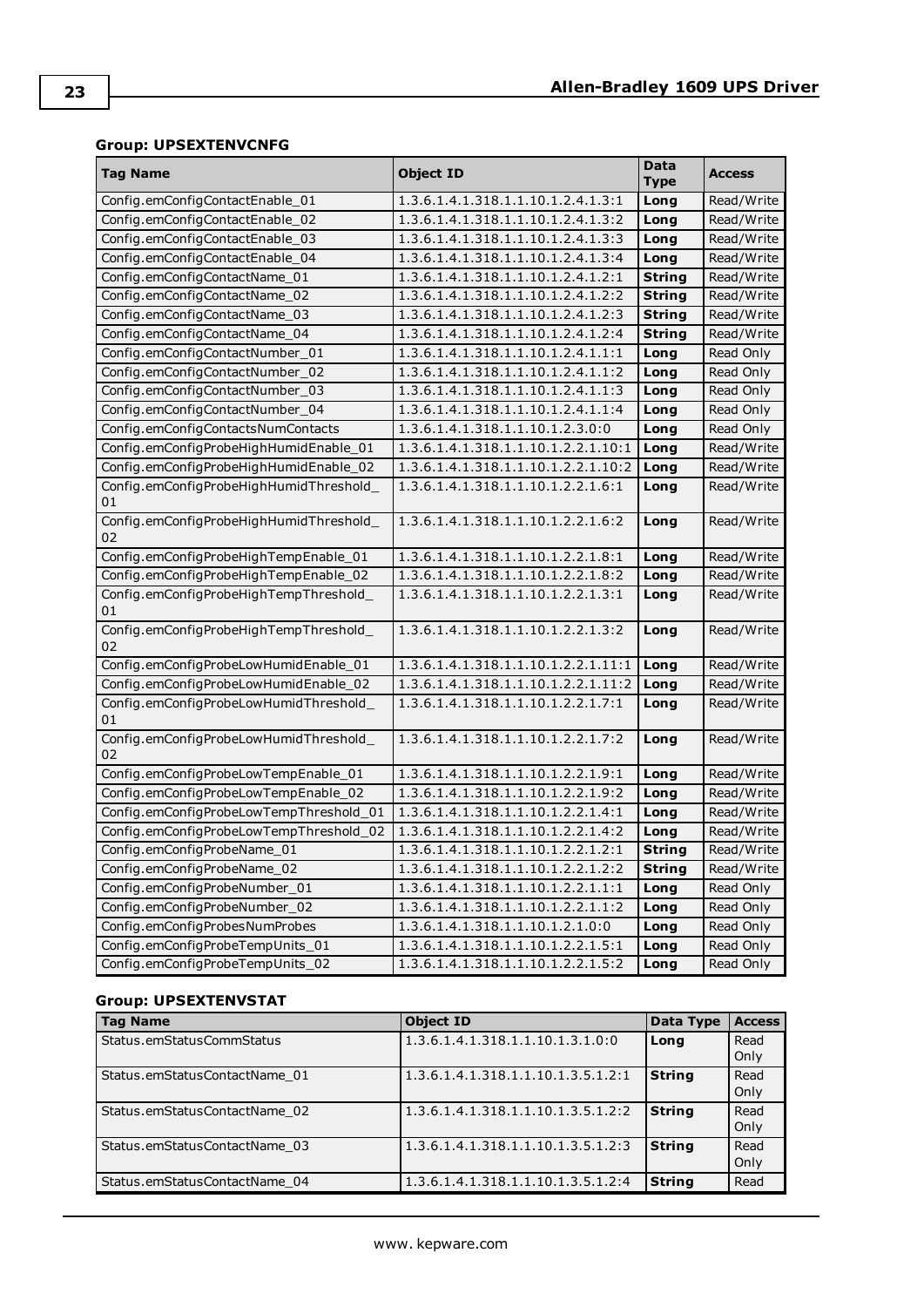| <b>Tag Name</b>                           | <b>Object ID</b>                    | Data Type     | <b>Access</b> |
|-------------------------------------------|-------------------------------------|---------------|---------------|
|                                           |                                     |               | Only          |
| Status.emStatusContactNumber_01           | 1.3.6.1.4.1.318.1.1.10.1.3.5.1.1:1  | Long          | Read          |
|                                           |                                     |               | Only          |
| Status.emStatusContactNumber_02           | 1.3.6.1.4.1.318.1.1.10.1.3.5.1.1:2  | Long          | Read          |
|                                           |                                     |               | Only          |
| Status.emStatusContactNumber_03           | 1.3.6.1.4.1.318.1.1.10.1.3.5.1.1:3  | Long          | Read          |
|                                           |                                     |               | Only          |
| Status.emStatusContactNumber_04           | 1.3.6.1.4.1.318.1.1.10.1.3.5.1.1:4  | Long          | Read          |
|                                           |                                     |               | Only          |
| Status.emStatusContactsNumContacts        | 1.3.6.1.4.1.318.1.1.10.1.3.4.0:0    | Long          | Read          |
|                                           |                                     |               | Only          |
| Status.emStatusContactStatus_01           | 1.3.6.1.4.1.318.1.1.10.1.3.5.1.3:1  | Long          | Read<br>Only  |
| Status.emStatusContactStatus_02           | 1.3.6.1.4.1.318.1.1.10.1.3.5.1.3:2  |               | Read          |
|                                           |                                     | Long          | Only          |
| Status.emStatusContactStatus_03           | 1.3.6.1.4.1.318.1.1.10.1.3.5.1.3:3  | Long          | Read          |
|                                           |                                     |               | Only          |
| Status.emStatusContactStatus_04           | 1.3.6.1.4.1.318.1.1.10.1.3.5.1.3:4  | Long          | Read          |
|                                           |                                     |               | Only          |
| Status.emStatusProbeCurrentHumid_01       | 1.3.6.1.4.1.318.1.1.10.1.3.3.1.6:1  | Long          | Read          |
|                                           |                                     |               | Only          |
| Status.emStatusProbeCurrentHumid_02       | 1.3.6.1.4.1.318.1.1.10.1.3.3.1.6:2  | Long          | Read          |
|                                           |                                     |               | Only          |
| Status.emStatusProbeCurrentTemp_01        | 1.3.6.1.4.1.318.1.1.10.1.3.3.1.4:1  | Long          | Read          |
|                                           |                                     |               | Only          |
| Status.emStatusProbeCurrentTemp_02        | 1.3.6.1.4.1.318.1.1.10.1.3.3.1.4:2  | Long          | Read          |
|                                           |                                     |               | Only          |
| Status.emStatusProbeHighHumidViolation_01 | 1.3.6.1.4.1.318.1.1.10.1.3.3.1.9:1  | Long          | Read          |
|                                           |                                     |               | Only          |
| Status.emStatusProbeHighHumidViolation_02 | 1.3.6.1.4.1.318.1.1.10.1.3.3.1.9:2  | Long          | Read          |
|                                           |                                     |               | Only          |
| Status.emStatusProbeHighTempViolation_01  | 1.3.6.1.4.1.318.1.1.10.1.3.3.1.7:1  | Long          | Read          |
| Status.emStatusProbeHighTempViolation_02  | 1.3.6.1.4.1.318.1.1.10.1.3.3.1.7:2  | Long          | Only<br>Read  |
|                                           |                                     |               | Only          |
| Status.emStatusProbeLowHumidViolation_01  | 1.3.6.1.4.1.318.1.1.10.1.3.3.1.10:1 | Long          | Read          |
|                                           |                                     |               | Only          |
| Status.emStatusProbeLowHumidViolation_02  | 1.3.6.1.4.1.318.1.1.10.1.3.3.1.10:2 | Long          | Read          |
|                                           |                                     |               | Only          |
| Status.emStatusProbeLowTempViolation_01   | 1.3.6.1.4.1.318.1.1.10.1.3.3.1.8:1  | Long          | Read          |
|                                           |                                     |               | Only          |
| Status.emStatusProbeLowTempViolation_02   | 1.3.6.1.4.1.318.1.1.10.1.3.3.1.8:2  | Long          | Read          |
|                                           |                                     |               | Only          |
| Status.emStatusProbeName_01               | 1.3.6.1.4.1.318.1.1.10.1.3.3.1.2:1  | <b>String</b> | Read          |
|                                           |                                     |               | Only          |
| Status.emStatusProbeName_02               | 1.3.6.1.4.1.318.1.1.10.1.3.3.1.2:2  | <b>String</b> | Read          |
|                                           |                                     |               | Only          |
| Status.emStatusProbeNumber_01             | 1.3.6.1.4.1.318.1.1.10.1.3.3.1.1:1  | Long          | Read          |
|                                           |                                     |               | Only          |
| Status.emStatusProbeNumber_02             | 1.3.6.1.4.1.318.1.1.10.1.3.3.1.1:2  | Long          | Read<br>Only  |
|                                           |                                     |               |               |
| Status.emStatusProbesNumProbes            | 1.3.6.1.4.1.318.1.1.10.1.3.2.0:0    | Long          | Read<br>Only  |
| Status.emStatusProbeStatus_01             | 1.3.6.1.4.1.318.1.1.10.1.3.3.1.3:1  | Long          | Read          |
|                                           |                                     |               | Only          |
| Status.emStatusProbeStatus_02             | 1.3.6.1.4.1.318.1.1.10.1.3.3.1.3:2  | Long          | Read          |
|                                           |                                     |               | Only          |
| Status.emStatusProbeTempUnits_01          | 1.3.6.1.4.1.318.1.1.10.1.3.3.1.5:1  | Long          | Read          |
|                                           |                                     |               | Only          |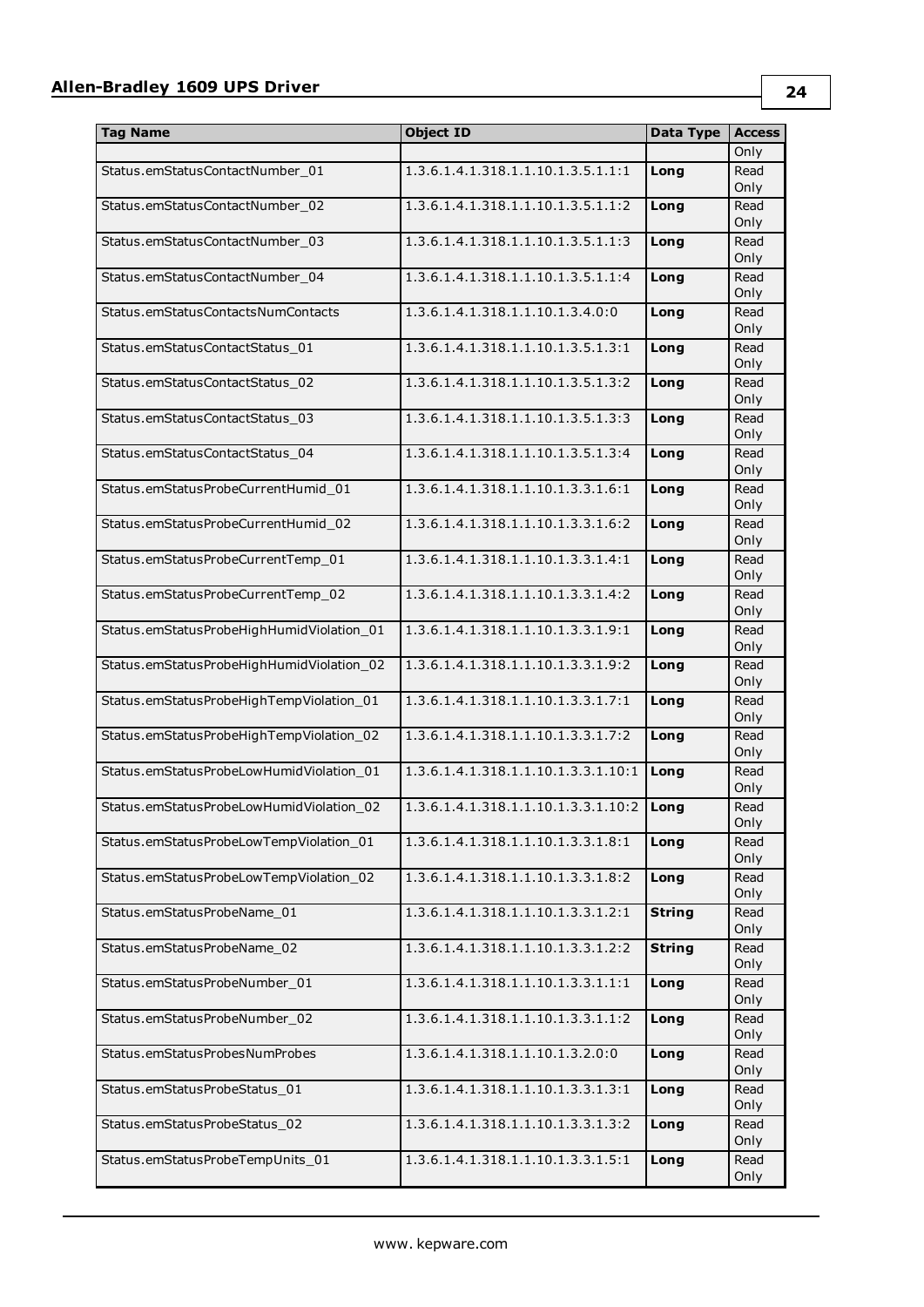| l Tag Name                       | Object ID                          | Data Type   Access |      |
|----------------------------------|------------------------------------|--------------------|------|
| Status.emStatusProbeTempUnits 02 | 1.3.6.1.4.1.318.1.1.10.1.3.3.1.5:2 | <b>I</b> Long      | Read |
|                                  |                                    |                    | Only |

## **Group: UPSIDENT**

| <b>Tag Name</b>              | <b>Object ID</b>                | Data Type     | <b>Access</b> |
|------------------------------|---------------------------------|---------------|---------------|
| upsAdvIdentDATEOfManufacture | 1.3.6.1.4.1.318.1.1.1.1.2.2.0:0 | <b>String</b> | Read Only     |
| upsAdvIdentFirmwareRevision  | 1.3.6.1.4.1.318.1.1.1.1.2.1.0:0 | <b>String</b> | Read Only     |
| upsAdvIdentSerialNumber      | 1.3.6.1.4.1.318.1.1.1.1.2.3.0:0 | <b>String</b> | Read Only     |
| upsBasicIdentModel           | 1.3.6.1.4.1.318.1.1.1.1.1.1.0:0 | <b>String</b> | Read Only     |
| upsBasicIdentName            | 1.3.6.1.4.1.318.1.1.1.1.1.2.0:0 | <b>String</b> | Read/Write    |

## **Group: UPSINPUT**

| <b>Tag Name</b>           | <b>Object ID</b>                | Data Type    | <b>Access</b> |
|---------------------------|---------------------------------|--------------|---------------|
| upsAdvInputFrequency      | 1.3.6.1.4.1.318.1.1.1.3.2.4.0:0 | <b>DWord</b> | Read<br>Only  |
| upsAdvInputLineFailCause  | 1.3.6.1.4.1.318.1.1.1.3.2.5.0:0 | Long         | Read<br>Only  |
| upsAdvInputLineVoltage    | 1.3.6.1.4.1.318.1.1.1.3.2.1.0:0 | <b>DWord</b> | Read<br>Only  |
| upsAdvInputMaxLineVoltage | 1.3.6.1.4.1.318.1.1.1.3.2.2.0:0 | <b>DWord</b> | Read<br>Only  |
| upsAdvInputMinLineVoltage | 1.3.6.1.4.1.318.1.1.1.3.2.3.0:0 | <b>DWord</b> | Read<br>Only  |
| upsBasicInputPhase        | 1.3.6.1.4.1.318.1.1.1.3.1.1.0:0 | Long         | Read<br>Only  |

## **Group: UPSINTENV**

| <b>Tag Name</b>            | <b>Object ID</b>                 | Data Type | <b>Access</b> |
|----------------------------|----------------------------------|-----------|---------------|
| l iemIdentHardwareRevision | 1.3.6.1.4.1.318.1.1.10.2.1.1.0:0 | l Strina  | Read<br>Only  |
|                            |                                  |           |               |

## **Group: UPSINTENVCNFG**

| <b>Tag Name</b>                                | <b>Object ID</b>                    | <b>Data</b><br><b>Type</b> | <b>Access</b> |
|------------------------------------------------|-------------------------------------|----------------------------|---------------|
| Config.iemConfigContactEnable_01               | 1.3.6.1.4.1.318.1.1.10.2.2.4.1.3:1  | Long                       | Read/Write    |
| Config.iemConfigContactEnable_02               | 1.3.6.1.4.1.318.1.1.10.2.2.4.1.3:2  | Long                       | Read/Write    |
| Config.iemConfigContactName_01                 | 1.3.6.1.4.1.318.1.1.10.2.2.4.1.2:1  | <b>String</b>              | Read/Write    |
| Config.iemConfigContactName_02                 | 1.3.6.1.4.1.318.1.1.10.2.2.4.1.2:2  | <b>String</b>              | Read/Write    |
| Config.iemConfigContactNumber_01               | 1.3.6.1.4.1.318.1.1.10.2.2.4.1.1:1  | Long                       | Read Only     |
| Config.iemConfigContactNumber_02               | 1.3.6.1.4.1.318.1.1.10.2.2.4.1.1:2  | Long                       | Read Only     |
| Config.iemConfigContactsNumContacts            | 1.3.6.1.4.1.318.1.1.10.2.2.3.0:0    | Long                       | Read Only     |
| Config.iemConfigProbeHighHumidEnable_01        | 1.3.6.1.4.1.318.1.1.10.2.2.2.1.10:1 | Long                       | Read/Write    |
| Config.iemConfigProbeHighHumidThreshold_<br>01 | 1.3.6.1.4.1.318.1.1.10.2.2.2.1.6:1  | Long                       | Read/Write    |
| Config.iemConfigProbeHighTempEnable_01         | 1.3.6.1.4.1.318.1.1.10.2.2.2.1.8:1  | Long                       | Read/Write    |
| Config.iemConfigProbeHighTempThreshold<br>01   | 1.3.6.1.4.1.318.1.1.10.2.2.2.1.3:1  | Long                       | Read/Write    |
| Config.iemConfigProbeLowHumidEnable_01         | 1.3.6.1.4.1.318.1.1.10.2.2.2.1.11:1 | Long                       | Read/Write    |
| Config.iemConfigProbeLowHumidThreshold_<br>01  | 1.3.6.1.4.1.318.1.1.10.2.2.2.1.7:1  | Long                       | Read/Write    |
| Config.iemConfigProbeLowTempEnable_01          | 1.3.6.1.4.1.318.1.1.10.2.2.2.1.9:1  | Long                       | Read/Write    |
| Config.iemConfigProbeLowTempThreshold_01       | 1.3.6.1.4.1.318.1.1.10.2.2.2.1.4:1  | Long                       | Read/Write    |
| Config.iemConfigProbeName 01                   | 1.3.6.1.4.1.318.1.1.10.2.2.2.1.2:1  | <b>String</b>              | Read/Write    |
| Config.iemConfigProbeNumber_01                 | 1.3.6.1.4.1.318.1.1.10.2.2.2.1.1:1  | Long                       | Read Only     |
| Config.iemConfigProbesNumProbes                | 1.3.6.1.4.1.318.1.1.10.2.2.1.0:0    | Long                       | Read Only     |
| Config.iemConfigProbeTempUnits_01              | 1.3.6.1.4.1.318.1.1.10.2.2.2.1.5:1  | Long                       | Read Only     |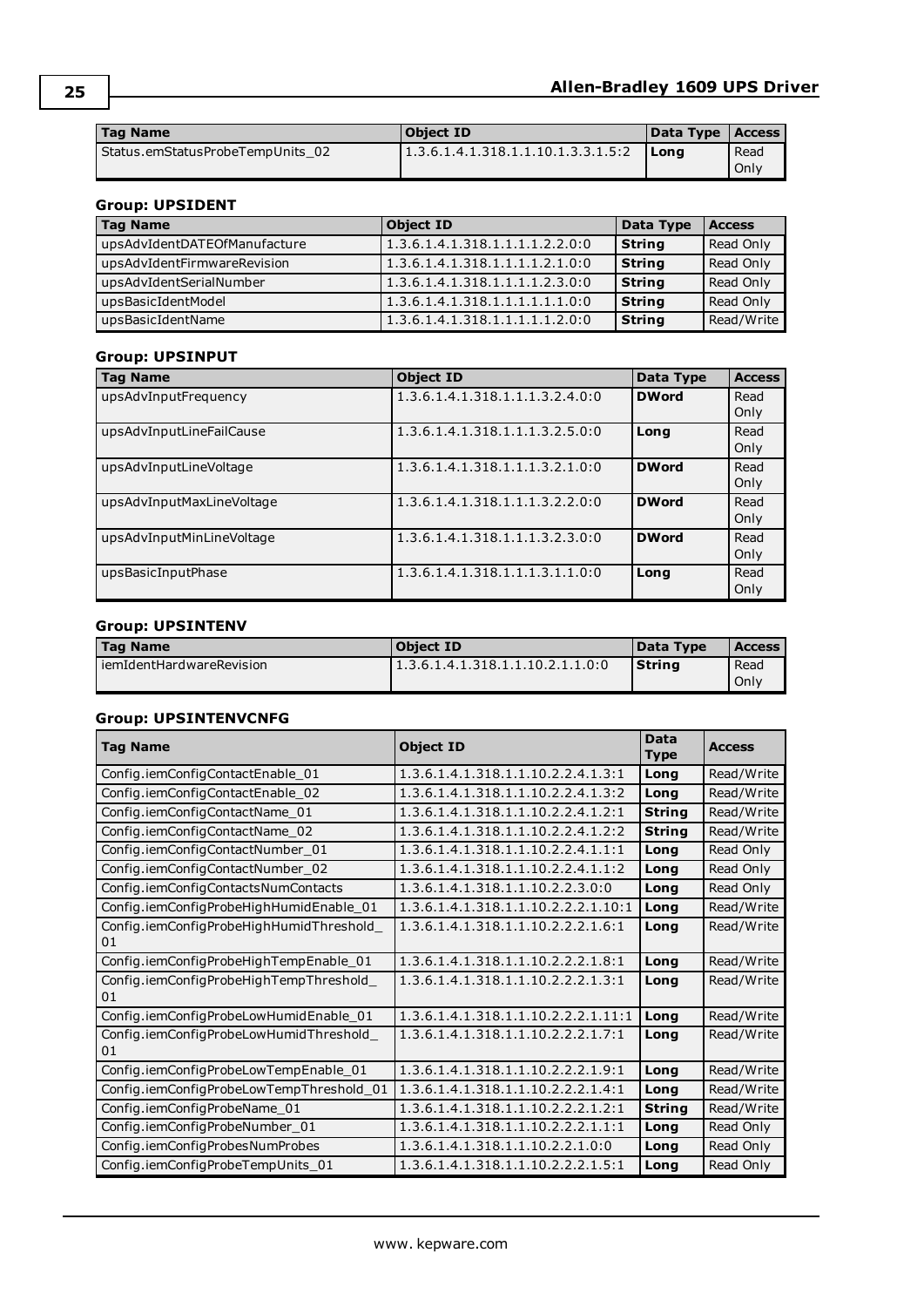## **Group: UPSINTENVSTAT**

| <b>Tag Name</b>                            | <b>Object ID</b>                    | <b>Data Type</b> | <b>Access</b> |
|--------------------------------------------|-------------------------------------|------------------|---------------|
| Status.iemStatusContactName_01             | 1.3.6.1.4.1.318.1.1.10.2.3.4.1.2:1  | <b>String</b>    | Read          |
|                                            |                                     |                  | Only          |
| Status.iemStatusContactName 02             | 1.3.6.1.4.1.318.1.1.10.2.3.4.1.2:2  | <b>String</b>    | Read          |
|                                            |                                     |                  | Only          |
| Status.iemStatusContactNumber_01           | 1.3.6.1.4.1.318.1.1.10.2.3.4.1.1:1  | Long             | Read          |
|                                            |                                     |                  | Only          |
| Status.iemStatusContactNumber_02           | 1.3.6.1.4.1.318.1.1.10.2.3.4.1.1:2  | Long             | Read          |
|                                            |                                     |                  | Only          |
| Status.iemStatusContactsNumContacts        | 1.3.6.1.4.1.318.1.1.10.2.3.3.0:0    | Long             | Read          |
|                                            |                                     |                  | Only          |
| Status.iemStatusContactStatus 01           | 1.3.6.1.4.1.318.1.1.10.2.3.4.1.3:1  | Long             | Read          |
|                                            |                                     |                  | Only          |
| Status.iemStatusContactStatus_02           | 1.3.6.1.4.1.318.1.1.10.2.3.4.1.3:2  | Long             | Read          |
|                                            |                                     |                  | Only          |
| Status.iemStatusProbeCurrentHumid 01       | 1.3.6.1.4.1.318.1.1.10.2.3.2.1.6:1  | Long             | Read          |
|                                            |                                     |                  | Only          |
| Status.iemStatusProbeCurrentTemp_01        | 1.3.6.1.4.1.318.1.1.10.2.3.2.1.4:1  | Long             | Read          |
|                                            |                                     |                  | Only          |
| Status.iemStatusProbeHighHumidViolation_01 | 1.3.6.1.4.1.318.1.1.10.2.3.2.1.9:1  | Long             | Read          |
|                                            |                                     |                  | Only          |
| Status.iemStatusProbeHighTempViolation_01  | 1.3.6.1.4.1.318.1.1.10.2.3.2.1.7:1  | Long             | Read          |
|                                            |                                     |                  | Only          |
| Status.iemStatusProbeLowHumidViolation_01  | 1.3.6.1.4.1.318.1.1.10.2.3.2.1.10:1 | Long             | Read          |
|                                            |                                     |                  | Only          |
| Status.iemStatusProbeLowTempViolation_01   | 1.3.6.1.4.1.318.1.1.10.2.3.2.1.8:1  | Long             | Read          |
|                                            |                                     |                  | Only          |
| Status.iemStatusProbeName 01               | 1.3.6.1.4.1.318.1.1.10.2.3.2.1.2:1  | <b>String</b>    | Read          |
|                                            |                                     |                  | Only          |
| Status.iemStatusProbeNumber 01             | 1.3.6.1.4.1.318.1.1.10.2.3.2.1.1:1  | Long             | Read          |
|                                            |                                     |                  | Only          |
| Status.iemStatusProbesNumProbes            | 1.3.6.1.4.1.318.1.1.10.2.3.1.0:0    | Long             | Read          |
|                                            |                                     |                  | Only          |
| Status.iemStatusProbeStatus 01             | 1.3.6.1.4.1.318.1.1.10.2.3.2.1.3:1  | Long             | Read          |
|                                            |                                     |                  | Only          |
| Status.iemStatusProbeTempUnits_01          | 1.3.6.1.4.1.318.1.1.10.2.3.2.1.5:1  | Long             | Read          |
|                                            |                                     |                  | Only          |
| Status.iemStatusRelayName_01               | 1.3.6.1.4.1.318.1.1.10.2.3.7.1.2:1  | <b>String</b>    | Read          |
|                                            |                                     |                  | Only          |
| Status.iemStatusRelayNumber_01             | 1.3.6.1.4.1.318.1.1.10.2.3.7.1.1:1  | Long             | Read          |
|                                            |                                     |                  | Only          |
| Status.iemStatusRelaysNumRelays            | 1.3.6.1.4.1.318.1.1.10.2.3.6.0:0    | Long             | Read          |
|                                            |                                     |                  | Only          |
| Status.iemStatusRelayStatus_01             | 1.3.6.1.4.1.318.1.1.10.2.3.7.1.3:1  | Long             | Read          |
|                                            |                                     |                  | Only          |

## **Group: UPSOUTLETGRP**

| <b>Tag Name</b>                       | <b>Object ID</b>                   | Data<br><b>Type</b> | <b>Access</b> |
|---------------------------------------|------------------------------------|---------------------|---------------|
| upsOutletGroupConfigIndex 01          | 1.3.6.1.4.1.318.1.1.1.12.2.2.1.1:1 | Long                | Read Only     |
| upsOutletGroupConfigName_01           | 1.3.6.1.4.1.318.1.1.1.12.2.2.1.2:1 | <b>String</b>       | Read/Write    |
| upsOutletGroupConfigPowerOffDelay_01  | 1.3.6.1.4.1.318.1.1.1.12.2.2.1.4:1 | Long                | Read/Write    |
| upsOutletGroupConfigPowerOnDelay_01   | 1.3.6.1.4.1.318.1.1.1.12.2.2.1.3:1 | Long                | Read/Write    |
| upsOutletGroupConfigRebootDuration_01 | 1.3.6.1.4.1.318.1.1.1.12.2.2.1.5:1 | Long                | Read/Write    |
| upsOutletGroupConfigTableSize         | 1.3.6.1.4.1.318.1.1.1.12.2.1.0:0   | Long                | Read Only     |
| upsOutletGroupControlCommand_01       | 1.3.6.1.4.1.318.1.1.1.12.3.2.1.3:1 | Long                | Read/Write    |
| upsOutletGroupControlIndex_01         | 1.3.6.1.4.1.318.1.1.1.12.3.2.1.1:1 | Long                | Read Only     |
| upsOutletGroupControlName_01          | 1.3.6.1.4.1.318.1.1.1.12.3.2.1.2:1 | <b>String</b>       | Read Only     |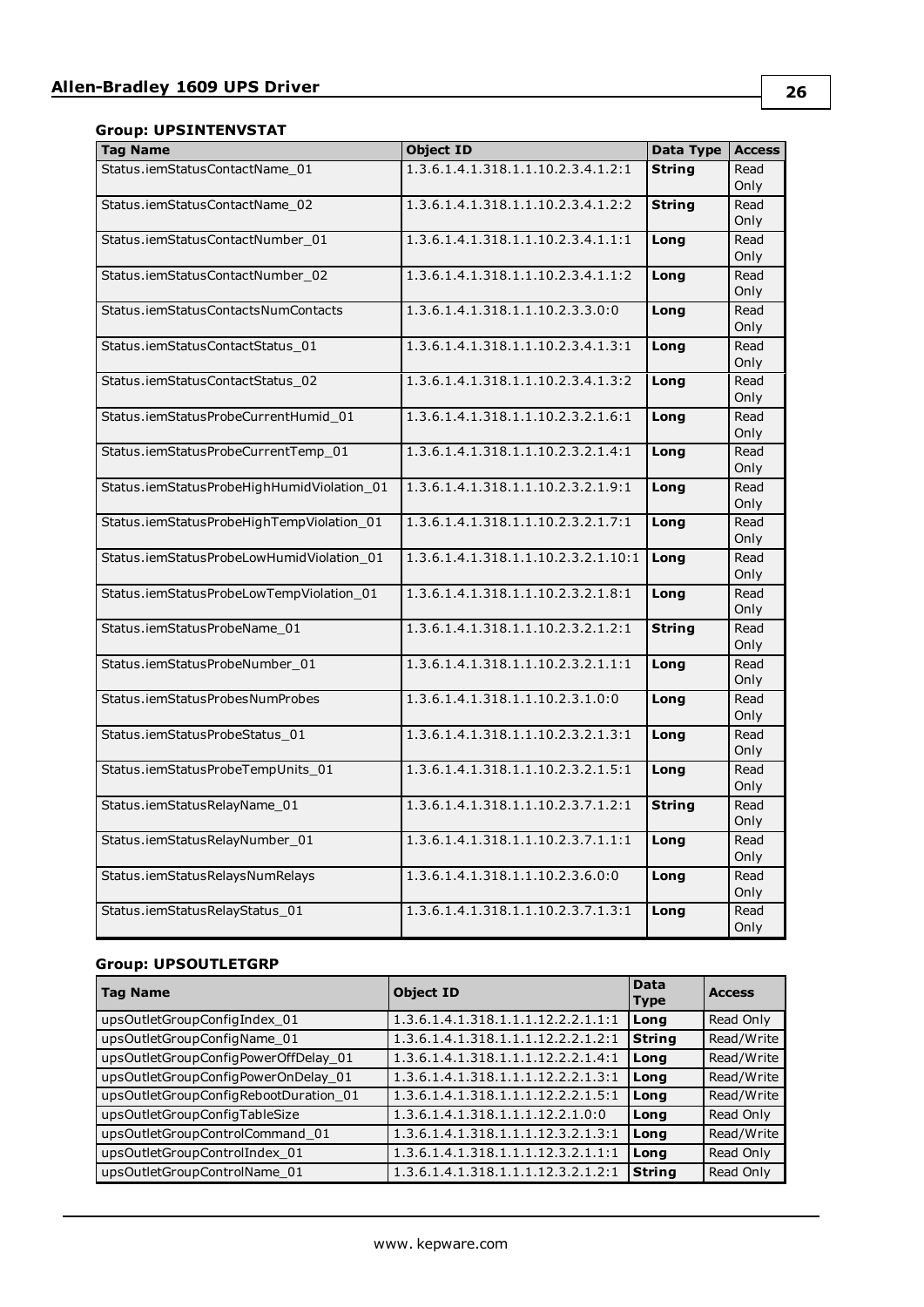| Tag Name                              | <b>Object ID</b>                   | <b>Data</b><br><b>Type</b> | <b>Access</b> |
|---------------------------------------|------------------------------------|----------------------------|---------------|
| upsOutletGroupControlTableSize        | 1.3.6.1.4.1.318.1.1.1.12.3.1.0:0   | Long                       | Read Only     |
| upsOutletGroupStatusCommandPending_01 | 1.3.6.1.4.1.318.1.1.1.12.1.2.1.4:1 | Long                       | Read Only     |
| upsOutletGroupStatusGroupState_01     | 1.3.6.1.4.1.318.1.1.1.12.1.2.1.3:1 | Long                       | Read Only     |
| upsOutletGroupStatusIndex_01          | 1.3.6.1.4.1.318.1.1.1.12.1.2.1.1:1 | Long                       | Read Only     |
| upsOutletGroupStatusName_01           | 1.3.6.1.4.1.318.1.1.1.12.1.2.1.2:1 | <b>String</b>              | Read Only     |
| upsOutletGroupStatusTableSize         | 1.3.6.1.4.1.318.1.1.1.12.1.1.0:0   | Long                       | Read Only     |

## **Group: UPSOUTPUT**

| <b>Tag Name</b>       | <b>Object ID</b>                | Data Type    | <b>Access</b> |
|-----------------------|---------------------------------|--------------|---------------|
| upsAdvOutputCurrent   | 1.3.6.1.4.1.318.1.1.1.4.2.4.0:0 | <b>DWord</b> | Read          |
|                       |                                 |              | Only          |
| upsAdvOutputFrequency | 1.3.6.1.4.1.318.1.1.1.4.2.2.0:0 | <b>DWord</b> | Read          |
|                       |                                 |              | Only          |
| upsAdvOutputLoad      | 1.3.6.1.4.1.318.1.1.1.4.2.3.0:0 | <b>DWord</b> | Read          |
|                       |                                 |              | Only          |
| upsAdvOutputVoltage   | 1.3.6.1.4.1.318.1.1.1.4.2.1.0:0 | <b>DWord</b> | Read          |
|                       |                                 |              | Only          |
| upsBasicOutputPhase   | 1.3.6.1.4.1.318.1.1.1.4.1.2.0:0 | Long         | Read          |
|                       |                                 |              | Only          |
| upsBasicOutputStatus  | 1.3.6.1.4.1.318.1.1.1.4.1.1.0:0 | Long         | Read          |
|                       |                                 |              | Only          |

### **Group: UPSPHASE**

| <b>Tag Name</b>           | Object ID                        | Data Type | <b>Access</b> |
|---------------------------|----------------------------------|-----------|---------------|
| upsPhaseNumInputs         | 1.3.6.1.4.1.318.1.1.1.9.2.1.0:0  | Long      | Read Only     |
| upsPhaseNumOutputs        | 1.3.6.1.4.1.318.1.1.1.9.3.1.0:0  | Long      | Read Only     |
| upsPhaseResetMaxMinValues | 11.3.6.1.4.1.318.1.1.1.9.1.1.0:0 | Long      | Read/Write    |

## **Group: UPSPNS**

| <b>Tag Name</b>                   | <b>Object ID</b>              | Data Type     | <b>Access</b> |
|-----------------------------------|-------------------------------|---------------|---------------|
| powerNetSoftwareOid               | 1.3.6.1.4.1.318.1.2.1.1.2.0:0 | <b>String</b> | Read          |
|                                   |                               |               | Only          |
| powerNetSoftwareSystemDescription | 1.3.6.1.4.1.318.1.2.1.1.1.0:0 | <b>String</b> | Read          |
|                                   |                               |               | Only          |
| powerNetSoftwareSystemUpTime      | 1.3.6.1.4.1.318.1.2.1.1.3.0:0 | <b>DWord</b>  | Read          |
|                                   |                               |               | Only          |
| powerNetSoftwareTableSize         | 1.3.6.1.4.1.318.1.2.1.2.1.0:0 | Long          | Read          |
|                                   |                               |               | Only          |

### **Group: UPSRAU**

| <b>Tag Name</b>          | Object ID                      | Data Type | <b>Access</b> |
|--------------------------|--------------------------------|-----------|---------------|
| rARUStatusAruDeviceCount | 1.3.6.1.4.1.318.1.1.14.3.1.0:0 | Long      | Read          |
|                          |                                |           | Only          |
| rARUStatusSysTempUnits   | 1.3.6.1.4.1.318.1.1.14.3.2.0:0 | Long      | Read          |
|                          |                                |           | Only          |

## **Group: UPSRPDU**

| <b>Tag Name</b>            | <b>Object ID</b>                 | Data Type     | <b>Access</b> |
|----------------------------|----------------------------------|---------------|---------------|
| rPDUIdentDATEOfManufacture | 1.3.6.1.4.1.318.1.1.12.1.4.0:0   | <b>String</b> | Read Only     |
| rPDUIdentFirmwareRev       | 1.3.6.1.4.1.318.1.1.12.1.3.0:0   | <b>String</b> | Read Only     |
| rPDUIdentHardwareRev       | 1.3.6.1.4.1.318.1.1.12.1.2.0:0   | <b>String</b> | Read Only     |
| rPDUIdentModelNumber       | 1.3.6.1.4.1.318.1.1.12.1.5.0:0   | <b>String</b> | Read Only     |
| rPDUIdentName              | 1.3.6.1.4.1.318.1.1.12.1.1.0:0   | <b>String</b> | Read/Write    |
| rPDUIdentSerialNumber      | 1.3.6.1.4.1.318.1.1.12.1.6.0:0   | <b>String</b> | Read Only     |
| rPDULoadDevMaxPhaseLoad    | 1.3.6.1.4.1.318.1.1.12.2.1.1.0:0 | Long          | Read Only     |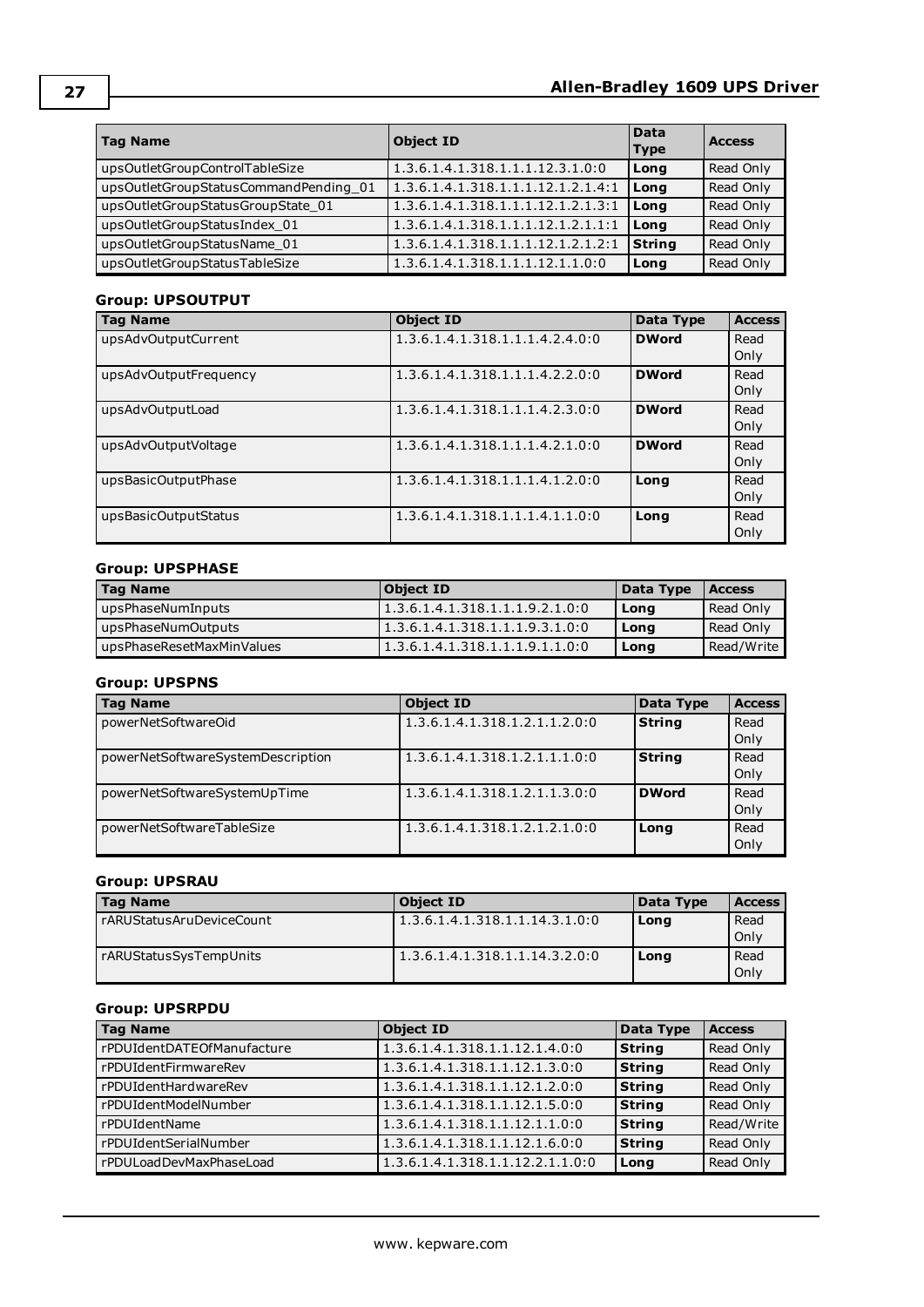## **Allen-Bradley 1609 UPS Driver**

| <b>Tag Name</b>              | <b>Object ID</b>                 | Data Type | <b>Access</b> |
|------------------------------|----------------------------------|-----------|---------------|
| rPDULoadDevNumPhases         | 1.3.6.1.4.1.318.1.1.12.2.1.2.0:0 | Long      | Read Only     |
| rPDUOutletDevColdstartDelay  | 1.3.6.1.4.1.318.1.1.12.3.1.2.0:0 | Long      | Read/Write    |
| rPDUOutletDevCommand         | 1.3.6.1.4.1.318.1.1.12.3.1.1.0:0 | Long      | Read/Write    |
| rPDUOutletDevNumCntrlOutlets | 1.3.6.1.4.1.318.1.1.12.3.1.3.0:0 | Long      | Read Only     |
| rPDUPowerSupply1Status       | 1.3.6.1.4.1.318.1.1.12.4.1.1.0:0 | Long      | Read Only     |
| rPDUPowerSupply2Status       | 1.3.6.1.4.1.318.1.1.12.4.1.2.0:0 | Long      | Read Only     |

## **Group: UPSSCG**

| <b>Tag Name</b>                      | <b>Object ID</b>                 | <b>Data</b><br><b>Type</b> | <b>Access</b> |
|--------------------------------------|----------------------------------|----------------------------|---------------|
| .upsSCGActiveMembershipStatus        | 1.3.6.1.4.1.318.1.1.1.10.1.2.0:0 | Long                       | Read/Write    |
| .upsSCGMembershipGroupNumber         | 1.3.6.1.4.1.318.1.1.1.10.1.1.0:0 | Long                       | Read/Write    |
| .upsSCGMultiCastIP                   | 1.3.6.1.4.1.318.1.1.1.10.1.5.0:0 | <b>String</b>              | Read/Write    |
| .upsSCGNumOfGroupMembers             | 1.3.6.1.4.1.318.1.1.1.10.2.1.0:0 | Long                       | Read Only     |
| .upsSCGPowerSynchronizationDelayTime | 1.3.6.1.4.1.318.1.1.1.10.1.3.0:0 | Long                       | Read/Write    |
| .upsSCGReturnBatteryCapacityOffset   | 1.3.6.1.4.1.318.1.1.1.10.1.4.0:0 | Long                       | Read/Write    |

### **Group: UPSSPDU**

| <b>Tag Name</b>               | <b>Object ID</b>              | Data Type     | <b>Access</b> |
|-------------------------------|-------------------------------|---------------|---------------|
| sPDUIdentDATEOfManufacture    | 1.3.6.1.4.1.318.1.1.4.1.3.0:0 | <b>String</b> | Read Only     |
| sPDUIdentFirmwareRev          | 1.3.6.1.4.1.318.1.1.4.1.2.0:0 | <b>String</b> | Read Only     |
| sPDUIdentHardwareRev          | 1.3.6.1.4.1.318.1.1.4.1.1.0:0 | <b>String</b> | Read Only     |
| sPDUIdentModelNumber          | 1.3.6.1.4.1.318.1.1.4.1.4.0:0 | <b>String</b> | Read Only     |
| sPDUIdentMSPTableSize         | 1.3.6.1.4.1.318.1.1.6.1.1.0:0 | Long          | Read Only     |
| sPDUIdentSerialNumber         | 1.3.6.1.4.1.318.1.1.4.1.5.0:0 | <b>String</b> | Read Only     |
| sPDUIdentVMTableSize          | 1.3.6.1.4.1.318.1.1.5.1.1.0:0 | Long          | Read Only     |
| sPDUMasterConfigMSPTableSize  | 1.3.6.1.4.1.318.1.1.6.3.1.0:0 | Long          | Read Only     |
| sPDUMasterConfigPDUName       | 1.3.6.1.4.1.318.1.1.4.3.3.0:0 | <b>String</b> | Read/Write    |
| sPDUMasterConfigPowerOn       | 1.3.6.1.4.1.318.1.1.4.3.1.0:0 | Long          | Read/Write    |
| sPDUMasterConfigReboot        | 1.3.6.1.4.1.318.1.1.4.3.2.0:0 | Long          | Read/Write    |
| sPDUMasterConfigVMTableSize   | 1.3.6.1.4.1.318.1.1.5.3.1.0:0 | Long          | Read Only     |
| sPDUMasterControlMSPTableSize | 1.3.6.1.4.1.318.1.1.6.2.1.0:0 | Long          | Read Only     |
| sPDUMasterControlSwitch       | 1.3.6.1.4.1.318.1.1.4.2.1.0:0 | Long          | Read/Write    |
| sPDUMasterControlVMTableSize  | 1.3.6.1.4.1.318.1.1.5.2.1.0:0 | Long          | Read Only     |
| sPDUMasterPending             | 1.3.6.1.4.1.318.1.1.4.2.3.0:0 | <b>String</b> | Read Only     |
| sPDUMasterState               | 1.3.6.1.4.1.318.1.1.4.2.2.0:0 | <b>String</b> | Read Only     |
| sPDUMasterStatusMSPTableSize  | 1.3.6.1.4.1.318.1.1.6.4.1.0:0 | Long          | Read Only     |
| sPDUMasterStatusVMTableSize   | 1.3.6.1.4.1.318.1.1.5.4.1.0:0 | Long          | Read Only     |
| sPDUOutletConfigTableSize     | 1.3.6.1.4.1.318.1.1.4.5.1.0:0 | Long          | Read Only     |
| sPDUOutletControlTableSize    | 1.3.6.1.4.1.318.1.1.4.4.1.0:0 | Long          | Read Only     |

## **Group: UPSSTATE**

| <b>Tag Name</b>                         | <b>Object ID</b>                 | Data Type     | <b>Access</b> |
|-----------------------------------------|----------------------------------|---------------|---------------|
| upsAdvStateAbnormalConditions           | 1.3.6.1.4.1.318.1.1.1.11.2.1.0:0 | <b>String</b> | Read          |
|                                         |                                  |               | Only          |
| upsAdvStateDP300ESpecificFaults         | 1.3.6.1.4.1.318.1.1.1.11.2.3.0:0 | <b>String</b> | Read          |
|                                         |                                  |               | Only          |
| upsAdvStateSymmetra3PhaseSpecificFaults | 1.3.6.1.4.1.318.1.1.1.11.2.2.0:0 | <b>String</b> | Read          |
|                                         |                                  |               | Only          |
| upsBasicStateOutputState                | 1.3.6.1.4.1.318.1.1.1.11.1.1.0:0 | <b>String</b> | Read          |
|                                         |                                  |               | Only          |

## **Group: UPSTEST**

| <b>Tag Name</b>           | <b>Object ID</b>                 | Data Type | <b>Access</b> |
|---------------------------|----------------------------------|-----------|---------------|
| upsAdvTestCalibrationDATE | 11.3.6.1.4.1.318.1.1.1.7.2.7.0:0 | l Strina  | Read Only     |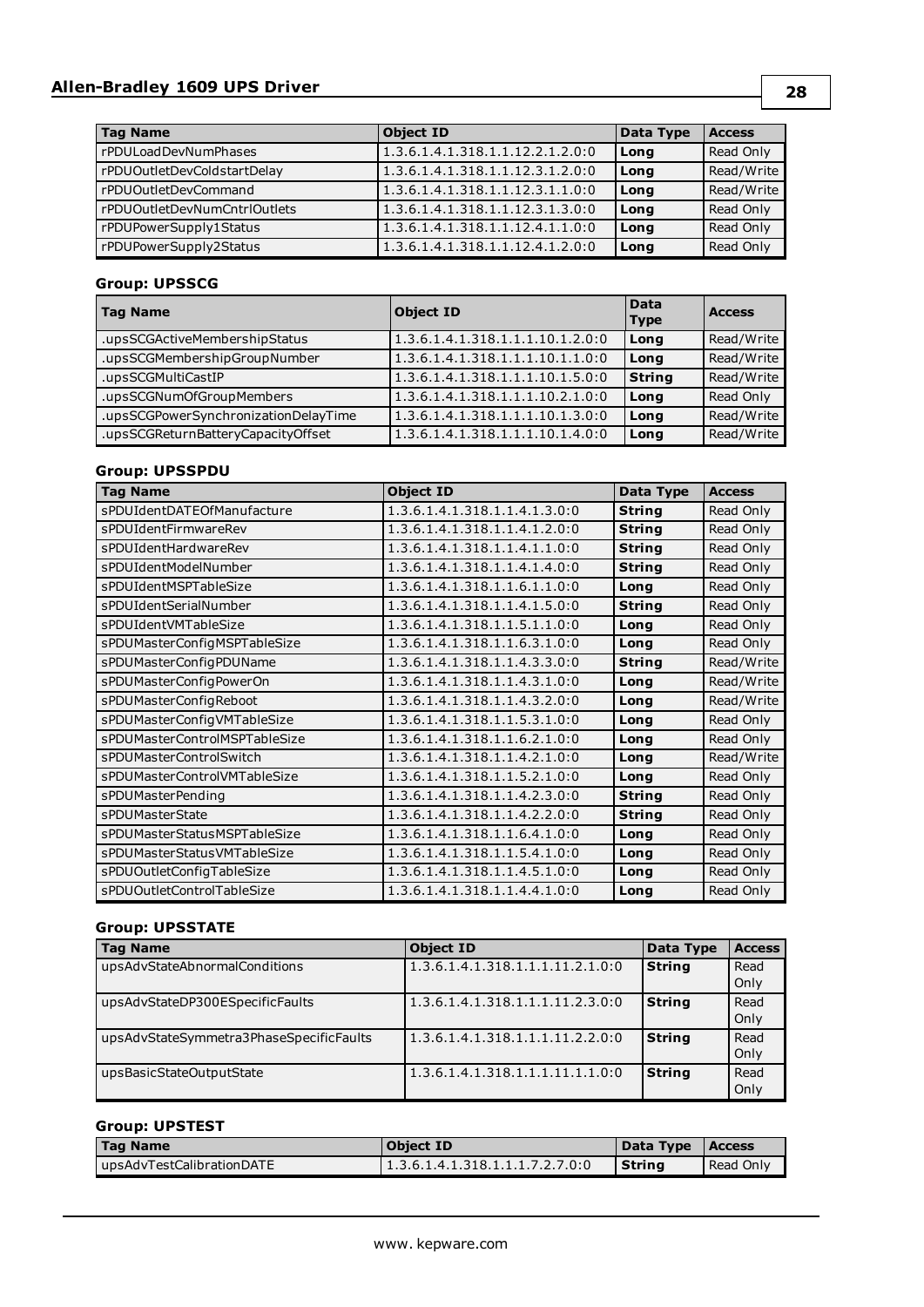| <b>Tag Name</b>               | <b>Object ID</b>                | Data Type     | <b>Access</b> |
|-------------------------------|---------------------------------|---------------|---------------|
| upsAdvTestCalibrationResults  | 1.3.6.1.4.1.318.1.1.1.7.2.6.0:0 | Long          | Read Only     |
| upsAdvTestDiagnostics         | 1.3.6.1.4.1.318.1.1.1.7.2.2.0:0 | Long          | Read/Write    |
| upsAdvTestDiagnosticSchedule  | 1.3.6.1.4.1.318.1.1.1.7.2.1.0:0 | Long          | Read/Write    |
| upsAdvTestDiagnosticsResults  | 1.3.6.1.4.1.318.1.1.1.7.2.3.0:0 | Long          | Read Only     |
| upsAdvTestLastDiagnosticsDATE | 1.3.6.1.4.1.318.1.1.1.7.2.4.0:0 | <b>String</b> | Read Only     |
| upsAdvTestRuntimeCalibration  | 1.3.6.1.4.1.318.1.1.1.7.2.5.0:0 | Long          | Read/Write    |

## **Group: UPSTRAPCNFG**

| <b>Tag Name</b>                                 | <b>Object ID</b>              | <b>Data</b><br><b>Type</b> | <b>Access</b> |
|-------------------------------------------------|-------------------------------|----------------------------|---------------|
| Config.acceptThisReceiver_01                    | 1.3.6.1.4.1.318.2.1.2.1.5:1   | Long                       | Read/Write    |
| Config.acceptThisReceiver_02                    | 1.3.6.1.4.1.318.2.1.2.1.5:2   | Long                       | Read/Write    |
| Config.acceptThisReceiver_03                    | 1.3.6.1.4.1.318.2.1.2.1.5:3   | Long                       | Read/Write    |
| Config.acceptThisReceiver 04                    | 1.3.6.1.4.1.318.2.1.2.1.5:4   | Long                       | Read/Write    |
| Config.communityString_01                       | 1.3.6.1.4.1.318.2.1.2.1.3:1   | <b>String</b>              | Read/Write    |
| Config.communityString_02                       | 1.3.6.1.4.1.318.2.1.2.1.3:2   | <b>String</b>              | Read/Write    |
| Config.communityString 03                       | 1.3.6.1.4.1.318.2.1.2.1.3:3   | <b>String</b>              | Read/Write    |
| Config.communityString_04                       | 1.3.6.1.4.1.318.2.1.2.1.3:4   | <b>String</b>              | Read/Write    |
| Config.mconfigBOOTPEnabled                      | 1.3.6.1.4.1.318.2.1.3.0:0     | Long                       | Read Only     |
| Config.mconfigClockDate                         | 1.3.6.1.4.1.318.2.1.6.1.0:0   | <b>String</b>              | Read/Write    |
| Config.mconfigClockTime                         | 1.3.6.1.4.1.318.2.1.6.2.0:0   | <b>String</b>              | Read/Write    |
| Config.mconfigNumTrapReceivers                  | 1.3.6.1.4.1.318.2.1.1.0:0     | Long                       | Read Only     |
| Config.mconfigTFTPServerIP                      | 1.3.6.1.4.1.318.2.1.4.0:0     | <b>String</b>              | Read/Write    |
| Config.mcontrolRestartAgent                     | 1.3.6.1.4.1.318.2.2.1.0:0     | Long                       | Read/Write    |
| Config.mfiletransferConfigFTPServerAddress      | 1.3.6.1.4.1.318.2.4.2.3.1.0:0 | <b>String</b>              | Read/Write    |
| Config.mfiletransferConfigFTPServerPassword     | 1.3.6.1.4.1.318.2.4.2.3.3.0:0 | <b>String</b>              | Read/Write    |
| Config.mfiletransferConfigFTPServerUser         | 1.3.6.1.4.1.318.2.4.2.3.2.0:0 | <b>String</b>              | Read/Write    |
| Config.mfiletransferConfigSettingsFilename      | 1.3.6.1.4.1.318.2.4.2.1.1.0:0 | <b>String</b>              | Read/Write    |
| Config.mfiletransferConfigTFTPServerAddress     | 1.3.6.1.4.1.318.2.4.2.2.1.0:0 | <b>String</b>              | Read/Write    |
| Config.mfiletransferControlInitiateFileTransfer | 1.3.6.1.4.1.318.2.4.3.1.0:0   | Long                       | Read/Write    |
| Config.mfiletransferStatusLastTransferResult    | 1.3.6.1.4.1.318.2.4.1.1.0:0   | Long                       | Read Only     |
| Config.newCodeAuthentViaTFTP                    | 1.3.6.1.4.1.318.2.1.5.0:0     | Long                       | Read Only     |
| Config.receiverAddr_01                          | 1.3.6.1.4.1.318.2.1.2.1.2:1   | <b>String</b>              | Read/Write    |
| Config.receiverAddr 02                          | 1.3.6.1.4.1.318.2.1.2.1.2:2   | <b>String</b>              | Read/Write    |
| Config.receiverAddr_03                          | 1.3.6.1.4.1.318.2.1.2.1.2:3   | <b>String</b>              | Read/Write    |
| Config.receiverAddr 04                          | 1.3.6.1.4.1.318.2.1.2.1.2:4   | <b>String</b>              | Read/Write    |
| Config.receiveTrapType_01                       | 1.3.6.1.4.1.318.2.1.2.1.6:1   | Long                       | Read/Write    |
| Config.receiveTrapType_02                       | 1.3.6.1.4.1.318.2.1.2.1.6:2   | Long                       | Read/Write    |
| Config.receiveTrapType_03                       | 1.3.6.1.4.1.318.2.1.2.1.6:3   | Long                       | Read/Write    |
| Config.receiveTrapType_04                       | 1.3.6.1.4.1.318.2.1.2.1.6:4   | Long                       | Read/Write    |
| Config.severity_01                              | 1.3.6.1.4.1.318.2.1.2.1.4:1   | Long                       | Read Only     |
| Config.severity_02                              | 1.3.6.1.4.1.318.2.1.2.1.4:2   | Long                       | Read Only     |
| Config.severity 03                              | 1.3.6.1.4.1.318.2.1.2.1.4:3   | Long                       | Read Only     |
| Config.severity_04                              | 1.3.6.1.4.1.318.2.1.2.1.4:4   | Long                       | Read Only     |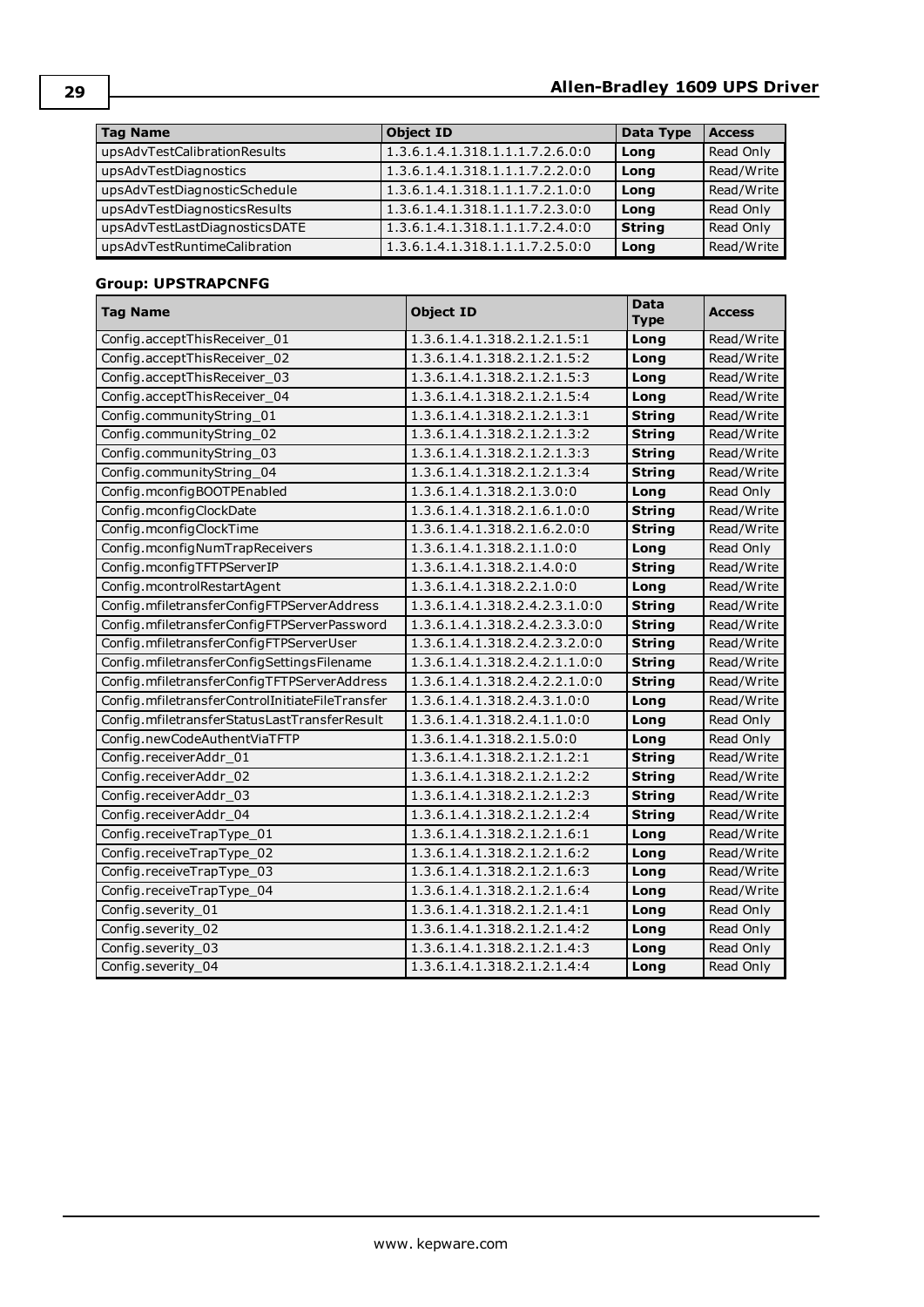### <span id="page-29-0"></span>**Trap Messages**

An SNMP agent within an SNMP-enabled device can send trap messages in order to report serious events to a management control system. Any system with an IP address can be configured to receive trap messages. Trap messages may be sent to up to four management systems.

When the Bulletin 1609 UPS model is selected, the following Object IDs can be used in order to set the IP address of the management control systems that are to receive the trap messages.

1.3.6.1.4.1.318.2.1.2.1.2:1 1.3.6.1.4.1.318.2.1.2.1.2:2 1.3.6.1.4.1.318.2.1.2.1.2:3 1.3.6.1.4.1.318.2.1.2.1.2:4

#### <span id="page-29-1"></span>**Traps Created During Automatic Tag Generation**

During automatic tag database generation, the driver generates four of the most used trap Object IDs. For more information, refer to the table below.

| Object ID                     | <b>Description</b>                                                     |
|-------------------------------|------------------------------------------------------------------------|
| 1.3.6.1.2.1.11:TV             | This is created under "SystemTraps" group.                             |
| $1,3,6,1,4,1,318,2,3,3,0$ :TV | Since these are generated by the Bulletin 1609 model devices, they are |
| 1.3.6.1.4.1.318.2.3.10.0:TV   | created under the "UPSTraps" group.                                    |
| 1.3.6.1.4.1.318.2.3.3.0:TV    |                                                                        |

**Note:** The Allen-Bradley 1609 UPS Driver supports a total of 10 trap tags per device.

#### **Manually Setting Up Trap Tags**

For information on setting up trap tags manually, refer to the instructions below.

- 1. To start, ensure that the SNMP agent is prepared to send trap messages to the host where the Allen-Bradley 1609 UPS Driver is running. For example, if the Host ID is 192.x.y.z, the SNMP agent must be configured to send trap messages to 192.x.y.x.
- 2. If using the Bulletin 1609 UPS model, the following Object IDs can be used to set the IP address of the management control system:

1.3.6.1.4.1.318.2.1.2.1.2:1 1.3.6.1.4.1.318.2.1.2.1.2:2 1.3.6.1.4.1.318.2.1.2.1.2:3 1.3.6.1.4.1.318.2.1.2.1.2:4

3. Next, add the desired trap tags to the server project. The format is *1.3.6.x.x.x.x.x.x.x.x:x*.

**See Also: Automatic Tag Database [Generation](#page-8-0)**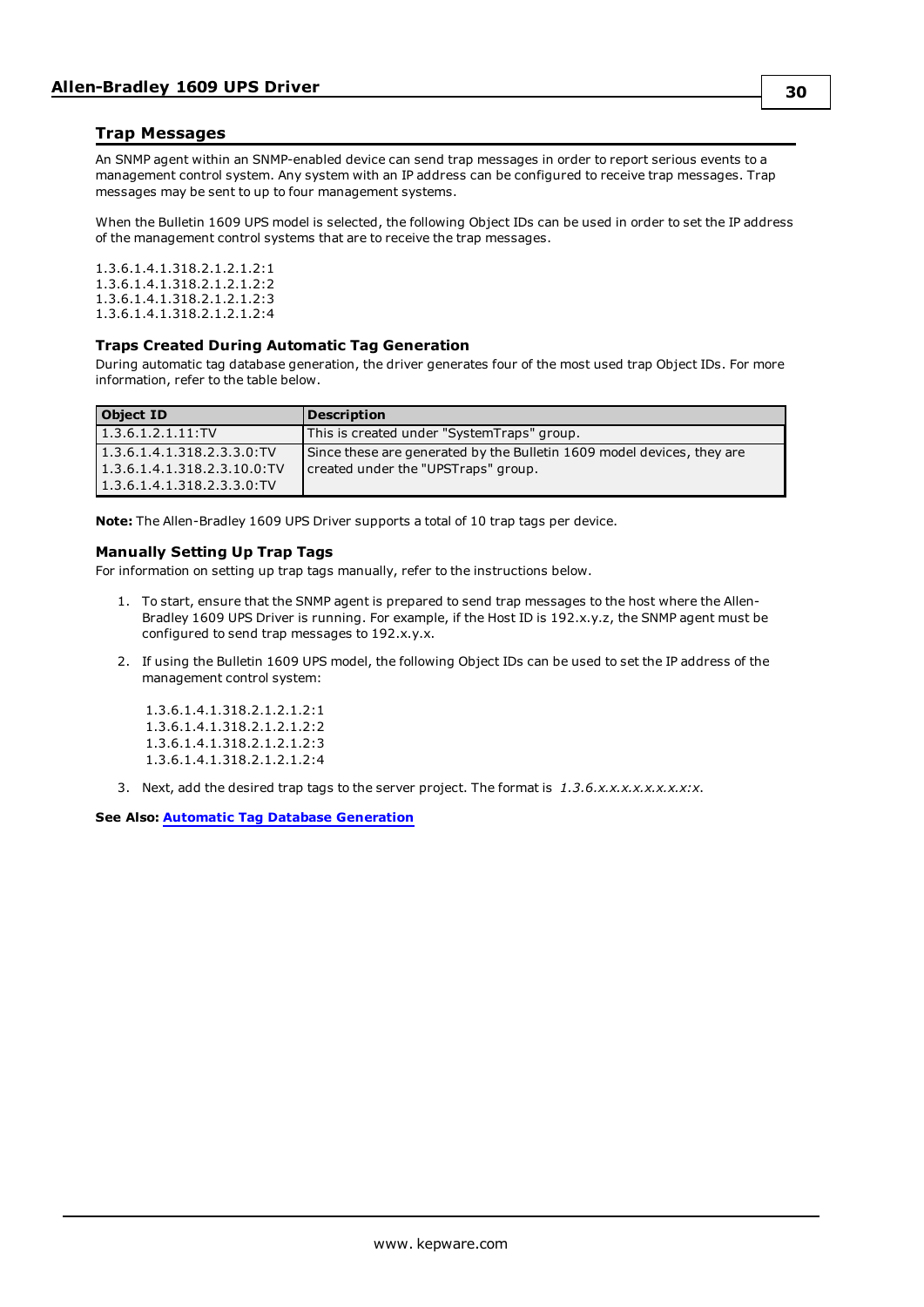## <span id="page-30-0"></span>**Error Descriptions**

The following categories of messages may be generated. Click on the link for a list of the messages.

**Address [Validation](#page-30-1) [Communication](#page-31-2) Messages Device Status [Messages](#page-32-0) Device Specific [Messages](#page-32-3) Automatic Tag Database [Generation](#page-36-0) Messages**

#### <span id="page-30-1"></span>**Address Validation**

The following error/warning messages may be generated. Click on the link for a description of the message.

**Missing [address.](#page-30-2)**

**Device address [<address>](#page-30-3)** contains a syntax error. **Address [<address>](#page-30-4) is out of range for the specified device or register. Device** address [<address>](#page-30-5) is not supported by model <model name>. **Data type <type> is not valid for device address [<address>.](#page-31-0) Device address [<address>](#page-31-1)** is read only.

#### <span id="page-30-2"></span>**Missing address.**

**Error Type:** Warning

**Possible Cause:**

A tag address that has been specified statically has no length.

#### **Solution:**

Re-enter the address in the client application.

#### <span id="page-30-3"></span>**Device address <address> contains a syntax error.**

## **Error Type:**

Warning

**Possible Cause:** A tag address that has been specified statically contains one or more invalid characters.

#### **Solution:**

Re-enter the address in the client application.

#### <span id="page-30-4"></span>**Address <address> is out of range for the specified device or register.**

## **Error Type:**

Warning

#### **Possible Cause:**

A tag address that has been specified statically references a location that is beyond the range of supported locations for the device.

#### **Solution:**

Verify that the address is correct; if it is not, re-enter it in the client application.

## <span id="page-30-5"></span>**Device address <address> is not supported by model <model name>.**

**Error Type:** Warning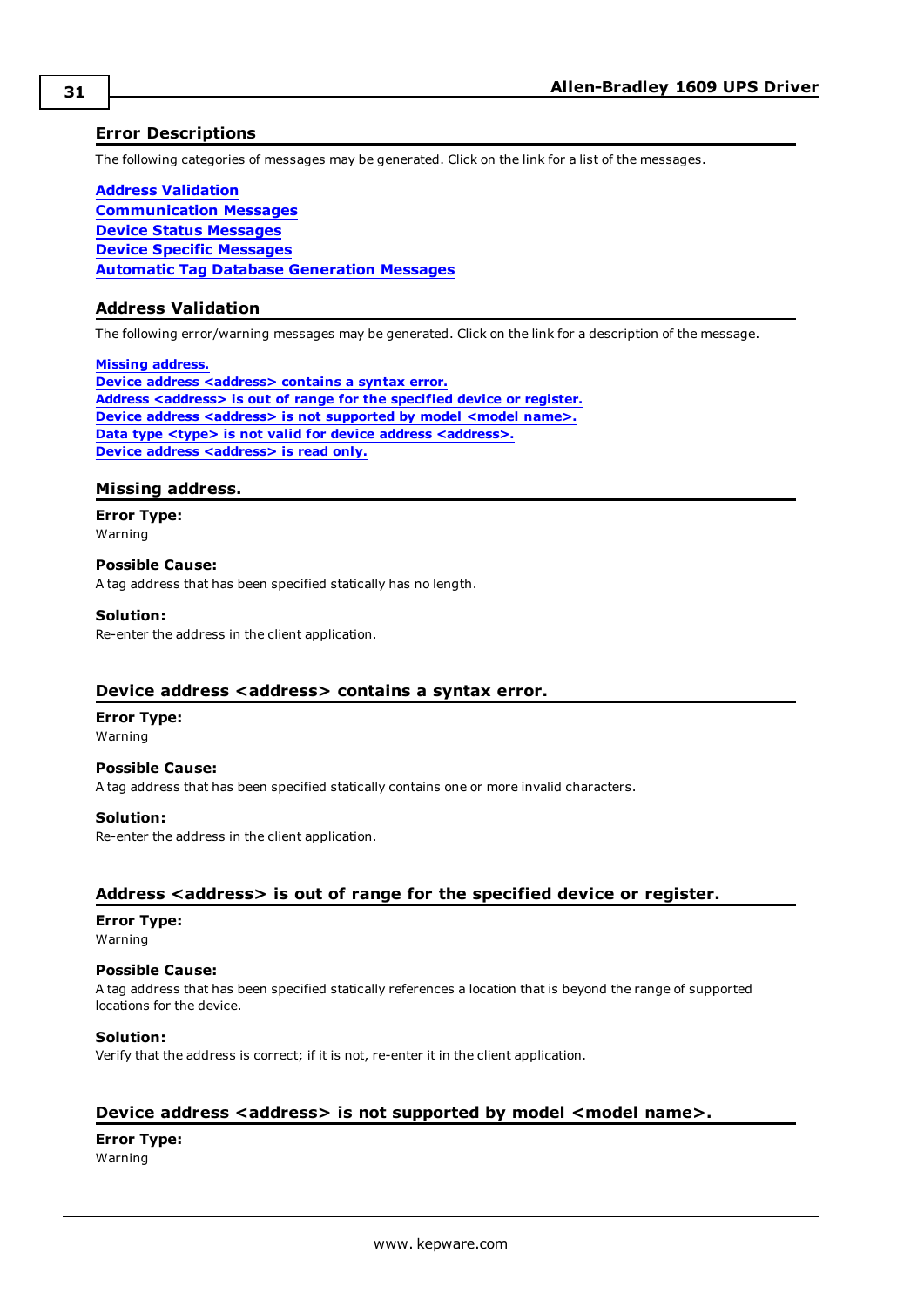#### **Possible Cause:**

A tag address that has been specified statically references a location that is valid for the communications protocol but not supported by the target device.

#### **Solution:**

- 1. Verify that the address is correct; if it is not, re-enter it in the client application.
- 2. Verify that the selected model name for the device is correct.

### <span id="page-31-0"></span>**Data Type <type> is not valid for device address <address>.**

## **Error Type:**

Warning

#### **Possible Cause:**

A tag address that has been specified statically has been assigned an invalid data type.

#### **Solution:**

Modify the requested data type in the client application.

### <span id="page-31-1"></span>**Device address <address> is read only.**

#### **Error Type:**

Warning

#### **Possible Cause:**

A tag address that has been specified statically has a requested access mode that is not compatible with what the device supports for that address.

#### **Solution:**

<span id="page-31-2"></span>Change the access mode in the client application.

### **Communication Messages**

The following error/warning messages may be generated. Click on the link for a description of the message.

#### **Winsock [initialization](#page-31-3) failed (OS Error=n). Winsock V1.1 or higher must be [installed.](#page-31-4)**

## <span id="page-31-3"></span>**Winsock Initialization Failed (OS Error = n).**

#### **Error Type:** Fatal

#### **Possible Cause:**

The underlying network subsystem is not ready for network communication.

#### **Solution:**

<span id="page-31-4"></span>Wait a few seconds and then restart the driver.

#### **Winsock v1.1 or higher must be installed.**

## **Error Type:**

Fatal

#### **Possible Cause:**

The version number of the Winsock DLL found on the system is less than 1.1.

#### **Solution:**

Upgrade Winsock to version 1.1 or higher.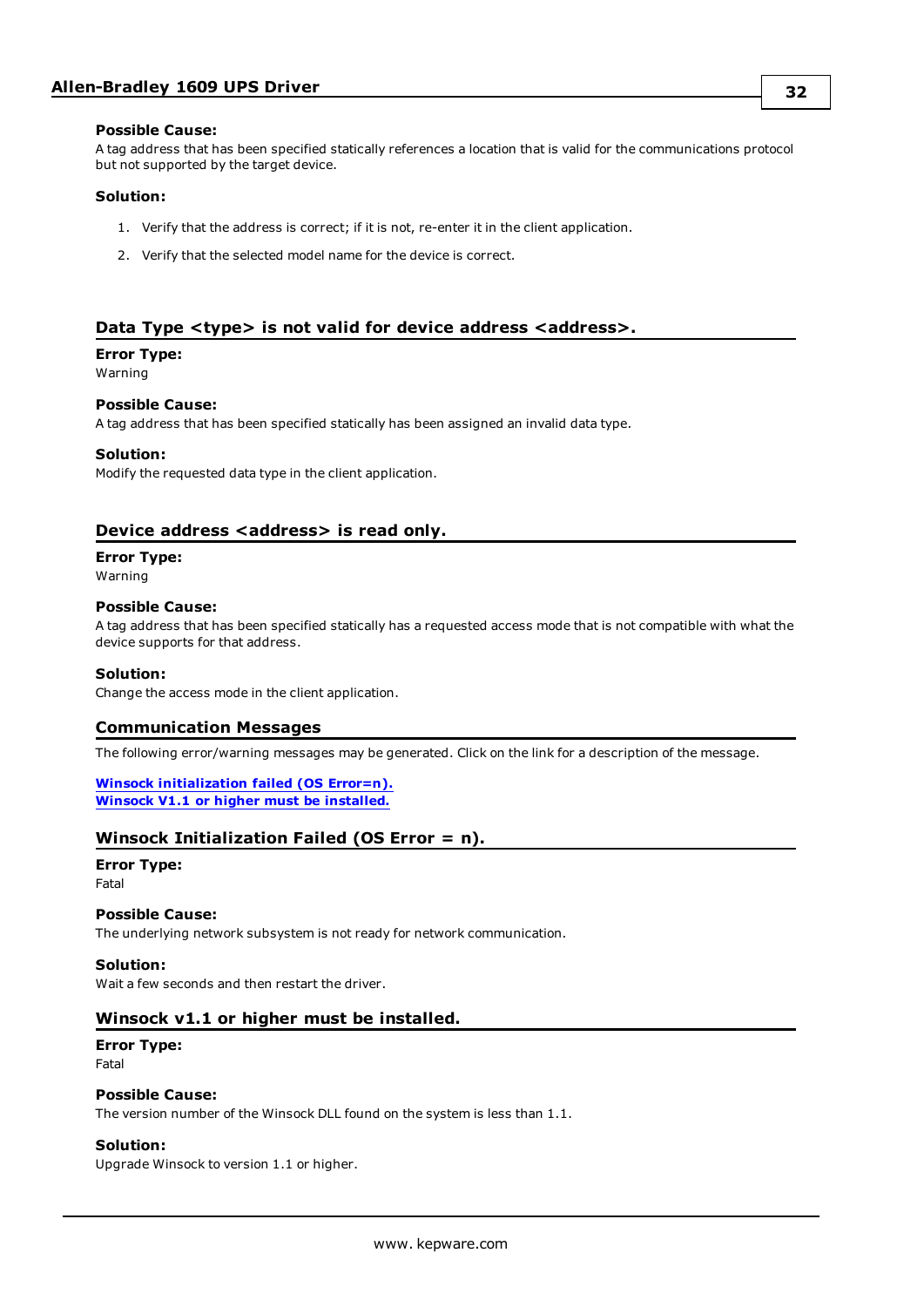#### <span id="page-32-0"></span>**Device Status Messages**

The following error/warning messages may be generated. Click on the link for a description of the message.

**Device <device name> is not [responding.](#page-32-1) Unable to write to [<address>](#page-32-2) on device <device name>.**

#### <span id="page-32-1"></span>**Device <device name> is not responding.**

## **Error Type:**

Serious

#### **Possible Cause:**

- 1. The serial connection between the device and the Host PC is broken.
- 2. The communication parameters for the serial connection are incorrect.
- 3. The named device may have been assigned an incorrect Network ID.
- 4. The response from the device took longer to receive than the amount of time specified in the "Request Timeout" device setting.

#### **Solution:**

- 1. Verify the cabling between the PC and the device.
- 2. Verify that the specified communication parameters match those of the device.
- 3. Verify that the Network ID given to the named device matches that of the actual device.
- 4. Increase the Request Timeout setting so that the entire response can be handled.

#### <span id="page-32-2"></span>**Unable to write to <address> on device <device name>.**

#### **Error Type:**

Serious

#### **Possible Cause:**

- 1. The serial connection between the device and the Host PC is broken.
- 2. The communication parameters for the serial connection are incorrect.
- 3. The named device may have been assigned an incorrect network ID.

#### **Solution:**

- 1. Verify the cabling between the PC and the device.
- 2. Verify that the specified communication parameters match those of the device.
- 3. Verify that the Network ID given to the named device matches that of the actual device.

#### <span id="page-32-3"></span>**Device Specific Messages**

The following error/warning messages may be generated. Click on the link for a description of the message.

**Failed to get response from device [<device>](#page-33-0) for block tag <tag>. Failed to get response from device [<device>](#page-33-1) for tag <tag>. Failed to send request for address [<address>](#page-33-2) in device <device>. Failed to send request for block tag <tag> in device [<device>.](#page-34-0) The address <address> is [configured](#page-34-1) as read only in device <device>. The request size or the returned value for object ID <ID> in device [<device>](#page-34-2) is too large.**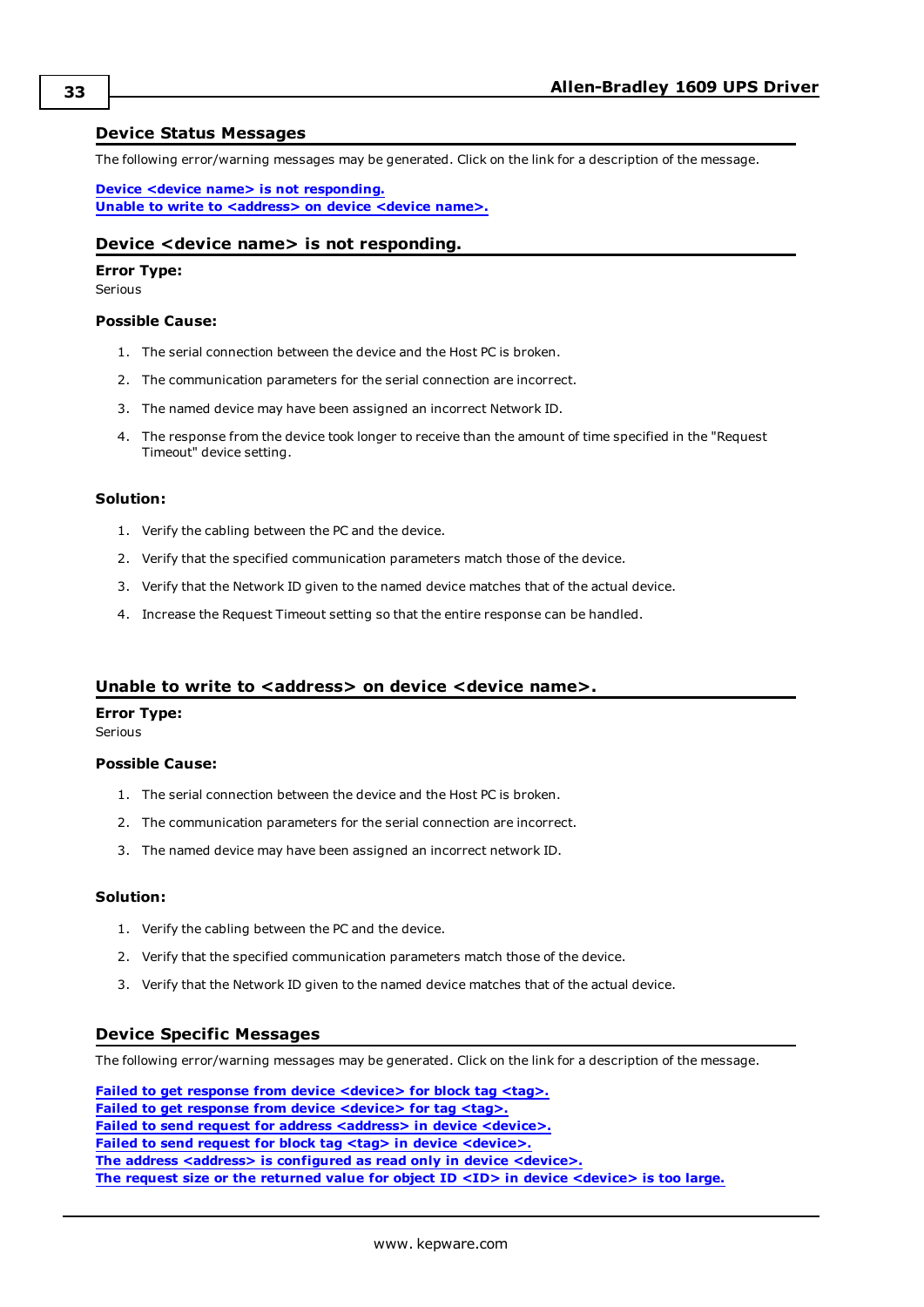**The [returned/write](#page-34-3) value for block ID <ID> in device <device> is too large. The value written is not allowed at address [<address>](#page-34-4) in device <device>. UPS returned 'general error' for [<address>](#page-35-0) in device <device>. UPS returned 'no such name' error on block tag <tag> in device <device>. [Deactivating](#page-35-1) block tag [<tag>.](#page-35-1) UPS returned 'no such name' error on <tag> in device <device>. [Deactivating](#page-35-2) <tag>. UPS returned unknown error for block tag <tag> in device <device>. Error number = [<number>.](#page-35-3) UPS returned unknown error for <address> in device <device>. Error number = [<number>.](#page-35-4)**

## <span id="page-33-0"></span>**Failed to get response from device <device> for block tag <tag>.**

#### **Error Type:**

Warning

#### **Possible Cause:**

- 1. The device was too busy processing the previous request.
- 2. The device might have lost the connection.

#### **Solution:**

- 1. The driver will automatically retry the request if the driver is set that way, and the retry may fix the problem.
- 2. Check the connection and connection settings.

#### <span id="page-33-1"></span>**Failed to get response from device <device> for tag <tag>.**

#### **Error Type:**

Warning

#### **Possible Cause:**

- 1. The device was too busy processing the previous request.
- 2. The device might have lost the connection.

#### **Solution:**

- 1. The driver will automatically retry the request if the driver is set that way, and the retry may fix the problem.
- 2. Check the connection and connection settings.

### <span id="page-33-2"></span>**Failed to send request for address <address> in device <device>.**

## **Error Type:**

Warning

## **Possible Cause:**

The socket connection probably was not established.

#### **Solution:**

Check connection settings.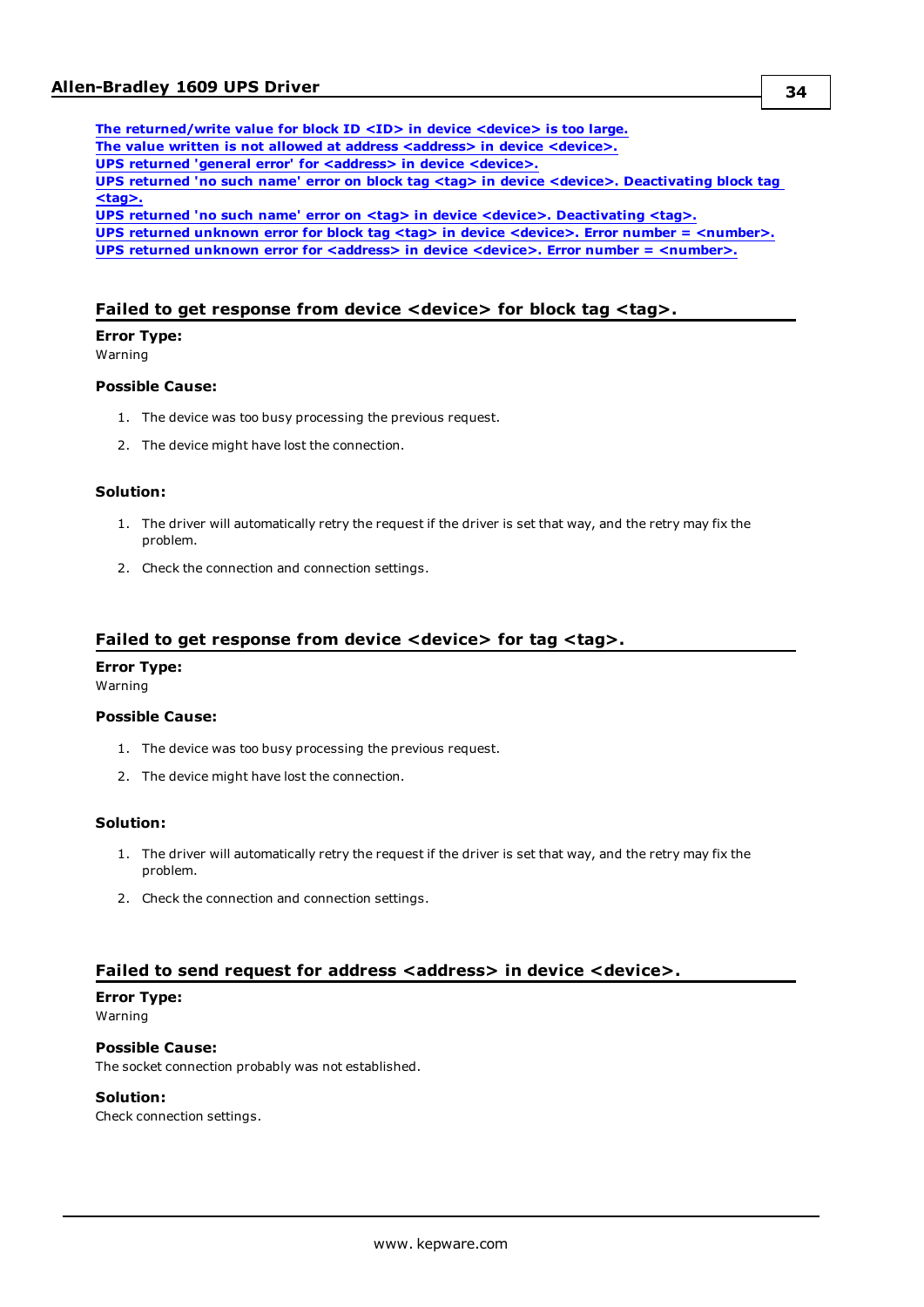## <span id="page-34-0"></span>**Failed to send request for block tag <tag> in device <device>.**

## **Error Type:**

Warning

## **Possible Cause:**

The socket connection probably was not established.

#### **Solution:**

Check connection settings.

### <span id="page-34-1"></span>**The address <address> is configured as Read Only in device <device>.**

#### **Error Type:**

Warning

#### **Possible Cause:**

The object is configured as a Read Only item in the device even though the object is Read/Write.

#### **Solution:**

Request that the administrator change the object access type to Read/Write.

## <span id="page-34-2"></span>**The request size or the returned value for Object ID <ID> in device <device> is too large. Try changing request size.**

#### **Error Type:**

Warning

#### **Possible Cause:**

The value to be returned or attempted to be written was larger than what the SNMP protocol/driver supports.

#### **Solution:**

Change the request size. If writing a string value, try a smaller size value. The driver supports a maximum of 255 characters.

## <span id="page-34-3"></span>**The returned/ write value for block ID <ID> in device <device> is too large. Maximum block size allowed is <size>.**

#### **Error Type:**

Warning

#### **Possible Cause:**

The value to be returned or written was larger than what the SNMP protocol/driver supports.

#### **Solution:**

- 1. For a write value, try a smaller size value.
- 2. For a read value, the driver probably won't support the tag. This is because the maximum length of read values supported is 255 characters.

## <span id="page-34-4"></span>**The value written is not allowed at address <address> in device <device>.**

**Error Type:**

Warning

### **Possible Cause:**

The attempted write value is probably out of range.

**35**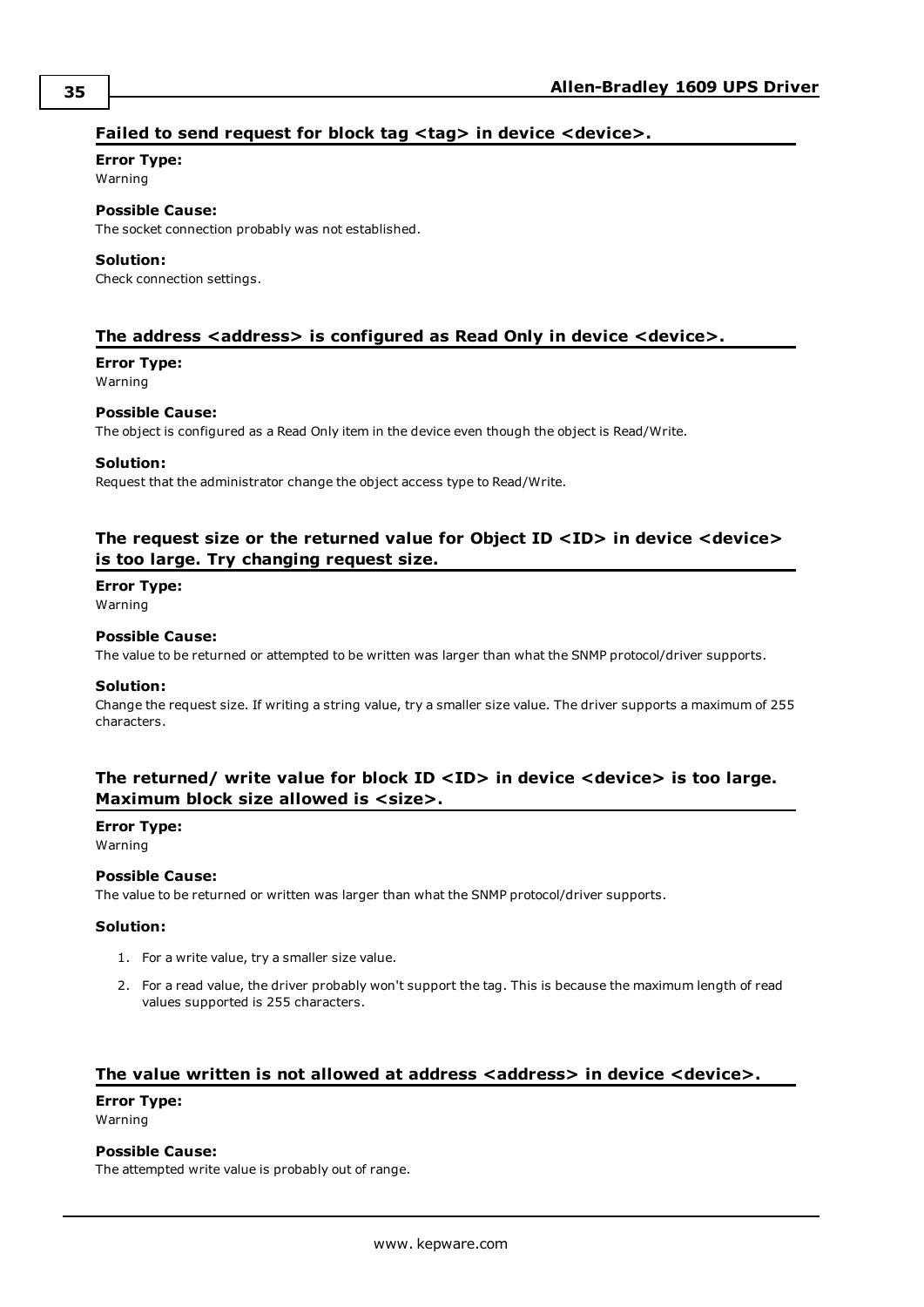#### **Solution:**

<span id="page-35-0"></span>Check the device manual for appropriate values that can be written to this address.

### **UPS returned 'general error' for <address> in device <device>.**

#### **Error Type:**

Warning

#### **Possible Cause:**

Part of the packet may have been lost during the transaction which resulted in the device not reading (rejecting) the packet.

#### **Solution:**

- 1. The driver will automatically retry the request if the driver is set that way, and the retry may fix the problem.
- 2. Check both the connection and the connection settings.

## <span id="page-35-1"></span>**The UPS returned 'no such name' error on block tag <tag> in device <device>. Deactivating block tag <tag>.**

#### **Error Type:**

Warning

**Possible Cause:** The device does not have any information on the requested block address.

#### **Solution:**

<span id="page-35-2"></span>The driver will automatically deactivate the block tag.

## **The UPS returned 'no such name' error on tag <tag> in device <device>. Deactivating tag <tag>.**

## **Error Type:**

Warning

#### **Possible Cause:**

The device does not have any information on the requested address.

#### **Solution:**

<span id="page-35-3"></span>The driver will automatically deactivate the tag.

## **The UPS returned unknown error for block tag <tag> in device <device>. Error**  $number =$  <number>.

## **Error Type:**

Warning

### **Possible Cause:**

The device returned an error that is not listed in SNMP protocol.

#### **Solution:**

<span id="page-35-4"></span>Check the connection settings.

## **UPS returned unknown error for <address> in device <device>. Error number = <number>.**

#### **Error Type:** Warning

#### **Possible Cause:**

The device returned an error that is not listed in SNMP protocol.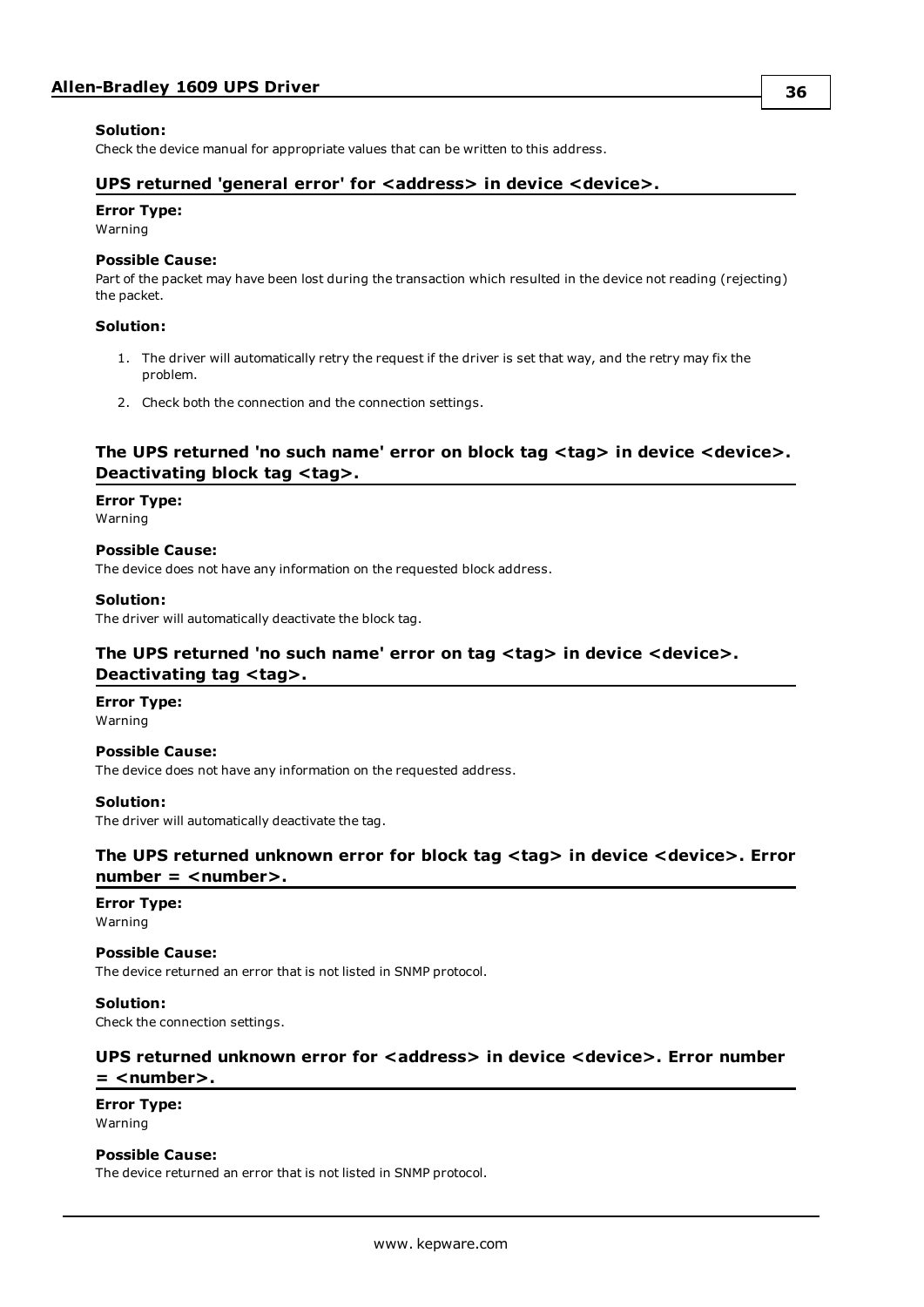### **Solution:**

<span id="page-36-0"></span>Check the connection settings.

## **Automatic Tag Database Generation Messages**

The following error/warning messages may be generated. Click on the link for a description of the message.

**Unable to [generate](#page-36-1) a tag database for device <device name>**

### <span id="page-36-1"></span>**Unable to generate a tag database for device <device name>.**

**Error Type:** Warning

#### **Possible Cause:** Memory required for database generation could not be allocated. The process is aborted.

#### **Solution:**

Close unused applications and/or increase the amount of virtual memory and try again.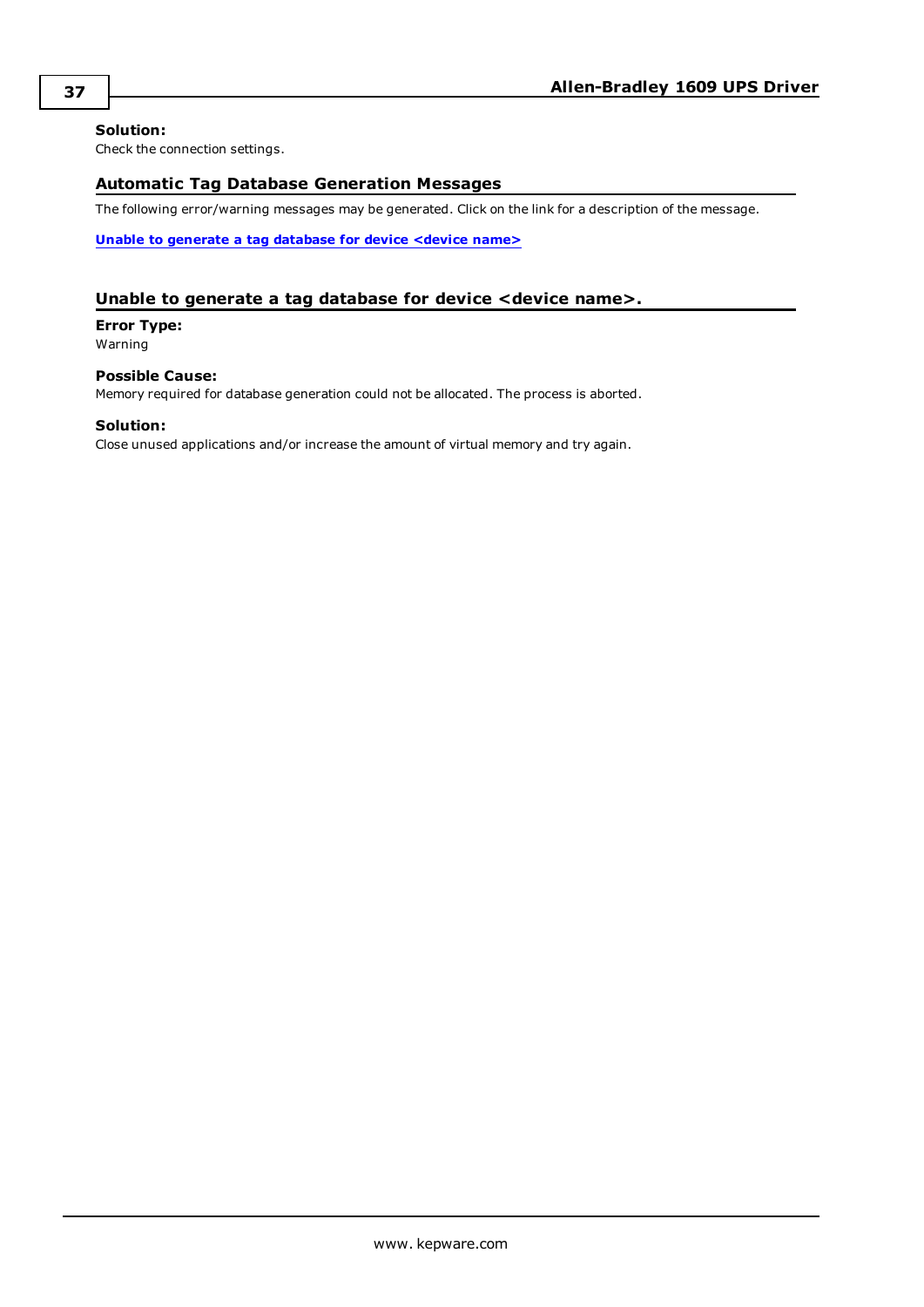# <span id="page-37-0"></span>**Index**

## **A**

Address <address> is out of range for the specified device or register. [31](#page-30-4) Address Descriptions [11](#page-10-0) Address Descriptions for Bulletin 1609 Model [11](#page-10-1) Address Validation [31](#page-30-1) Automatic Tag Database Generation [9](#page-8-0) Automatic Tag Database Generation Messages [37](#page-36-0)

## **C**

Communication Messages [32](#page-31-2) Communication Parameters [5](#page-4-1) Community Setup [5](#page-4-2)

## **D**

Data type <type> is not valid for device address <address>. [32](#page-31-0) Data Types Description [10](#page-9-0) Device <device name> is not responding. [33](#page-32-1) Device address <address> contains a syntax error. [31](#page-30-3) Device address <address> is not supported by model <model name>. [31](#page-30-5) Device address <address> is read only. [32](#page-31-1) Device Setup [5](#page-4-0) Device Specific Messages [33](#page-32-3) Device Status Messages [33](#page-32-0) DWord [10](#page-9-1)

## **E**

Error Descriptions [31](#page-30-0) Error Message Posting for Non Existing Tags [7](#page-6-0)

## **F**

Failed to get response from device < device> for block tag < tag>. [34](#page-33-0) Failed to get response from device <device> for tag <tag>. [34](#page-33-1) Failed to send request for address <address> in device <device>. [34](#page-33-2) Failed to send request for block tag <tag> in device <device>. [35](#page-34-0)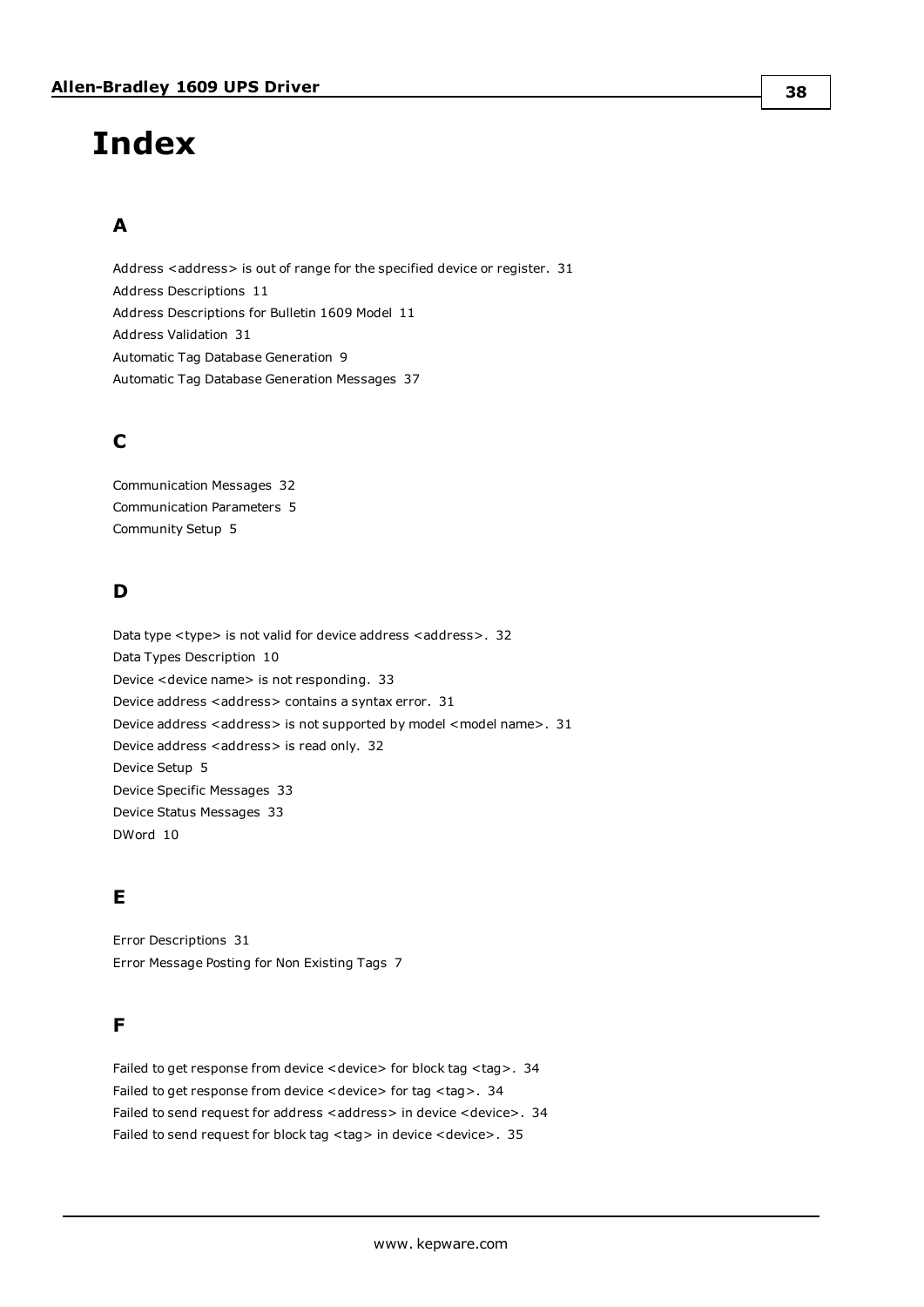## **H**

Help Contents [4](#page-3-0)

## **L**

Long [10](#page-9-2)

## **M**

Maximum Request Size [6](#page-5-0) Missing address. [31](#page-30-2)

## **N**

Network [5](#page-4-3)

## **O**

Overview [4](#page-3-1)

## **T**

The address <address> is configured as read only in device <device>. [35](#page-34-1) The request size or the returned value for object ID  $\langle$  ID  $\rangle$  in device  $\langle$  device  $\rangle$  is too large. [35](#page-34-2) The returned/write value for block ID <ID> in device <device> is too large. [35](#page-34-3) The value written is not allowed at address <address> in device <device>. [35](#page-34-4) Traps [30](#page-29-1)

## **U**

Unable to generate a tag database for device <device name>. [37](#page-36-1) Unable to write to <address> on device <device name>. [33](#page-32-2) UPS returned 'general error' for <address> in device <device>. [36](#page-35-0) UPS returned 'no such name' error on <tag> in device <device>. Deactivating <tag>. [36](#page-35-2) UPS returned 'no such name' error on block tag <tag> in device <device>. Deactivating block tag <tag>. [36](#page-35-1) UPS returned unknown error for <address> in device <device>. Error number = <number>. [36](#page-35-4) UPS returned unknown error for block tag <tag> in device <device>. Error number = <number>. [36](#page-35-3)